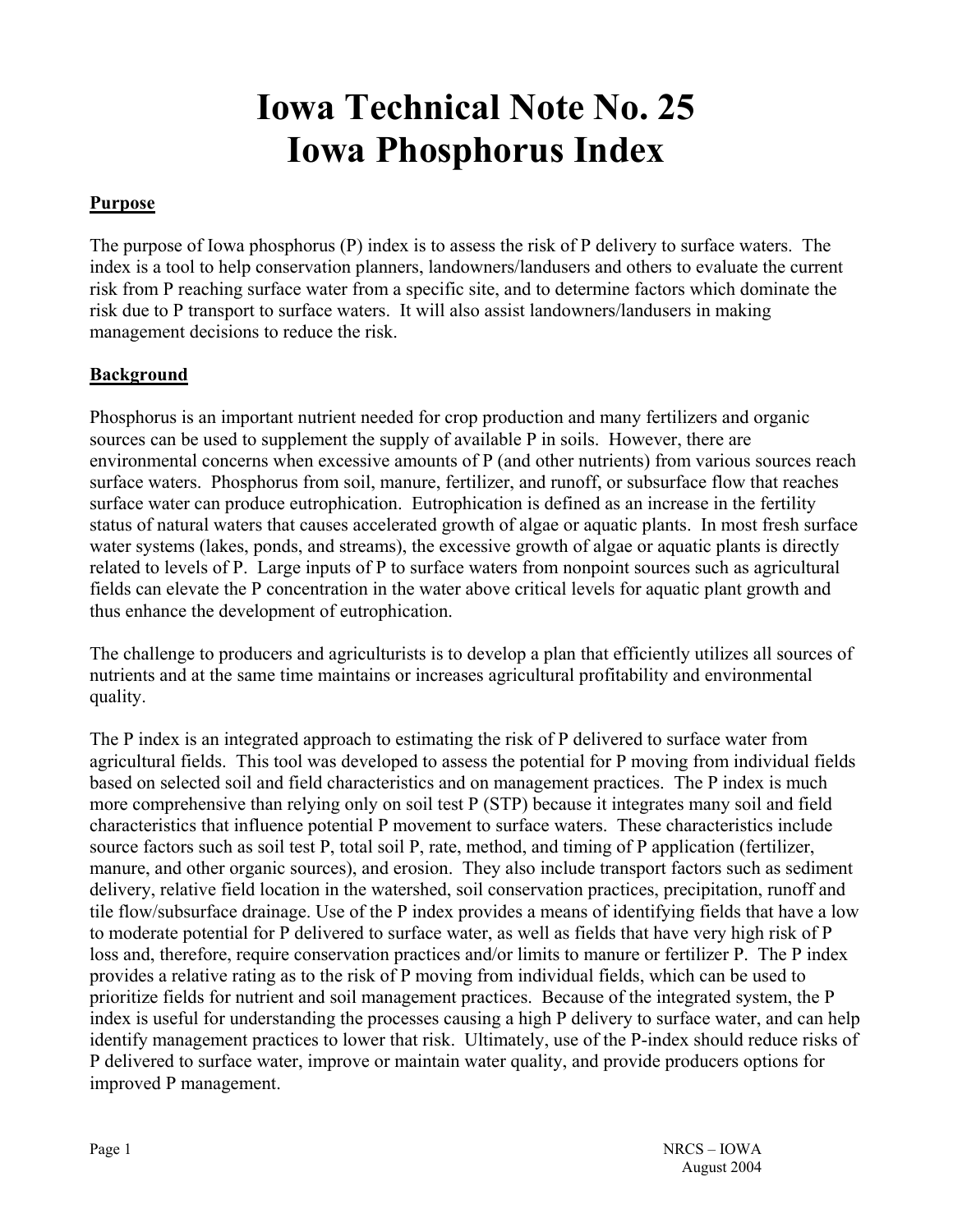### **Basic Concepts Underlying the Iowa Phosphorus Index**

The current version of the P index is based on available research data and scientific judgment. Ongoing research designed to validate the various components of the index will produce results useful to modify the index. Current knowledge about the processes that are conducive to P delivered to surface waters has determined the main characteristics and underlying concepts of the Iowa P index. Some of the most important concepts can be summarized in the following four points.

1. The Iowa P index uses source and transport factors to approximate P loads to surface waters and to establish five risk classes. The source factors are arranged in a multiplicative manner within three components that represent the main transport mechanisms: 1) Erosion Component (sediment loss), 2) Runoff Component (water loss), and 3) Subsurface Drainage Component (water movement through tile and/or coarse subsoil/substrata). These components of the index yield relative risk of loss by approximating potential P delivered to surface water. The index sums the three components to get an overall estimate of P delivery to surface water, which will be placed into five risk classes (very low to very high). These classes are based on current knowledge concerning P loads to surface water from watersheds with varying degrees of eutrophication. The index units are approximated in lb/P/acre/yr for assumed long-term average conditions. The index is not intended to be used for prediction of actual P delivered to surface water from fields.

2. The index incorporates tools currently used by the Natural Resources Conservation Service (NRCS) to estimate the impact of landforms, soil map units, and management practices on soil and water loss from fields. These tools have been modified as needed to estimate these losses for the most representative area of individual agricultural fields. Appropriate use of the Index requires a recent measurement of soil test P using procedures suggested for crop production by Iowa State University.

3. The index considers loss of P dissolved in water runoff or subsurface drainage water that is readily available for algae growth. It also considers the proportion of the P in soil sediment (particulate P) delivered through erosion processes that likely will be released to the water over a period of time. Thus, the index will weigh particulate P losses very heavily when erosion risk is high and the impact of increased soil P associated with high soil P test levels.

4. The current version of the index does not differentiate between commonly used P sources, and gives similar weight to fertilizer, manure, and other organic sources. It is recognized that differences in water solubility of P may influence the short-term impact of P applications on P delivered to surface water through runoff or subsurface drainage, although not necessarily long-term losses through these processes or with eroded sediment. Ongoing research should provide information to modify future versions of the index as needed.

### **The Iowa Phosphorus Index**

Only a brief explanation of the underlying equation and terms of the P index (PI) is provided here. More detailed background and explanations, including known improvements to be included in the future, are provided in the document "Background and Basic Concepts of the Iowa P Index".

The P Index is designed to be used on a field basis or Conservation Management Units (CMU). A CMU is a portion of a field, field, group of fields, or other land units of the same landuse and having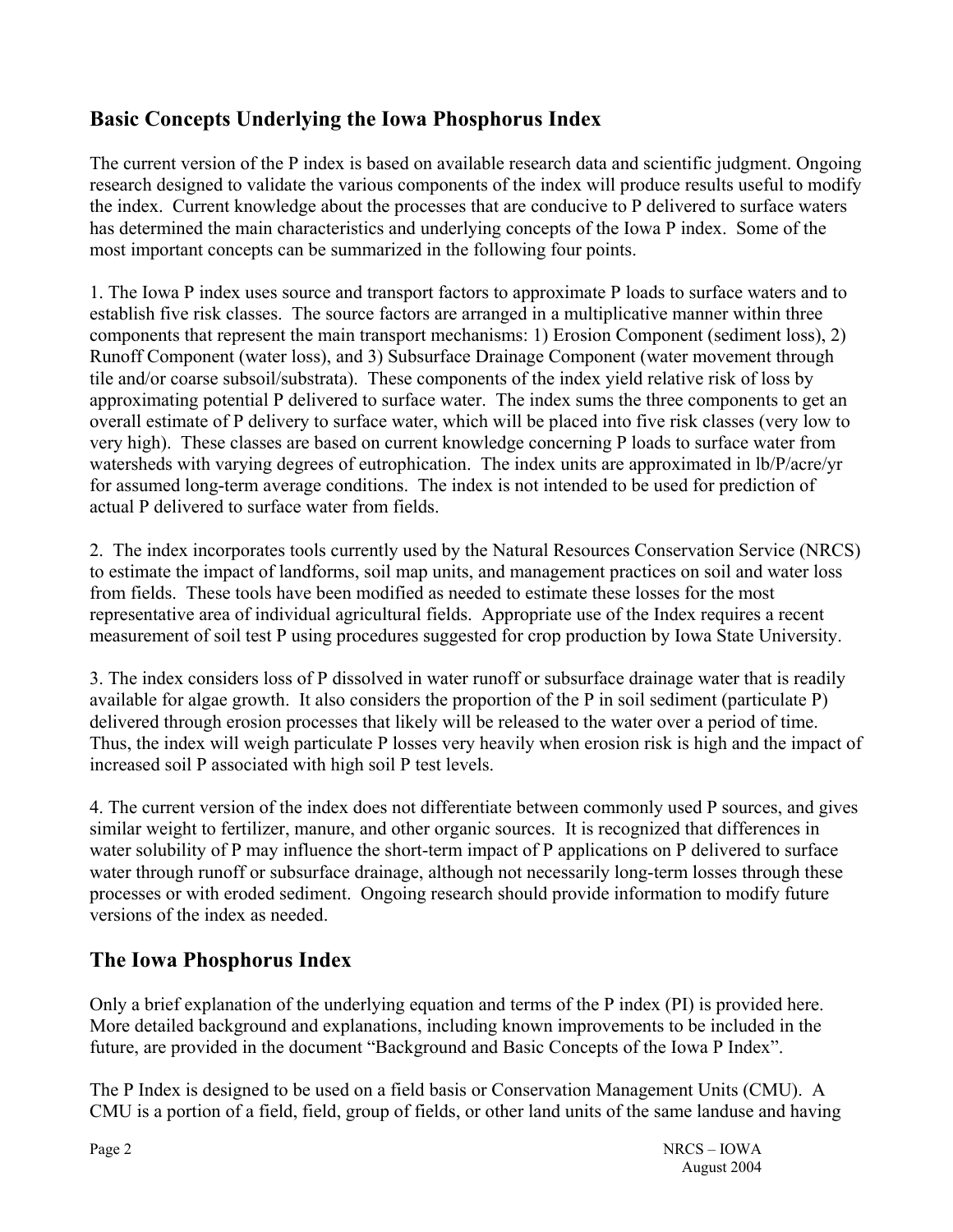similar treatment needs and management plans. When using the PI on a field or CMU, the factors to calculate the erosion rate will be determined from the "dominate critical area" as defined in the Field Office Technical Guide (FOTG) and will be used for the rill and interrill erosion for the Erosion Component of the PI equation.

### *Erosion Component + Runoff Component + Subsurface Drainage Component =P Index*

### **1. Erosion Component (Potential P delivered to surface water with sediment):**

*Gross erosion x (Sediment trap factor or SDR) x Buffer factor x Enrichment factor x STP Erosion factor* 

*Gross erosion* is estimated using the NRCS Field Office Technical Guide (FOTG) to calculate soil loss. The Revised Universal Soil Loss Equation Version 2 (RUSLE2) or current erosion prediction tool used by NRCS will be used to determine rill and interrill erosion. Ephemeral gullies, and classical gully erosion are determined by the Gully Erosion procedures outlined in section I-C-3 of the FOTG. Gross erosion is the sum of soil loss from rill and interrill erosion, ephemeral gullies and classical gully reported in tons/acre/year. Gully erosion is prorated over the entire field or conservation management unit.

*Sediment trap factor* accounts for the sediment captured by certain conservation practices. **Table 1** lists the acceptable practices and factors. The factor applies to the area affected by the conservation practice. Fields should be subdivided by CMU to reflect the different treatment units. If a factor for sediment trap efficiency is used, then the sediment delivery ratio defaults to 1.0.

*Sediment delivery ratio* (SDR) is derived from **Figure 1** and **Figure 2**. The data adapt the use of SDR from watersheds to individual fields by transforming area to linear distance from the center of the field to the nearest perennial, or intermittent channeled stream downslope, by major Iowa landform region (Figure 1). The output values from Figure 2 range from 0.03 to 1.0, with 1.0 for distances <60 feet.

*Buffer factor* refers to a vegetative buffer that meets NRCS standards for filter strips. Three classes, arranged by buffer width are listed in **Table 2** with the corresponding buffer factor.

*Enrichment factor* accounts for the increase in the proportion of fine soil particles in eroded sediment, which tend to have a higher concentration of P when certain land treatments are present. Five classes ranging from 1.1 to 1.3 according to cover or tillage utilized and presence or absence of a buffer strip are shown in **Table 3**.

*Soil Test P (STP) Erosion factor* represents the amount of particulate P in delivered sediment that likely will be released to the water over a long period of time. It is estimated as 70% of the total P concentration of the sediment, based on an average amount of total P (with low STP) in the surface 6 inch layer of soil and a recent measurement of STP. The average total P value is increased according to the recent STP value using a coefficient to transform STP to increased total P. The Bray P-1, Mehlich-3, Mehlich-3-ICP, or Olsen test methods can be used. The model reflects that about 30% of the total P is typically tightly bonded to soil particles, and is not likely to become available for aquatic ecosystems. For a certain test value, the factors are the same for the Bray P-1 and Mehlich-3, higher for the Olsen since the Olsen test extracts less P, and lower for the Mehlich-3-ICP since it measures more P. The value for the STP Erosion factor can be found in **Table 4.**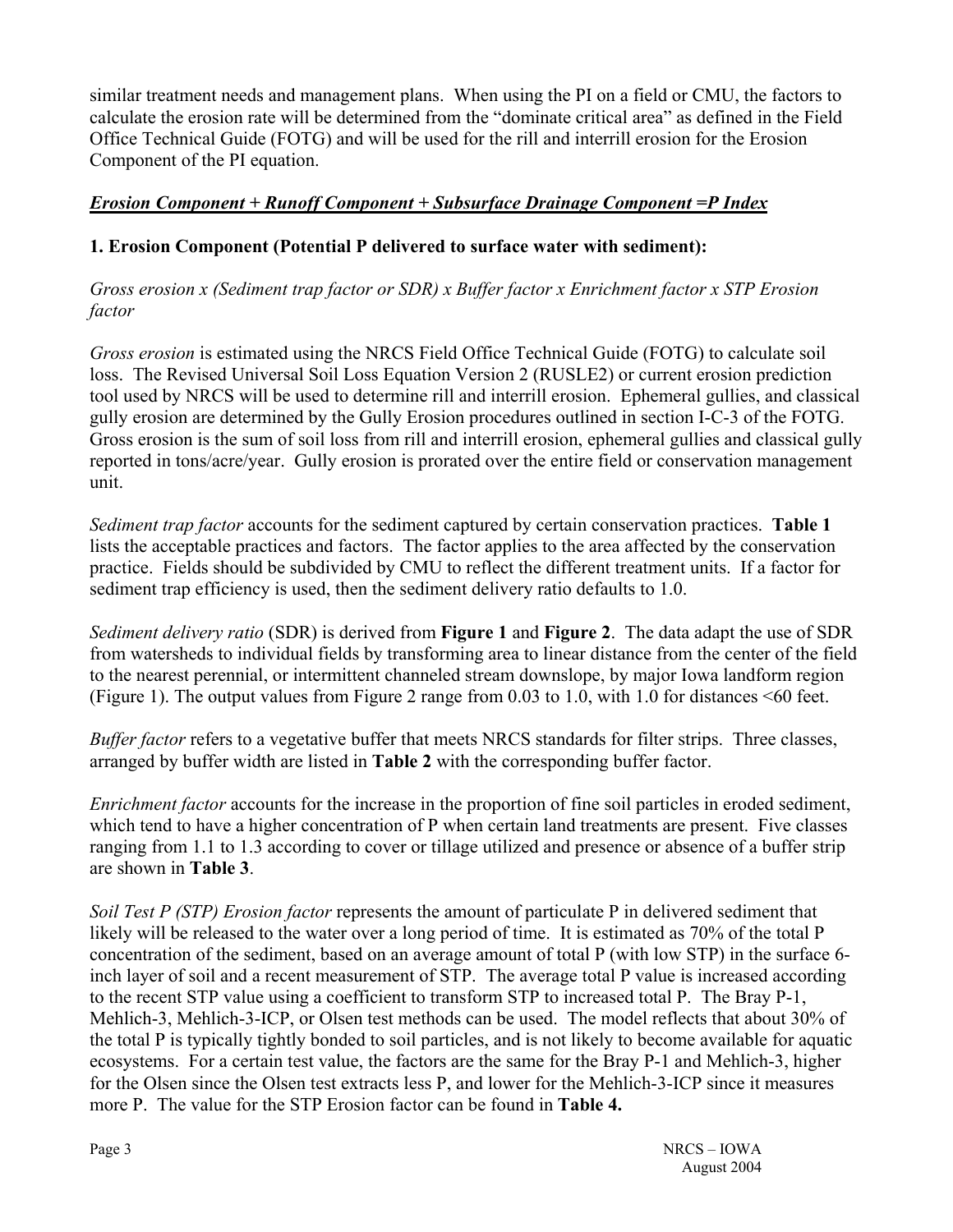### **2. Runoff Component (Potential P delivered to surface water in runoff):**

*Runoff factor x Precipitation x (STP Runoff factor + P Application factor)*

*Runoff factor* uses the NRCS Runoff Curve Number (RCN) to convert precipitation to a fraction of water that runs off a field. It is estimated that 50% of the total rainfall will not produce runoff. The Runoff factor has been adjusted by 0.5 to account for this reduction. See **Figure 3** to determine the runoff from RCN.

*Precipitation* is the 30-year average annual precipitation for each county divided by the constant 4.415 to convert inches of rain to million lb of water/acre. Precipitation for each county can be selected from **Figure 4**.

*STP Runoff factor* consists of total dissolved P concentration in runoff estimated from STP (6-inch depth) results from the Bray P-1, Mehlich-3, Mehlich-3-ICP, or Olsen test methods. The STP runoff factor is taken from **Table 5**, with the appropriate factor determined by the soil test method used**.** 

*P application factor* is an estimate of the additional impact of recent P applications on STP. The value of the factor is zero when there was no P application since the last time the soil was tested. The P application factor can be determined from **Table 6**.

### **3. Subsurface Drainage Component (Potential P delivered to surface water with subsurface drainage):**

### *Precipitation x Flow factor x STP Drainage factor*

*Precipitation* is the 30-year average annual precipitation for each county divided by the constant 4.415 to convert inches of rain to million lb of water/acre. Precipitation for each county can be selected from **Figure 4**.

*Flow factor* is determined by presence or absence of subsurface/substrata flow. If tiles or coarse textured soils are known to be present, then the flow factor is 0.1, it is assumed that the flow is 10% of the precipitation. If it is unknown whether tile is present the evaluator can review **Table 7**. It contains a list of soil map units that have 5% or less slopes, 40% clay or coarser, and are poor or very poor in natural drainage. If one of the listed map units is present, predominate in the field, and the field is cropped the assumption is that some tile must be present. To determine if subsurface drainage is occurring from coarse-textured subsoil/substrata determine if the predominate soil is listed in **Table 8**. If yes for tile or coarse subsoil/substratum the flow factor is 0.1. If no the value is 0.0.

*STP Drainage factor* consists of two classes with a value of 0.1 or 0.2. The factor value is 0.1 if STP < 100 ppm Bray-1 or Mehlich-3, <118 ppm Mehlich-3-ICP or < 60 ppm Olsen P. The factor value is 0.2 if  $STP > 100$  ppm Bray-1 or Mehlich-3,  $>118$  ppm Mehlich-3-ICP or  $> 60$  ppm Olsen P.

.

.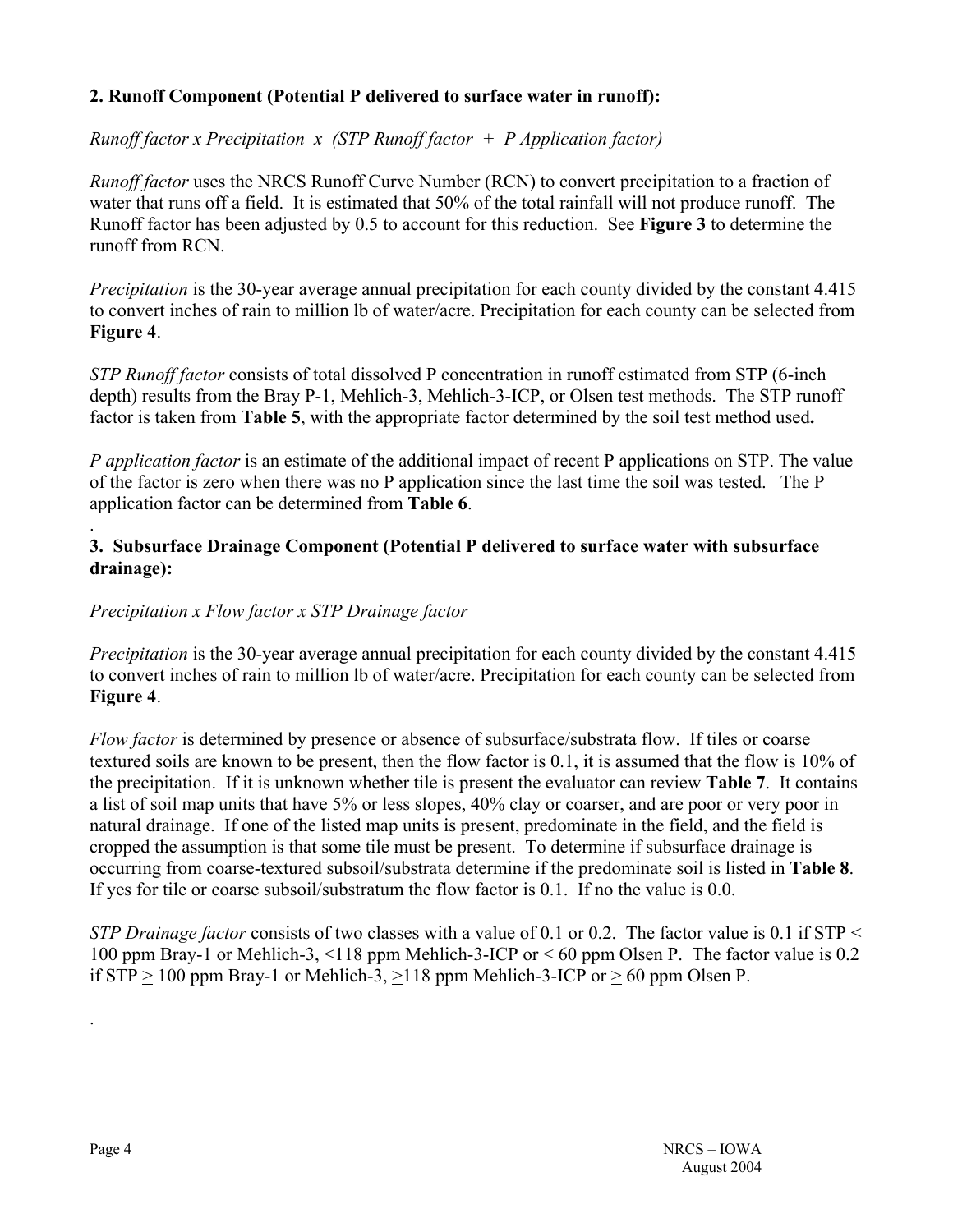# Procedure for making an assessment

| <b>Erosion Component</b>                                                                                                                                        |                |                                                                                                                                                                                                                                                                                                          |              |                                                                                                           |   |                                                                                                                       |              |                                                                                                                                                                                         |       |                |
|-----------------------------------------------------------------------------------------------------------------------------------------------------------------|----------------|----------------------------------------------------------------------------------------------------------------------------------------------------------------------------------------------------------------------------------------------------------------------------------------------------------|--------------|-----------------------------------------------------------------------------------------------------------|---|-----------------------------------------------------------------------------------------------------------------------|--------------|-----------------------------------------------------------------------------------------------------------------------------------------------------------------------------------------|-------|----------------|
| <b>Gross Erosion</b>                                                                                                                                            | $ \mathbf{X} $ | <b>Sediment Trap</b>                                                                                                                                                                                                                                                                                     | $\mathbf{X}$ | <b>Buffer</b>                                                                                             | X | <b>Enrichment Factor</b>                                                                                              | $\mathbf{X}$ | <b>STP Erosion Factor</b>                                                                                                                                                               | $= 1$ | <b>Erosion</b> |
|                                                                                                                                                                 |                | <b>Factor or SDR</b>                                                                                                                                                                                                                                                                                     |              | Factor                                                                                                    |   |                                                                                                                       |              |                                                                                                                                                                                         |       | Component      |
| Estimate gross<br>erosion using<br>the NRCS<br>FOTG to<br>calculate the<br>sum of<br>RUSLE2,<br>Ephemeral, and<br><b>Classic Gully</b><br>1n<br>tons/acre/year. |                | Select landform from<br><i>Figure 1</i> , determine<br>distance to perennial<br>or intermittent<br>channeled stream and<br>select factor from<br><b>Figure 2.</b> If<br><b>Conservation Practices</b><br>are present that will<br>affect sediment trap<br>efficiency, select trap<br>factor from Table 1 |              | Determine<br>presence of<br>buffer,<br>buffer<br>width and<br>select<br>buffer<br>factor from<br>Table 2. |   | Determine tillage and<br>presence of buffer and<br>select from Table 3.<br>Buffer must be at least<br>20 ft in width. |              | Determine type of<br>soil test method<br>$(Bray 1-P,$<br>Mehlich-3, Mehlich-<br>3-ICPor Olsen) and<br>Soil Test P in ppm<br>and select factor from<br>appropriate column in<br>Table 4. |       |                |
|                                                                                                                                                                 |                | instead of SDR factor.                                                                                                                                                                                                                                                                                   |              |                                                                                                           |   |                                                                                                                       |              |                                                                                                                                                                                         |       | <b>TOTAL</b>   |
|                                                                                                                                                                 | X              |                                                                                                                                                                                                                                                                                                          | X            |                                                                                                           | X |                                                                                                                       | X            |                                                                                                                                                                                         | $=$   |                |

### **Runoff Component**

| <b>Runoff</b><br>Factor                                               | $\mathbf X$ | Precipitation                                              | $\mathbf{X}$ | <b>(STP Runoff Factor)</b>                                                                                                                                          | $+$ | <b>P</b> Application Factor)                                                | $=$ | <b>Runoff</b><br>Component |
|-----------------------------------------------------------------------|-------------|------------------------------------------------------------|--------------|---------------------------------------------------------------------------------------------------------------------------------------------------------------------|-----|-----------------------------------------------------------------------------|-----|----------------------------|
| From <i>Figure</i><br>3 use the RCN<br>to determine<br>runoff factor. |             | Select county<br>precipitation<br>factor from<br>Figure 4. |              | Determine soil test<br>method (Bray 1-P,<br>Mehlich-3, Mehlich-<br>3-ICP or Olsen) and<br>STP in ppm and select<br>factor from<br>appropriate column in<br>Table 5. |     | Determine rate,<br>method, and timing and<br>select factor from<br>Table 6. |     | <b>TOTAL</b>               |
|                                                                       | X           |                                                            | X            |                                                                                                                                                                     | $+$ |                                                                             |     |                            |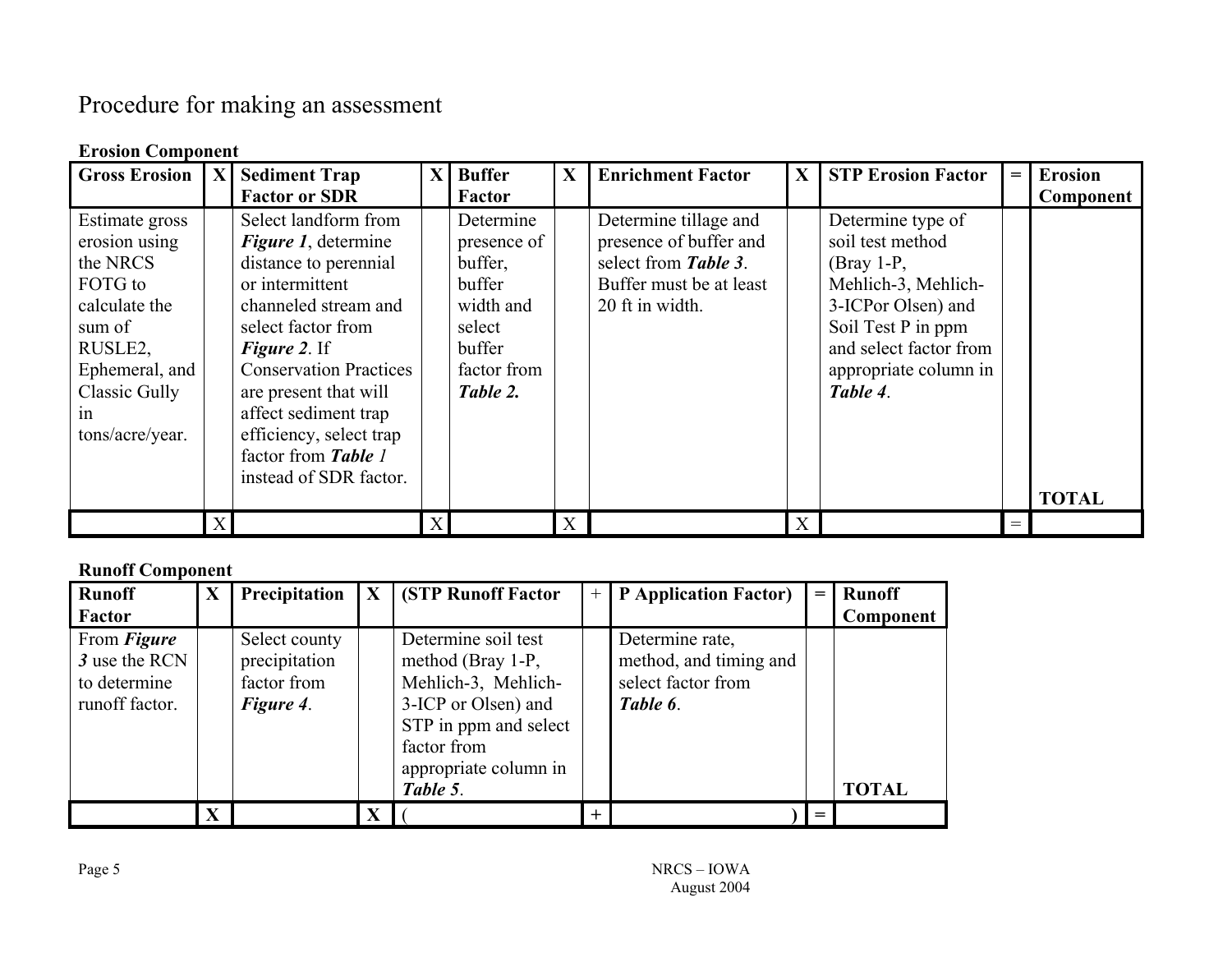### **Subsurface Drainage Component**

| <b>Flow Factor</b>                                                                                                                                                                                                                                                                                                                                                                                                               | $\mathbf{X}$ | <b>Precipitation factor</b>                                  |   | X STP Drainage Factor                                                                                                                                                                                                                                                                      | $=$ | <b>Subsurface</b><br><b>Drainage</b><br>Component |
|----------------------------------------------------------------------------------------------------------------------------------------------------------------------------------------------------------------------------------------------------------------------------------------------------------------------------------------------------------------------------------------------------------------------------------|--------------|--------------------------------------------------------------|---|--------------------------------------------------------------------------------------------------------------------------------------------------------------------------------------------------------------------------------------------------------------------------------------------|-----|---------------------------------------------------|
| If it is unknown whether tile is present the evaluator<br>can review Table 7. It contains a list of soil map<br>units that have 5% or less slopes, 40% clay or<br>coarser, and are poor or very poor in natural<br>drainage. If one of the listed map units is present, is<br>predominant in the field and the field is cropped,<br>the assumption is that some tile must be present. If<br>yes enter $0.1$ . If no, enter $0.0$ |              | <b>Select County Precipitation</b><br>from <i>Figure 4</i> . |   | Determine STP in ppm and the<br>type of soil test. (Bray 1-P,<br>Mehlich-3, Mehlich-3-ICP or<br>Olsen)                                                                                                                                                                                     |     |                                                   |
| If it is unknown whether subsoil/substrata is coarse<br>textured refer to <b>Table 8</b> . To determine if<br>subsurface drainage is occurring from coarse-<br>textured subsoil/substrata determine if the<br>predominant soil is listed in Table 8. If yes enter<br>$0.1$ . If no, enter $0.0$                                                                                                                                  |              |                                                              |   | Use a factor of $0.1$ if the<br>Mehlich-3-ICP is $<$ 118 ppm or<br>the Bray P-1 or Mehlich-3 is $\le$<br>100 ppm or the Olson is $<60$<br>ppm or a factor of 0.2 if the<br>Mehlich-3-ICP is $\geq$ 118 ppm or<br>the Bray P-1 or Mehlich-3 is $\geq$<br>100 ppm or the Olsen P is $> 60$ . |     | <b>Total</b>                                      |
|                                                                                                                                                                                                                                                                                                                                                                                                                                  | $\mathbf{X}$ |                                                              | X |                                                                                                                                                                                                                                                                                            | $=$ |                                                   |

| <b>Erosion Component</b> | <b>+</b> | <b>Runoff C</b><br><b>Component</b> | $\sim$ $\blacksquare$<br><b>Subsurface Drainage</b><br>Component · | $\sim$         | $\mathbf{P}$ |
|--------------------------|----------|-------------------------------------|--------------------------------------------------------------------|----------------|--------------|
|                          |          |                                     |                                                                    |                |              |
|                          |          |                                     |                                                                    | _<br><u>__</u> |              |

**Risk Assessment:** 

| <b>Very Low</b>  | $($ -1    |
|------------------|-----------|
| Low              | $>1-2$    |
| <b>Medium</b>    | >2.5      |
| High             | $>5 - 15$ |
| <b>Very High</b> | >15       |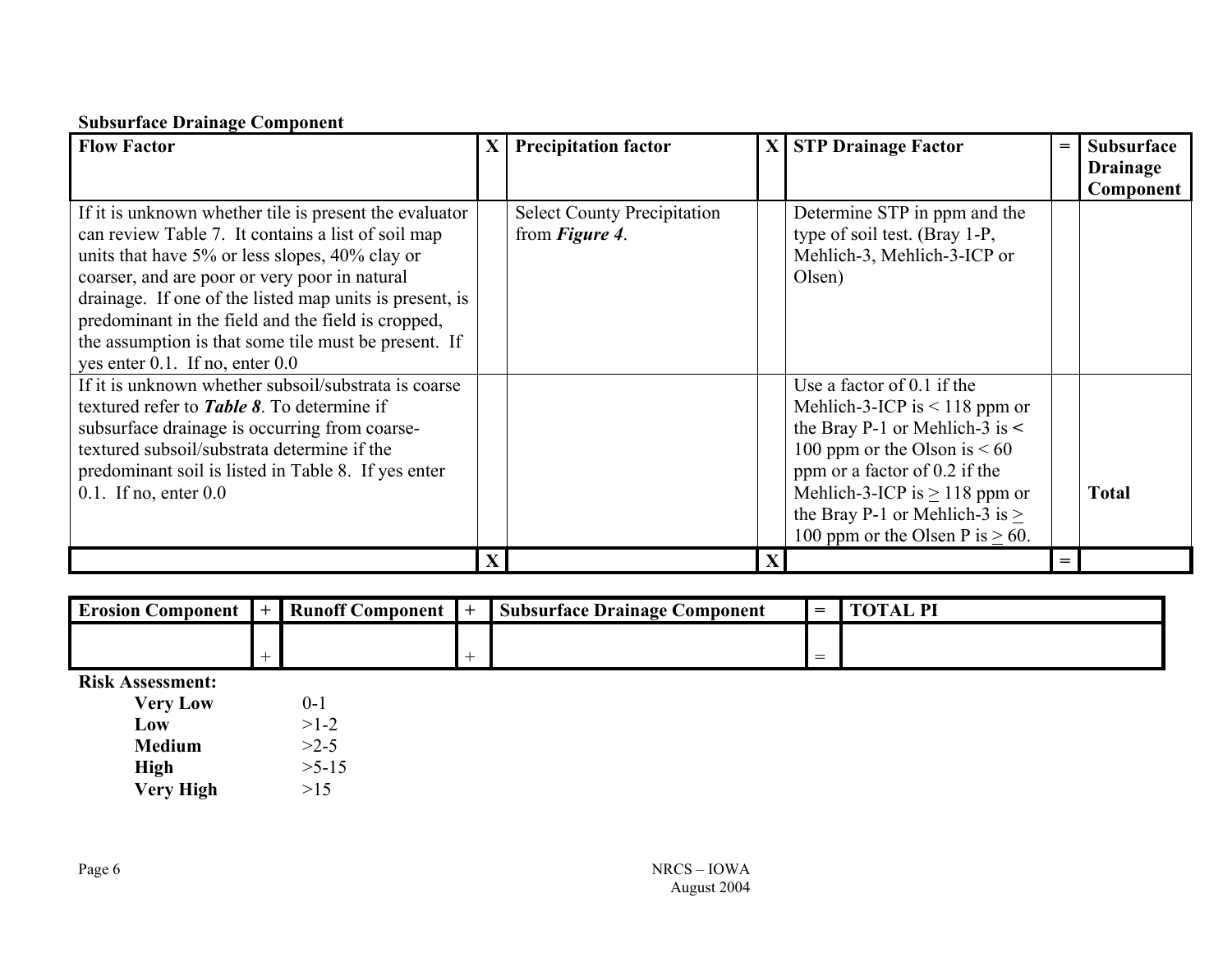### **INTERPRETATIONS OF SITE VULNERABILITY RATINGS FOR THE P INDEX**

**VERY LOW**– 0-1 A field in which movement of P off site will be VERY LOW. If soil conservation and P management practices are maintained at current levels, impacts on surface water resources from P losses from the field will be small.

**LOW** –  $>1-2$  A field in which movement of P off site will be LOW. Although the P delivery to surface water bodies is greater than from a field with a very low rating, current soil conservation and P management practices keep water quality impairment low.

**MEDIUM** – >2-5 A field in which movement of P off-site will be MEDIUM. Impacts on surface water resources will be higher than for the field with a low rating, and the P delivery potential may produce some water quality impairment. Careful consideration should be given to further soil conservation and P management practices that do not increase P delivery to surface water.

**HIGH** – >5-15 A field in which movement of P offsite will be HIGH. Water quality impairment will be large. Remedial action is required to reduce P movement to surface water bodies. New soil and water conservation and/or P management practices are necessary to reduce offsite P movement and water quality degradation.

**VERY HIGH** – >15 A field in which movement of P offsite will be VERY HIGH. Impacts on surface water resources are extreme. Remedial action is required to reduce P delivery to surface water. All necessary soil and water conservation practices plus a P management plan, which may require discontinuing P applications, must be put in place to reduce water quality impairment.

**NOTE: See NRCS Nutrient Management Standard 590 for nutrient management recommendations.** 

# **PRECAUTIONS IN THE USE OF THE PHOSPHORUS INDEX**

The P index is intended to be part of the NRCS nutrient management planning process that takes place between the land user and resource planner. It can be used to communicate the concepts, processes, and results that can be expected if various alternatives are implemented in the management of the natural resources at the site.

THE P INDEX IS NOT INTENDED TO BE AN EVALUATION SCALE FOR DETERMINING WHETHER LANDUSERS ARE COMPLYING WITH WATER QUALITY OR NUTRIENT MANAGEMENT STANDARDS ESTABLISHED BY LOCAL, STATE, OR FEDERAL AGENCIES. Use of this P index as a regulatory tool would be beyond the concept and philosophy of the working group that developed it. This P Index has been adapted to local conditions from appropriate regional and available in-state research. This version of the Index should be tested and modified periodically as new research data become available.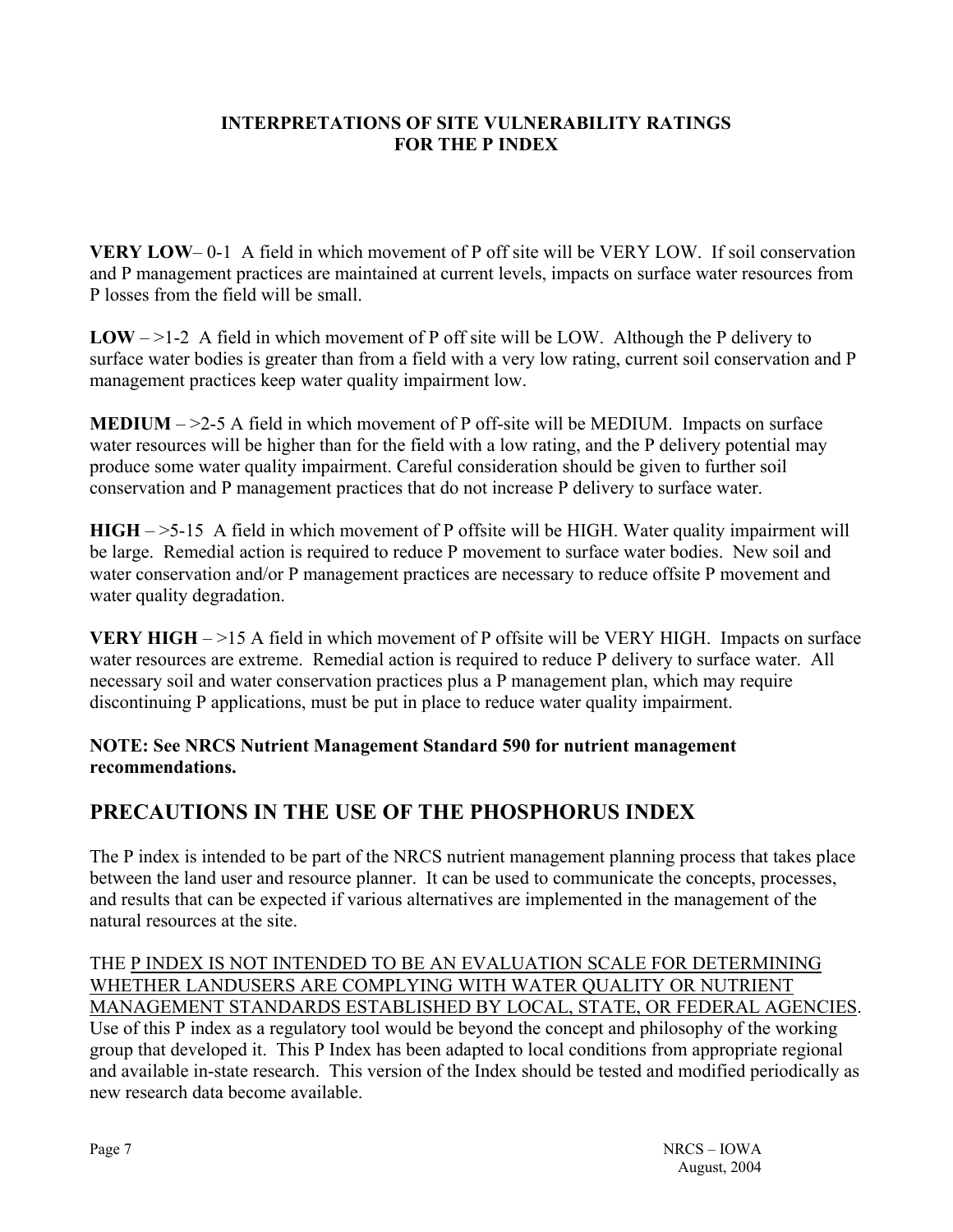#### **FIGURE 1. Iowa Land Form Regions**

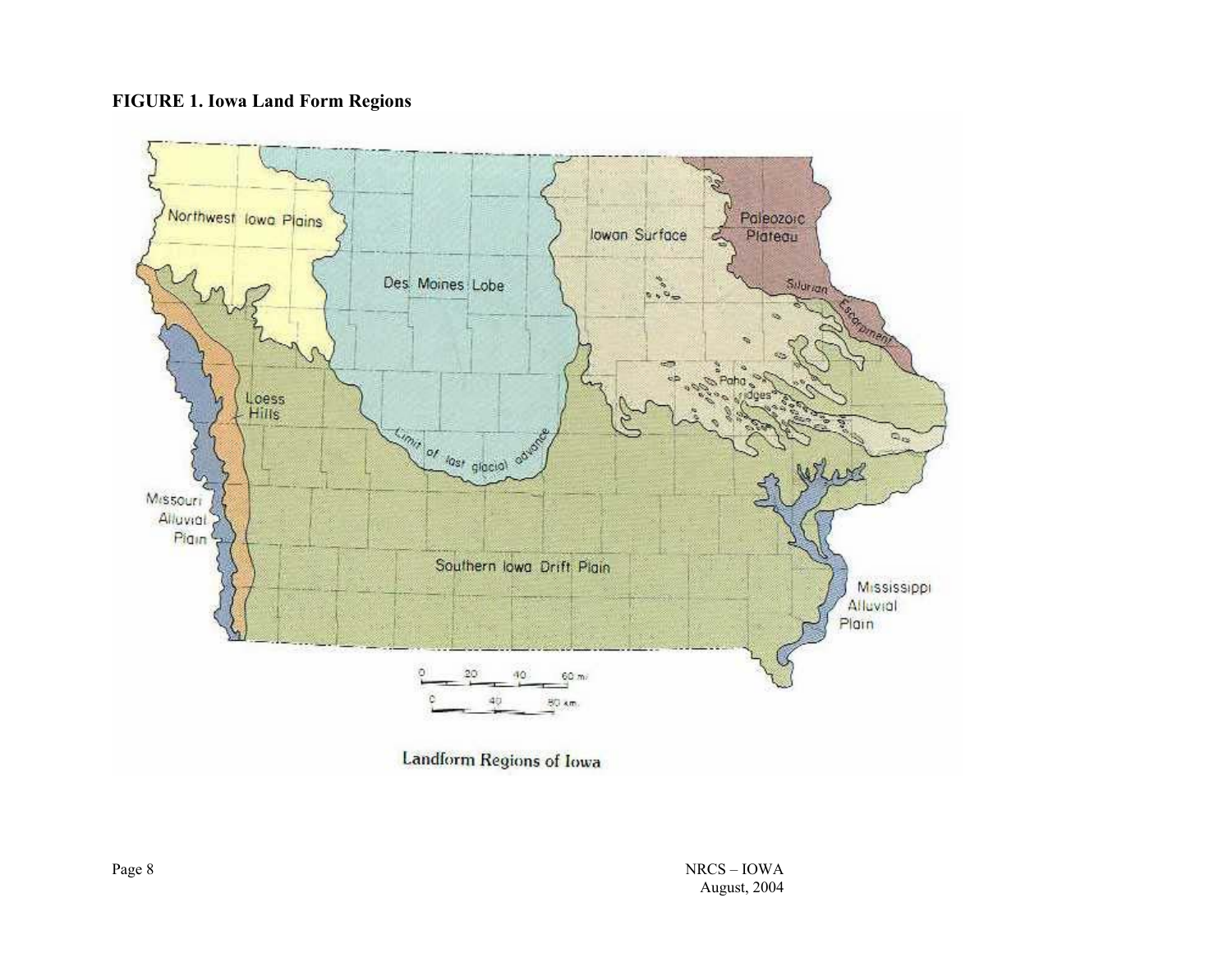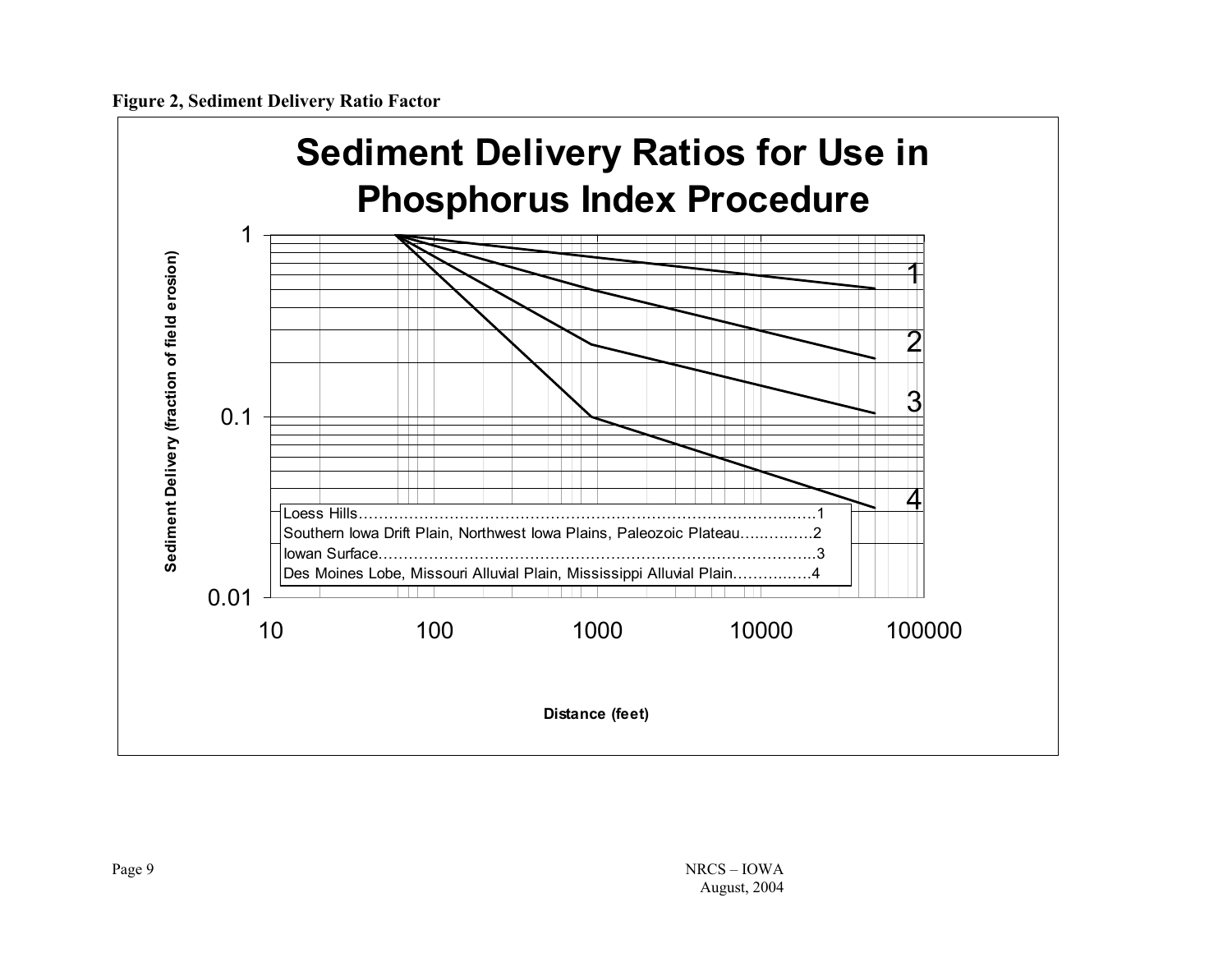

**Figure 3, Surface Runoff Using Runoff Curve Numbers**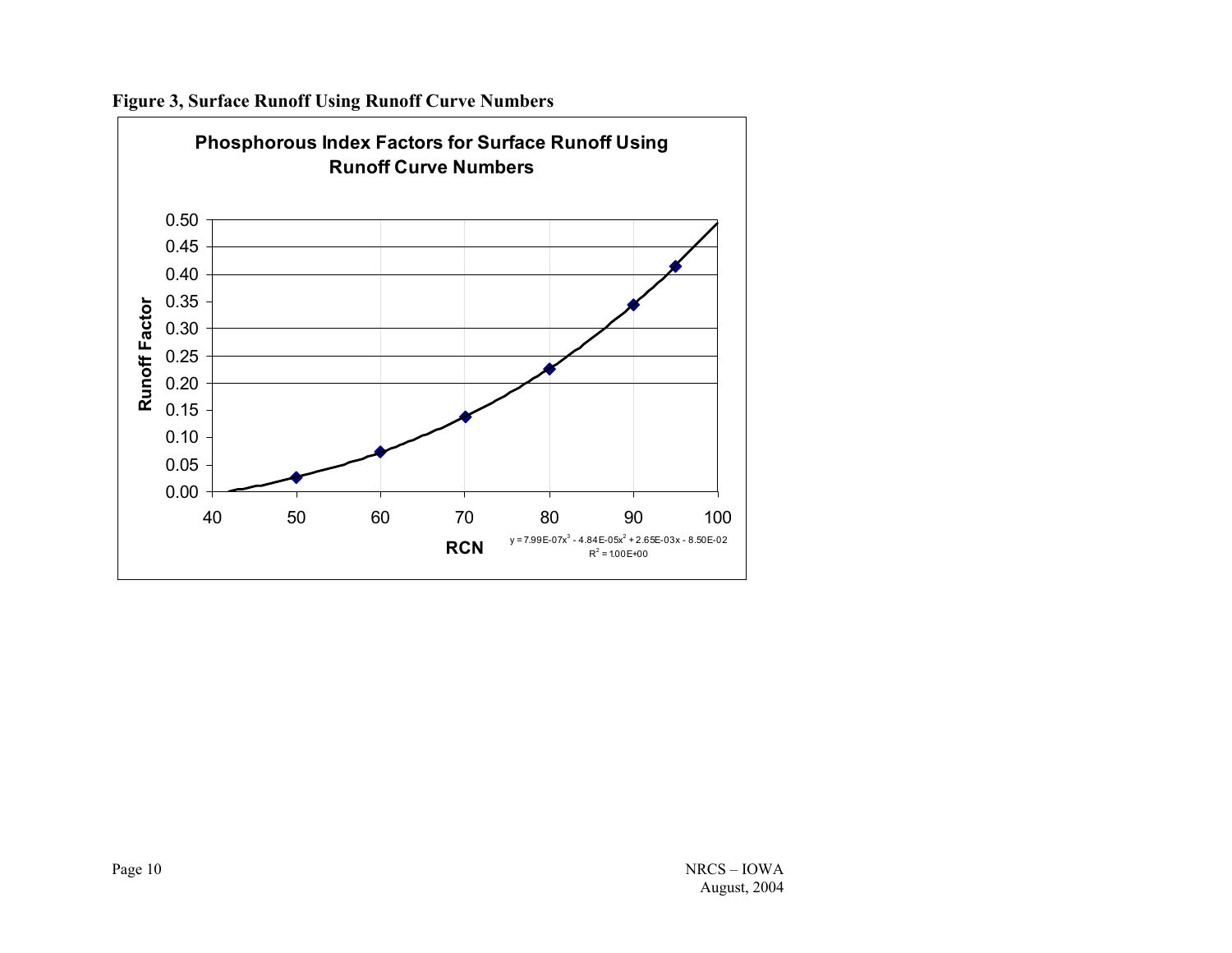

**Figure 4, Precipitation 30 Year Average Annual (millions pounds/acre)**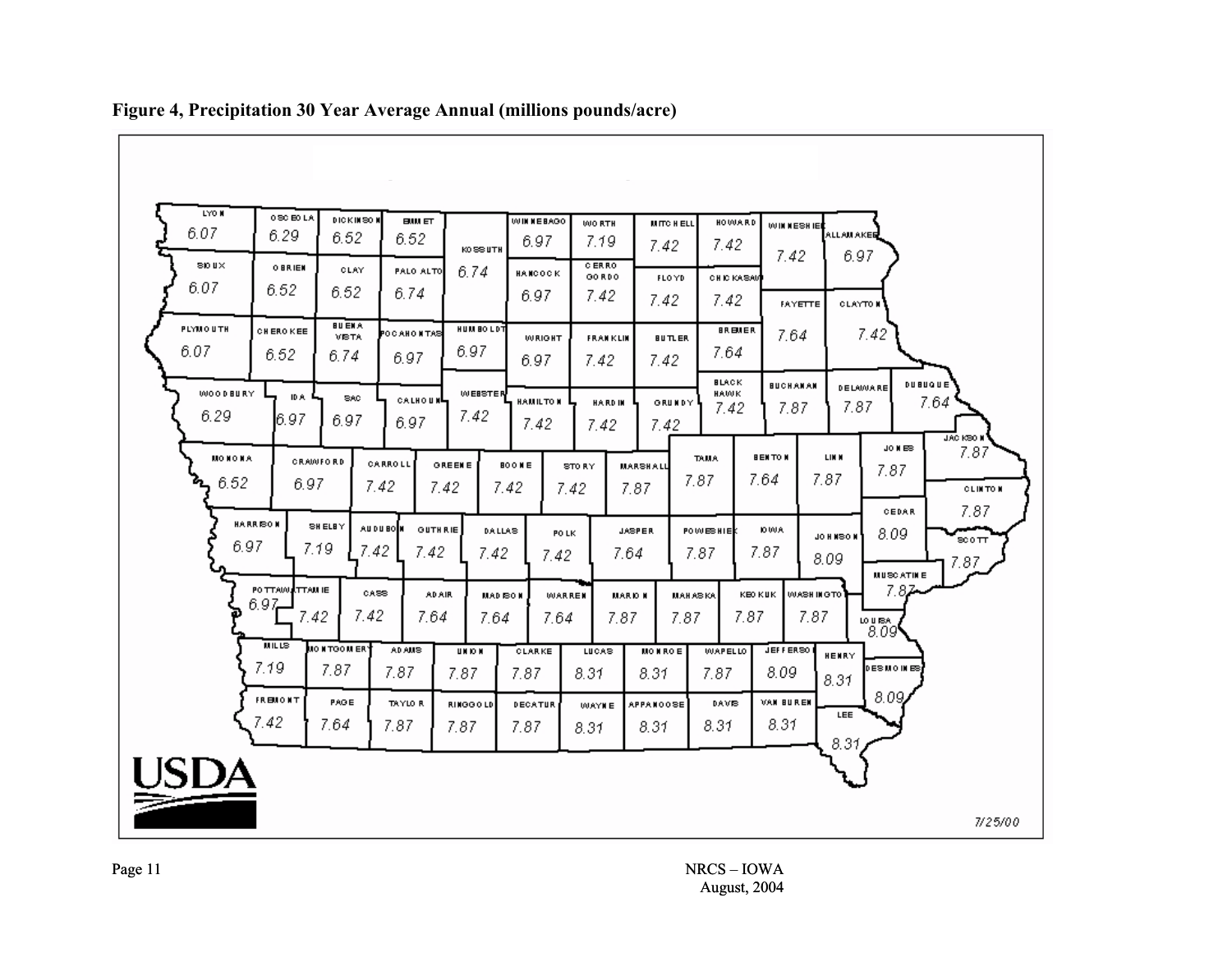### **TABLE 1, Sediment Trap Factor**

| <b>Conservation Practice</b>    | <b>Trapping Factor</b> |  |  |
|---------------------------------|------------------------|--|--|
| Level Terrace                   |                        |  |  |
| Ponds                           |                        |  |  |
| Grade Stabilization Impoundment | 0.05                   |  |  |
| Tile Inlet Terrace              |                        |  |  |
| Water & Sediment Control Basin  | 02                     |  |  |
| Grade Stabilization Full Flow   |                        |  |  |
| <b>Graded Terrace</b>           |                        |  |  |
| Diversion                       |                        |  |  |

### **TABLE 2, Buffer Factor**

| <b>Buffer Width</b> | Factor |
|---------------------|--------|
| $0-19$ feet         |        |
| 20-75 feet          |        |
| $>75$ feet          |        |

### **TABLE 3, Enrichment Factor**

| <b>Management Treatment</b>     | Factor |
|---------------------------------|--------|
| Forage/Grass                    | 13     |
| With Buffer and No-Till         | 13     |
| Without Buffer and No-Till      | 12     |
| With Buffer and Tillage used    | 1.2    |
| Without Buffer and Tillage used | 11     |

Note: For buffers  $\geq 20$  feet in width.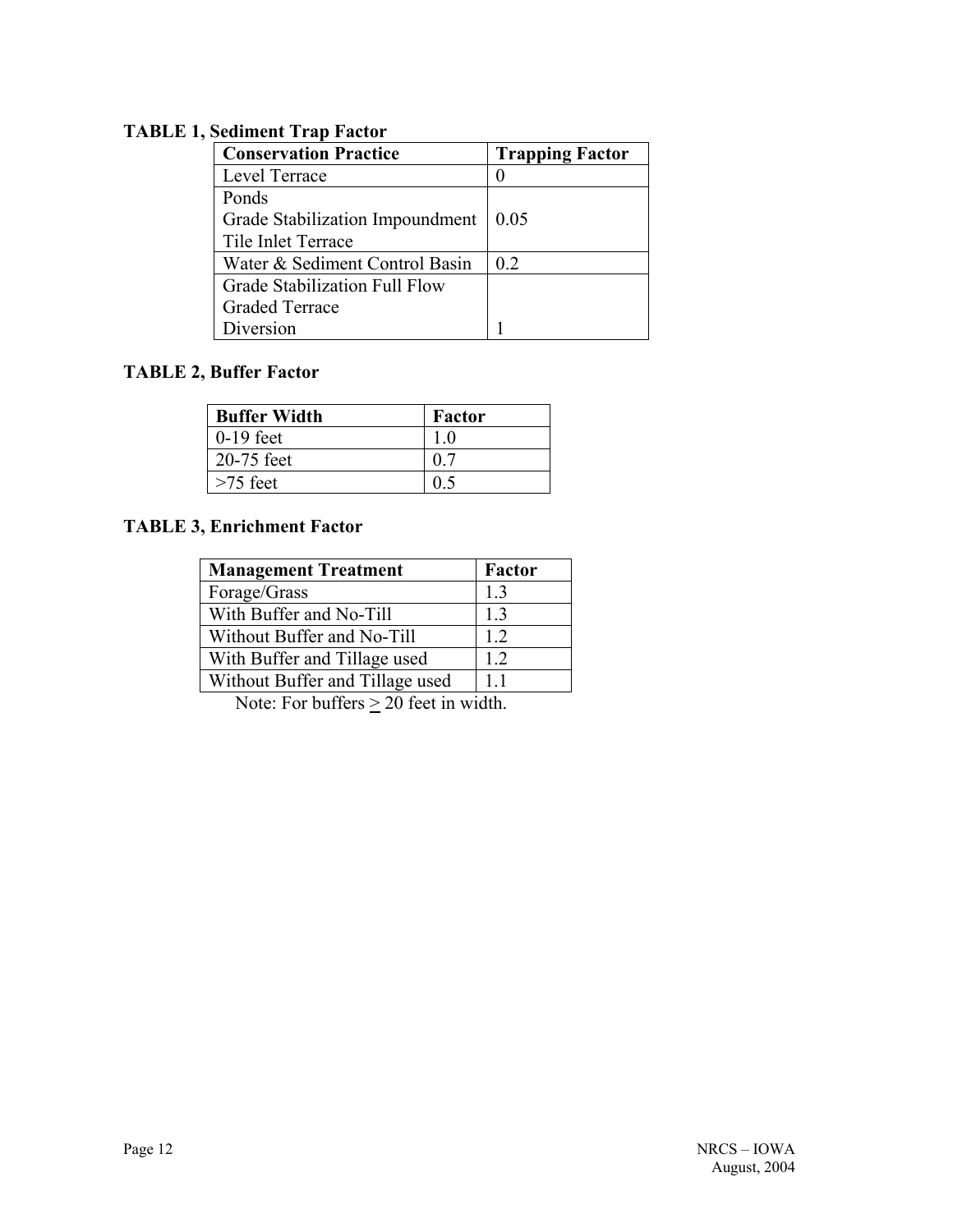#### **Table 4 STP Erosion Factor**

STP from 6 to 7 inch sample depth

(Includes 2,000/1,000,000 conversion factor) (Includes 30% non-available P -- to aquatic organisms) 4/19/2004

Erosion Factor for Soil Test P

| Bray-1 P   | <b>STP</b> |            | <b>STP</b> |            | <b>STP</b> |
|------------|------------|------------|------------|------------|------------|
|            |            |            |            | Mehlich-3  |            |
| Mehlich-3  | Erosion    | Olsen      | Erosion    | <b>ICP</b> | Erosion    |
| <b>STP</b> | Factor     | <b>STP</b> | Factor     | <b>STP</b> | Factor     |
| ppm        |            | ppm        |            | ppm        |            |
| 0          | 0.70       | 0          | 0.70       | 0          | 0.70       |
| 5          | 0.72       | 5          | 0.74       | 5          | 0.70       |
| 10         | 0.74       | 10         | 0.77       | 10         | 0.70       |
| 15         | 0.76       | 15         | 0.81       | 15         | 0.72       |
| 20         | 0.78       | 20         | 0.84       | 20         | 0.74       |
| 25         | 0.81       | 25         | 0.88       | 25         | 0.76       |
| 30         | 0.83       | 30         | 0.91       | 30         | 0.78       |
| 35         | 0.85       | 35         | 0.95       | 35         | 0.80       |
| 40         | 0.87       | 40         | 0.98       | 40         | 0.82       |
| 45         | 0.89       | 45         | 1.02       | 45         | 0.84       |
| 50         | 0.91       | 50         | 1.05       | 50         | 0.86       |
| 60         | 0.95       | 60         | 1.12       | 60         | 0.89       |
| 70         | 0.99       | 70         | 1.19       | 70         | 0.93       |
| 80         | 1.04       | 80         | 1.26       | 80         | 0.97       |
| 90         | 1.08       | 90         | 1.33       | 90         | 1.01       |
| 100        | 1.12       | 100        | 1.40       | 100        | 1.05       |
| 125        | 1.23       | 125        | 1.58       | 125        | 1.15       |
| 150        | 1.33       | 150        | 1.75       | 150        | 1.24       |
| 175        | 1.44       | 175        | 1.93       | 175        | 1.34       |
| 200        | 1.54       | 200        | 2.10       | 200        | 1.44       |
| 250        | 1.75       | 250        | 2.45       | 250        | 1.63       |
| 300        | 1.96       | 300        | 2.80       | 300        | 1.83       |
| 350        | 2.17       | 350        | 3.15       | 350        | 2.02       |
| 400        | 2.38       | 400        | 3.50       | 400        | 2.22       |
| 450        | 2.59       | 450        | 3.85       | 450        | 2.41       |
| 500        | 2.80       | 500        | 4.20       | 500        | 2.61       |
| 600        | 3.22       | 600        | 4.90       | 600        | 2.99       |
| 700        | 3.64       | 700        | 5.60       | 700        | 3.38       |
| 800        | 4.06       | 800        | 6.30       | 800        | 3.77       |
| 900        | 4.48       | 900        | 7.00       | 900        | 4.16       |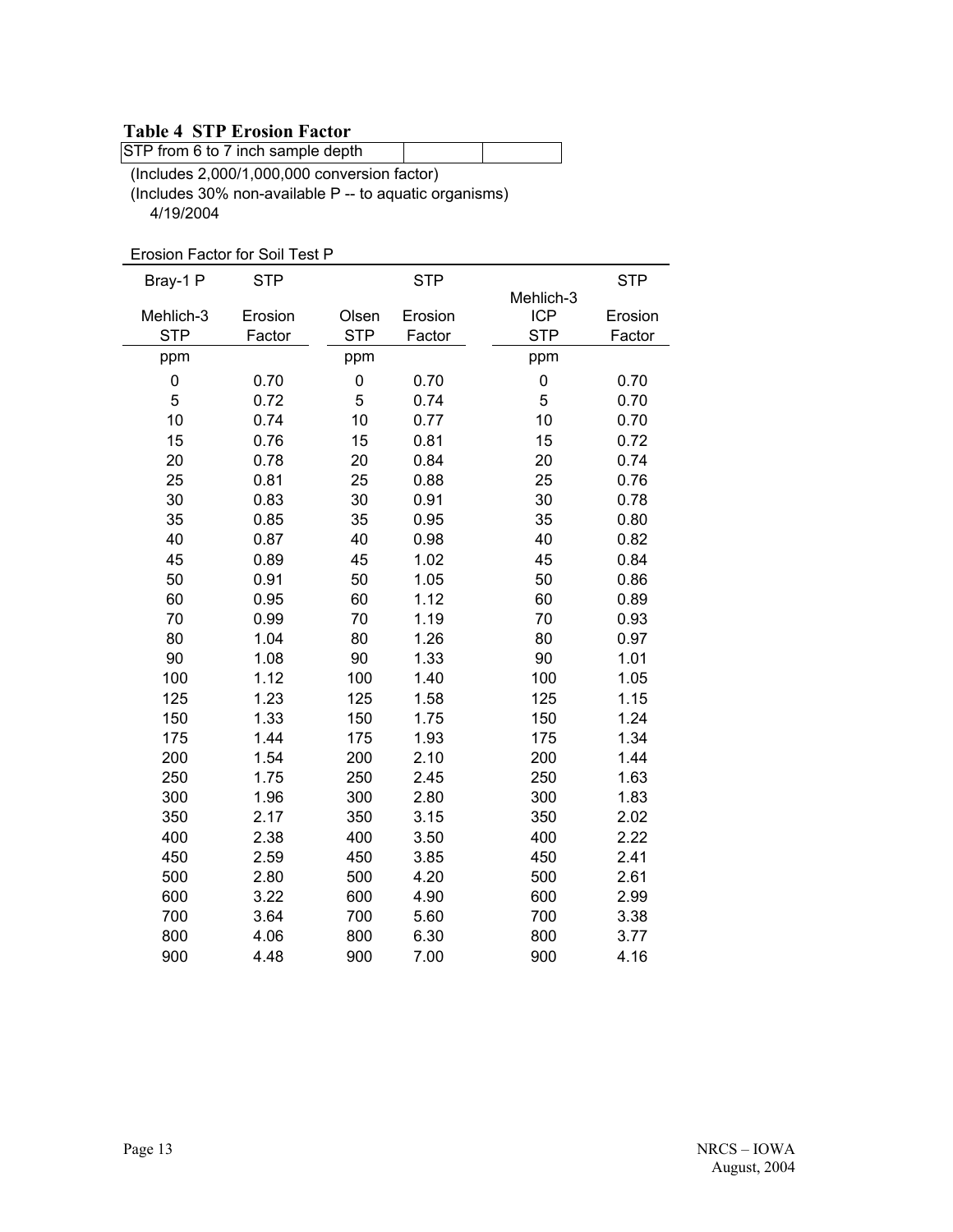### **Table 5. STP Runoff Factor STP from 6-7 inch sample depth Includes 2,000/1,000,000 conversion factor**

| STP from 6 to 7 inch sample depth |            |            |            |            |            |
|-----------------------------------|------------|------------|------------|------------|------------|
| 4/19/2004                         |            |            |            |            |            |
|                                   |            |            |            |            |            |
| Runoff Factor for Soil Test P     |            |            |            |            |            |
| Bray-1 P                          | <b>STP</b> |            | <b>STP</b> |            | <b>STP</b> |
|                                   |            |            |            | Mehlich-3  |            |
| Mehlich-3                         | Runoff     | Olsen      | Runoff     | <b>ICP</b> | Runoff     |
| <b>STP</b>                        | Factor     | <b>STP</b> | Factor     | <b>STP</b> | Factor     |
| ppm                               |            | ppm        |            | ppm        |            |
| 0                                 | 0.05       | 0          | 0.05       | 0          | 0.05       |
| 5                                 | 0.08       | 5          | 0.09       | 5          | 0.05       |
| 10                                | 0.10       | 10         | 0.13       | 10         | 0.05       |
| 15                                | 0.13       | 15         | 0.18       | 15         | 0.07       |
| 20                                | 0.15       | 20         | 0.22       | 20         | 0.10       |
| 25                                | 0.18       | 25         | 0.26       | 25         | 0.12       |
| 30                                | 0.20       | 30         | 0.30       | 30         | 0.14       |
| 35                                | 0.23       | 35         | 0.34       | 35         | 0.17       |
| 40                                | 0.25       | 40         | 0.38       | 40         | 0.19       |
| 45                                | 0.28       | 45         | 0.43       | 45         | 0.21       |
| 50                                | 0.30       | 50         | 0.47       | 50         | 0.24       |
| 60                                | 0.35       | 60         | 0.55       | 60         | 0.28       |
| 70                                | 0.40       | 70         | 0.63       | 70         | 0.33       |
| 80                                | 0.45       | 80         | 0.72       | 80         | 0.37       |
| 90                                | 0.50       | 90         | 0.80       | 90         | 0.42       |
| 100                               | 0.55       | 100        | 0.88       | 100        | 0.47       |
| 125                               | 0.68       | 125        | 1.09       | 125        | 0.58       |
| 150                               | 0.80       | 150        | 1.30       | 150        | 0.70       |
| 175                               | 0.93       | 175        | 1.51       | 175        | 0.81       |
| 200                               | 1.05       | 200        | 1.72       | 200        | 0.93       |
| 250                               | 1.30       | 250        | 2.13       | 250        | 1.16       |
| 300                               | 1.55       | 300        | 2.55       | 300        | 1.39       |
| 350                               | 1.80       | 350        | 2.97       | 350        | 1.62       |
| 400                               | 2.05       | 400        | 3.38       | 400        | 1.86       |
| 450                               | 2.30       | 450        | 3.80       | 450        | 2.09       |
| 500                               | 2.55       | 500        | 4.22       | 500        | 2.32       |
| 600                               | 3.05       | 600        | 5.05       | 600        | 2.78       |
| 700                               | 3.55       | 700        | 5.88       | 700        | 3.25       |
| 800                               | 4.05       | 800        | 6.72       | 800        | 3.71       |
| 900                               | 4.55       | 900        | 7.55       | 900        | 4.17       |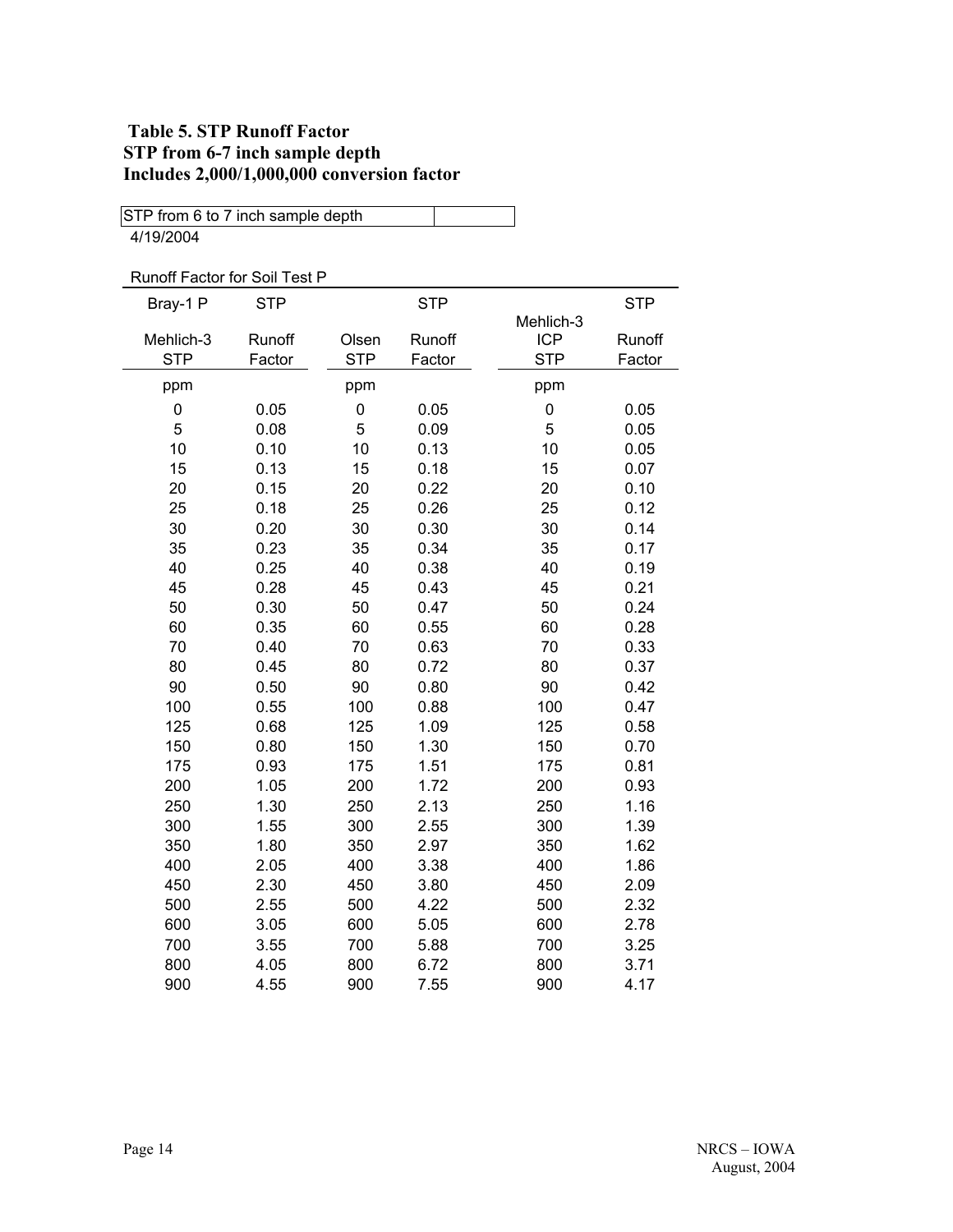### **Table 6, P Application Factor**

|                  |                 | <u>Runoil Factor for P Application Rate and Method of Application</u> |                        |                                             |
|------------------|-----------------|-----------------------------------------------------------------------|------------------------|---------------------------------------------|
| P<br>Application | Incorporate     |                                                                       | Surface<br>Application | Surface Application<br>Frozen/Snow Covered, |
|                  | or Inject       | Incorporate                                                           |                        |                                             |
| Rate             | Within 24 Hours | Within One Week                                                       | No Incorporation       | Saturated, or Floodplain                    |
| Ib $P_2O_5/acre$ |                 |                                                                       |                        |                                             |
| 0                | 0.00            | 0.00                                                                  | 0.00                   | 0.00                                        |
| 10               | 0.00            | 0.00                                                                  | 0.01                   | 0.01                                        |
| 20               | 0.00            | 0.01                                                                  | 0.01                   | 0.02                                        |
| 30               | 0.01            | 0.01                                                                  | 0.02                   | 0.02                                        |
| 40               | 0.01            | 0.01                                                                  | 0.02                   | 0.03                                        |
| 50               | 0.01            | 0.02                                                                  | 0.03                   | 0.04                                        |
| 60               | 0.01            | 0.02                                                                  | 0.03                   | 0.05                                        |
| 70               | 0.02            | 0.02                                                                  | 0.04                   | 0.06                                        |
| 80               | 0.02            | 0.03                                                                  | 0.04                   | 0.07                                        |
| 90               | 0.02            | 0.03                                                                  | 0.05                   | 0.07                                        |
| 100              | 0.02            | 0.03                                                                  | 0.05                   | 0.08                                        |
| 120              | 0.03            | 0.04                                                                  | 0.07                   | 0.10                                        |
| 140              | 0.03            | 0.05                                                                  | 0.08                   | 0.11                                        |
| 160              | 0.03            | 0.05                                                                  | 0.09                   | 0.13                                        |
| 180              | 0.04            | 0.06                                                                  | 0.10                   | 0.15                                        |
| 200              | 0.04            | 0.07                                                                  | 0.11                   | 0.16                                        |
| 220              | 0.05            | 0.07                                                                  | 0.12                   | 0.18                                        |
| 240              | 0.05            | 0.08                                                                  | 0.13                   | 0.20                                        |
| 260              | 0.06            | 0.09                                                                  | 0.14                   | 0.21                                        |
| 280              | 0.06            | 0.09                                                                  | 0.15                   | 0.23                                        |
| 300              | 0.07            | 0.10                                                                  | 0.16                   | 0.25                                        |

Runoff Factor for P Application Rate and Method of Application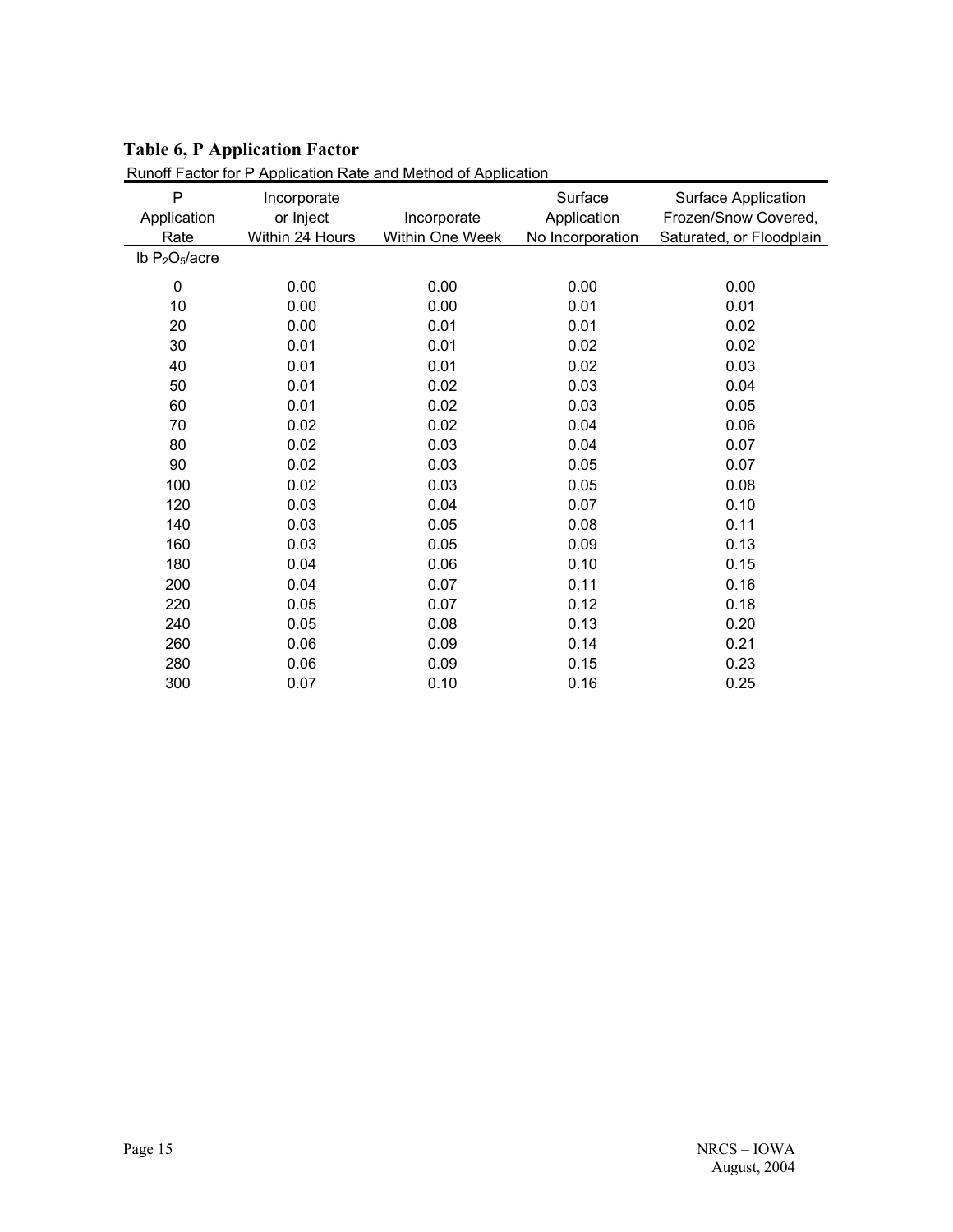Table 7, Soils listing for estimating presence of tile.

### **Soils Data of subsoil grouping by drainage class**

**It contains a list of sorted soil names (and a list of associated county numbers) where:** 

| <b>Slope Range High:</b> | <b>Less than 5%</b>                | and |
|--------------------------|------------------------------------|-----|
| <b>Drainage Class:</b>   | Poor, Poor-Very poor, or Very Poor | and |
| <b>Subsoil Groups:</b>   | 1 or 2 (Clay < 40%)                |     |

#### **From the Iowa Soil Properties And Interpretations Database (ISPAID) 7.0 Manual:**

**21** Slope Range (%) High [SLOPERNGH]

The grade or slope of the surface of a soil. It is expressed in percentages of slope which equal the number of feet of fall per 100 feet of horizontal distance.

**41** Subsoil Group (B Horizon only) [SUBSOILGRP]

[Subsoil group listed for complexes is the most limiting group of the soils identified in the map unit name]

 $(i.e., Steinauer = 1 and Shelby = 2; Steinauer-Shelp complex = 2).$ 

- **1 = Subsoil texture about the same as surface soil texture, not more than 34% clay, subsoil favorable for crop growth.**
- **2 = Subsoil moderately unfavorable for crop growth: slow permeability [35-40% clay content] or high plasticity.**
- 3 = Subsoil very unfavorable for crop growth: silty clay and clay textures, very slow permeability [>40% clay content], or high plasticity.

**58** Drainage Class (Natural) Code [DRNCLSCD]

Refers to the frequency and duration of periods of saturation or partial saturation during soil formation, as opposed to altered drainage, which is commonly the result of artificial drainage or irrigation but may be caused by the sudden deepening of channels or the blocking of drainage outlets. [The drainage class listed for complexes is the most limiting class of the soils identified in the map unit name (i.e., Ackmore = SP-P and Colo = P; Ackmore-Colo complex = P).]

Drainage class abbreviations and code numbers assigned follow.

- $E = 10 = Excessive$ <br>  $E-SE = 15 = Excessive$
- $= 15$  = Excessive-Somewhat excessive
- $SE$  = 20 = Somewhat excessive
- $SE-W = 25 = Somewhat excessive-Well$
- W  $= 30$  = Well
- $W-MW = 35 = Well-Moderately well$
- $MW = 40 = Moderned$
- $MW-SP = 45 = Moderned$  well-Somewhat poor
- $SP = 50 = S$  omewhat poor<br> $SP-P = 55 = S$  omewhat poor-
- $= 55$  = Somewhat poor-Poor
- **P = 60 = Poor**
- **P-VP = 65 = Poor-Very poor**
- **VP = 70 = Very poor**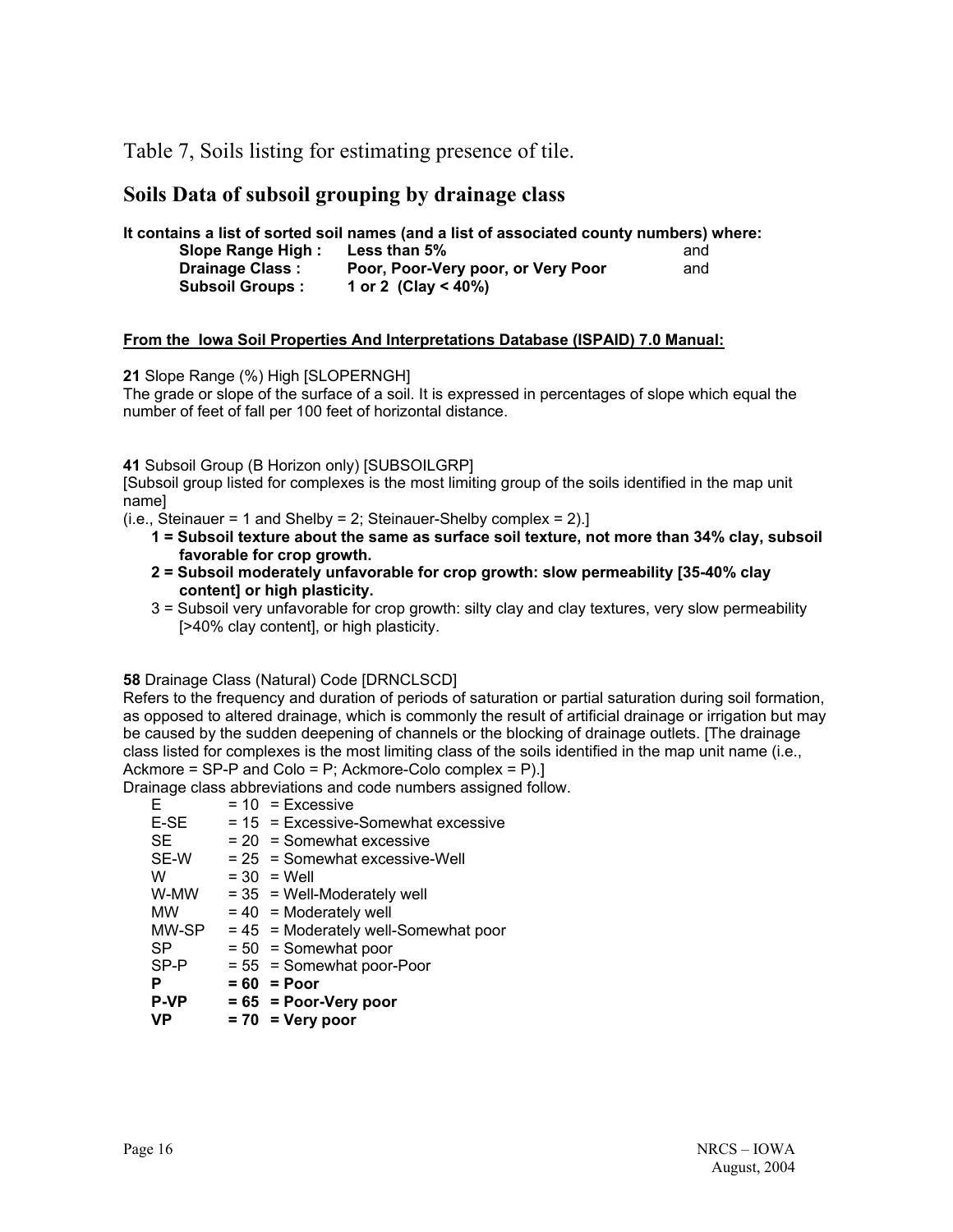ACKMORE  $0-2$ % P 1 5,14,47,86 ACKMORE 2-5% P 1 47,86 ACKMORE-COLO COMPLEX 0-2% P 1 79 ACKMORE-COLO COMPLEX 2-5% P 1 50,64,86 ACKMORE-COLO COMPLEX CHANNEL 2-5% P 1 50 ACKMORE-COLO-JUDSON 0-5% P 1 78 ACKMORE-COLO-JUDSON 2-5% P 1 69 ACKMORE-JUDSON COMPLEX 1-5% P 1 14 ADRIAN 0-1% VP 1 41  $A$ FTON  $0-2$ % P 2 11,18,21,47,60,71,72,81,84 ALBATON AND SARPY SOILS  $0-2\frac{2}{9}$  P 1 43 ALBATON OVERWASH 0-2% P 1 78 AMBRAW 0-2% P 1 23,29,58,70,82 AMBRAW RARELY FLOODED 0-2% P 1 58,70 AMBRAW-PERKS-LAWSON FF 0-2% P 1 82 ANSGAR  $0-1$ % P 2 53  $ANSGAR$   $0-2$   $P$   $2$   $16,35,66$  $-3\%$  P 2 23,52 AQUOLLS, PONDED 0-2% P 1 46 BISCAY 0-2% P 1 40,46,77 BISCAY  $0-2$ % P 1 40,46,77<br>BISCAY 24-32" TO SAND G  $0-2$ % P 1 37<br>BISCAY 32-40" TO SAND G  $0-2$ % P 1 BISCAY 32-40" TO SAND G 8,13,14,25,30,32,37,41,55,60,71,72, 76,81,84,85,99 BISCAY DEEP 0-2% P 1 11,21,74,94 BISCAY PONDED 0-1% VP 1 41 BLOCKTON VARIANT  $0-2$ % P 2 9<br>BLUE EARTH  $0-1$ % VP 1 BLUE EARTH  $0-1$ % VP 1 8,11,30,32,40,41,55,74,76,81,95 BLUE EARTH  $1-5$ % VP  $1$  32<br>
BLUE EARTH PONDED  $0-1$ % VP  $1$  30<br>
BLUE EARTH SANDY SUB  $0-1$ % VP  $1$  40 BLUE EARTH PONDED BLUE EARTH SANDY SUB  $0-1$ % VP 1 40 BOOTS 0-1% VP 1 95,98 BREMER  $0-2\%$  P  $2\%$ 2,7,12,15,27,38,48,50,52,61,62,63, 64,65,69,73,77,78,79,86,91,92 BREMER OVERWASH  $0-1$ % P 2 48<br>BREMER SANDY SUB  $0-2$ % P 2 6, BREMER SANDY SUB  $0-2$ % P 2 6,70 BREMER VARIANT  $0-2$ % P 2 7 BROWNTON  $0-2$ % P 2 40,41,99<br>CALCO  $0-1$ % P 1 97 CALCO  $0-1\%$  P 1 97 CALCO  $0-2\%$  P 1 8,11,12,13,14,15,17,21,23,30,32,34, 35,37,38,39,42,55,60,65,66,71,74,  $75,81,84,94,98$ <br>P  $1$   $41$  $\begin{tabular}{lcccccc} CALCO & FREG & FLOODED & & & & 0-2 & & P & & 1 & & 41 \\ CALCOUSTA & & & & & 0-1 & & VP & 1 & 32 \\ \end{tabular}$ CALCOUSTA 0-1% VP 1 32,37,40,46,76,77,99 CANEEK 0-2% P 1 31,49,70 CANEEK CHANNELED 0-2% P 1 3,31 CANISTEO  $0-2\frac{8}{9}$  P 1 8,11,13,14,17,21,25,30,32,34,35,37, 39,40,41,42,46,50,55,64,66,72,74,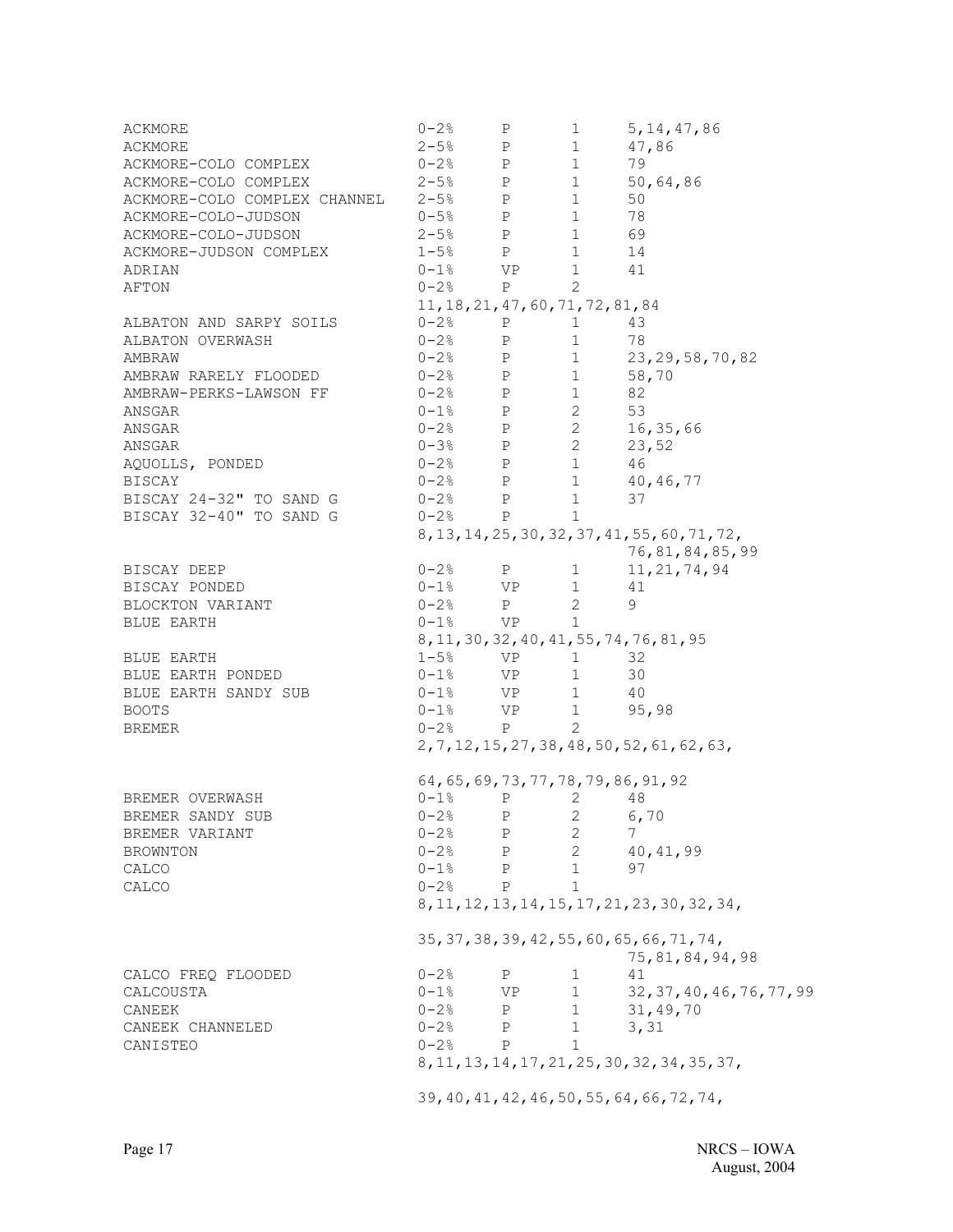76,77,81,85,94,95,98,99 CANISTEO GYPSIC VAR 0-2% P 1 21 CHARITON 0-2% P 2 2 CHEQUEST 0-2% P 2 4,26,27,51,54,56,59,89,93 CHEQUEST OVERWASH  $0-2$ % P 2 54,59<br>CLYDE  $0-2$ % P 1 17.23 CLYDE 0-2% P 1 17,23,31,35,53,98<br>
0-2% P-VP 1 6,9 CLYDE  $0-2$ %  $P-VP$  1 6,9 CLYDE  $0-3\%$  P 1 7,10,12,19,28,34,38,45,57,66,82 CLYDE 0-3% P-VP 1 96 CLYDE  $1-3\%$  P  $1$  22,33 CLYDE-FLOYD COMPLEX  $0-4%$  P 1 28<br>CLYDE-FLOYD COMPLEX 1-4% P 1 7. CLYDE-FLOYD COMPLEX  $1-4%$  P  $1$   $7,12,17,33,38,45$ <br>CLYDE-FLOYD COMPLEX  $1-4%$  P-VP  $1$   $6,10,35$ CLYDE-FLOYD COMPLEX 1-4% P-VP 1 6,10,35 CLYDE-SCHLEY COMPLEX 1-4% P 1 23 COLAND  $0-2$ % P 1 7,8,12,13,14,17,18,19,25,29,30,32, 33,34,35,37,38,40,41,42,46,50,52, 55,58,64,66,72,76,77,81,85,95,98,99 COLAND  $2-4%$  P 1 13 COLAND 2-5% P 1 50,70,76,81,95 COLAND CHANNELED  $0-1$ % P 1 37 COLAND CHANNELED 0-2% P 1 8,33,35,41,55,99 COLAND RARELY FLOODED  $0-2\%$  P 1 70<br>COLAND-HANLON COMPLEX  $0-2\%$  P 1 17 COLAND-HANLON COMPLEX  $0-2\%$  P 1 17 COLAND-PERKS-LAWSON FF  $0-2$ % P 1 58<br>COLAND-SPILLVILLE CHANNELED  $0-2$ % P 1 32 COLAND-SPILLVILLE CHANNELED  $0-2$ % P 1 32,37<br>COLAND-SPILLVILLE CHANNELED 2-5% P 1 13,37,81 COLAND-SPILLVILLE CHANNELED 2-5% P 1<br>COLAND-SPILLVILLE COMPLEX 0-2% P 1 COLAND-SPILLVILLE COMPLEX 0-2% P 1 10,34 COLAND-SPILLVILLE COMPLEX 0-5% P 1 30,95 COLAND-SPILLVILLE COMPLEX 1-5% P 1 37 COLAND-SPILLVILLE COMPLEX 2-5% P 1 8,13,14,32,81 COLAND-SPLVL-HANLON CHANNELED 0-2% P 1 42 COLAND-SPLVL-HANLON COMPLEX 0-2% P 1 42 COLAND-TERRIL COMPLEX  $1-4%$  P 1 12,17 COLAND-TERRIL COMPLEX 1-5% P 1 34,35,40,77,85,99 COLAND-TERRIL COMPLEX 2-5% P 1 25,42,64,72 COLAND-TURLIN COMPLEX 0-2% P 1 98  $COLO$  0-1% P 1 97 COLO  $0-2\%$  P 1 1,2,4,5,6,7,9,11,12,14,15,16,18,20, 21,22,23,24,25,29,32,35,36,38,39, 42,43,44,45,47,48,49,50,52,53,54, 55,56,57,58,60,61,62,63,64,65,67, 68,69,70,71,73,74,75,77,78,79,81, 82,83,84,86,87,88,89,90,91,92,93,94  $\text{COLO}$  2-4% P 1 55,74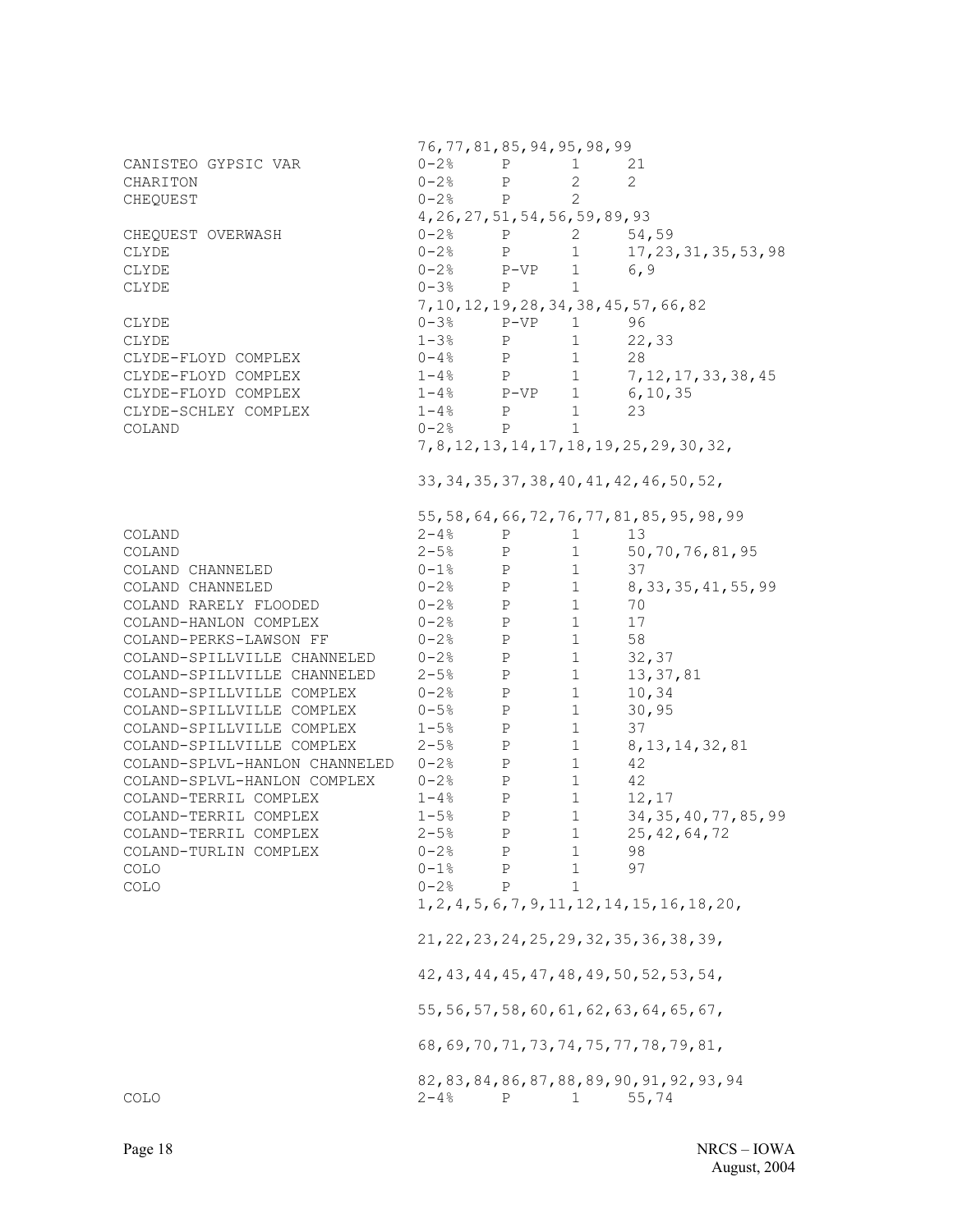| COLO                            | $2-5$ % P                           |                              | 1                      |                                                       |
|---------------------------------|-------------------------------------|------------------------------|------------------------|-------------------------------------------------------|
|                                 |                                     |                              |                        | 4, 20, 21, 29, 39, 44, 54, 62, 63, 64, 68, 70,        |
|                                 |                                     |                              |                        | 87,88,91,93                                           |
| COLO CALC OVERWASH              | $0 - 1$ %                           | Ρ                            | 1                      | 75,97                                                 |
| COLO CHANNELED                  | $0 - 2$ %                           | P                            | $\mathbf{1}$           |                                                       |
|                                 |                                     |                              |                        | 2, 6, 7, 16, 21, 32, 38, 39, 44, 55, 61, 64,<br>86,95 |
| COLO OVERWASH                   | $0 - 2%$                            | P                            | 1                      |                                                       |
|                                 |                                     |                              |                        | 1, 2, 4, 14, 15, 16, 23, 24, 28, 36, 39, 43,          |
|                                 |                                     |                              |                        | 44, 47, 48, 50, 52, 54, 57, 58, 62, 63, 64,           |
|                                 |                                     |                              |                        | 65, 68, 69, 73, 78, 79, 83, 86, 87, 90, 92            |
| COLO OVERWASH                   | $2 - 5$ %                           | Ρ                            | 1                      | 39,87                                                 |
| COLO RARELY FLOODED             | $0 - 2$ %                           | $\mathbf{P}$                 | $\mathbf{1}$           | 70                                                    |
| COLO SIC SUB                    | $0 - 2$ %<br>$\mathbb{P}$           |                              | $\mathbf{1}$           | 83                                                    |
| COLO-ACKMORE COMPLEX            | $0 - 5%$<br>$\mathbb{P}$            |                              | $1 \quad \Box$         | 87                                                    |
| COLO-ALLUVIAL LAND              | $0 - 2$ %<br>$\mathbb{P}$           |                              | $1 \quad$              | 45                                                    |
| COLO-ELY                        | $2 - 5$ <sup>8</sup><br>$\mathbf P$ |                              | $\mathbf{1}$           | 35                                                    |
| COLO-ELY COMPLEX                | $0 - 5%$                            | $\mathbf P$                  | 1                      | 23, 49, 58, 79, 81                                    |
| COLO-ELY COMPLEX                | $2 - 5%$                            | $\mathbf{P}$                 | $\mathbf{1}$           |                                                       |
|                                 |                                     |                              |                        | 1, 6, 7, 12, 16, 28, 54, 57, 61, 64, 88, 90, 91       |
| COLO-ELY SICL                   | $2 - 5$ %                           | $P \qquad \qquad$            | 1 $42,48$              |                                                       |
| COLO-GRAVITY COMPLEX            | $2 - 5$ %                           | $\mathbf{P}$                 | 1                      | $\overline{2}$                                        |
| COLO-HANLON-LAWSON CHANNELED    | $0 - 2$ %                           | P                            | 1                      | 17,64                                                 |
| COLO-JUDSON COMPLEX             | $0 - 5%$<br>P                       |                              | 1                      | 36,47                                                 |
| COLO-JUDSON COMPLEX             | $2 - 5%$                            | P                            | $1 \quad \blacksquare$ | 39,65,73,77                                           |
| COLO-JUDSON SICI                | $2 - 5$ <sup>8</sup>                | P                            | 1                      | 14                                                    |
| COLO-JUDSON SICL                | $0 - 5$ %                           | $\mathbf{P}$                 | 1                      | 18                                                    |
| COLO-JUDSON-NODAWAY             | $0 - 2$ %                           | P                            | 1                      | 87                                                    |
| COLO-NODAWAY COMPLEX            | $0 - 2$ %                           | P                            | 1                      | 15                                                    |
| COLO-OTTER-OSSIAN COMPLEX       | $2 - 5%$                            | $\mathbf{P}$                 | 1                      | 96                                                    |
| COLO-SPILL COMPLEX CHANNELED    | $2 - 5$ $\frac{6}{5}$               | P                            | 1                      | 39                                                    |
| COLO-SPILLVILLE CHANNELED       | $0 - 2$ %                           | $\mathbf{P}$                 | 1                      | 11                                                    |
| COLO-SPILLVILLE COMPLEX         | 0-2%                                | $\mathbf{P}$                 | 1                      | 9                                                     |
| COLO-SPILLVILLE COMPLEX         | $2 - 5$ %                           | P                            | $1 \quad \blacksquare$ | 11, 39, 55, 74, 94                                    |
| COLO-TERRIL COMPLEX             | $2 - 5%$                            | P                            | 1<br>1                 | 9,21                                                  |
| COLO-VESSER COMPLEX             | $2 - 5$ <sup>8</sup><br>$0 - 3%$    | P                            | 1                      | 56<br>51                                              |
| COLO-ZOOK COMPLEX<br>COPPOCK    | $0 - 2$ %                           | Ρ<br>P                       | 1                      |                                                       |
|                                 | $2 - 5$ %                           |                              | 1                      | 49, 51, 92<br>92                                      |
| COPPOCK<br>COPPOCK SANDY SUB    | $0 - 2$ %                           | Ρ<br>$\mathbf P$             | $\mathbf 1$            | 70                                                    |
| CORDOVA                         | $0 - 2$ %                           | $\mathbf{P}$                 | $\mathbf{2}$           | 37,85,94,95                                           |
| CORLEY                          | $0 - 1$ %                           |                              | 1                      | 65,97                                                 |
| CORLEY                          | $0 - 2$ %                           | Ρ<br>$\, {\bf P}$            | $\mathbf{1}$           | 15,36,83                                              |
| CORLEY BENCHES                  | $0 - 1$ %                           | $\, {\bf P}$                 | $\mathbf{1}$           | 83                                                    |
| CORLEY BENCHES                  | $0 - 2$ %                           | $\, {\bf P}$                 | $\mathbf{1}$           | 69,78                                                 |
| DARFUR                          | $0 - 1$ %                           | Ρ                            | $\mathbf{1}$           | 95                                                    |
| <b>DARFUR</b>                   | $0 - 2$ %                           | $\mathbf{P}$                 | $\mathbf{1}$           | 55                                                    |
| DARWIN BEDROCK SUB              | $0 - 2$ %                           | VP                           | $\mathbf{2}$           | 23                                                    |
|                                 | $0 - 2$ %                           | $\mathbf{P}$                 | $\mathbf{2}$           |                                                       |
| DARWIN VARIANT                  | $1 - 3%$                            |                              | $\mathbf{1}$           | 23<br>32                                              |
| DELFT                           | $2 - 5$ %                           | Ρ                            | $\mathbf{1}$           | 32                                                    |
| DELFT-TERRIL COMPLEX            |                                     | Ρ                            |                        | 56                                                    |
| <b>DOCKERY</b><br><b>DOLBEE</b> | $0 - 2$ %<br>$0 - 2$ %              | $\, {\bf P}$<br>$\, {\bf P}$ | 1<br>$\mathbf{1}$      | 29,49                                                 |
| <b>DOLBEE</b>                   | $2 - 5%$                            | $_{\rm P}$                   | $\mathbf{1}$           | 49                                                    |
|                                 |                                     |                              |                        |                                                       |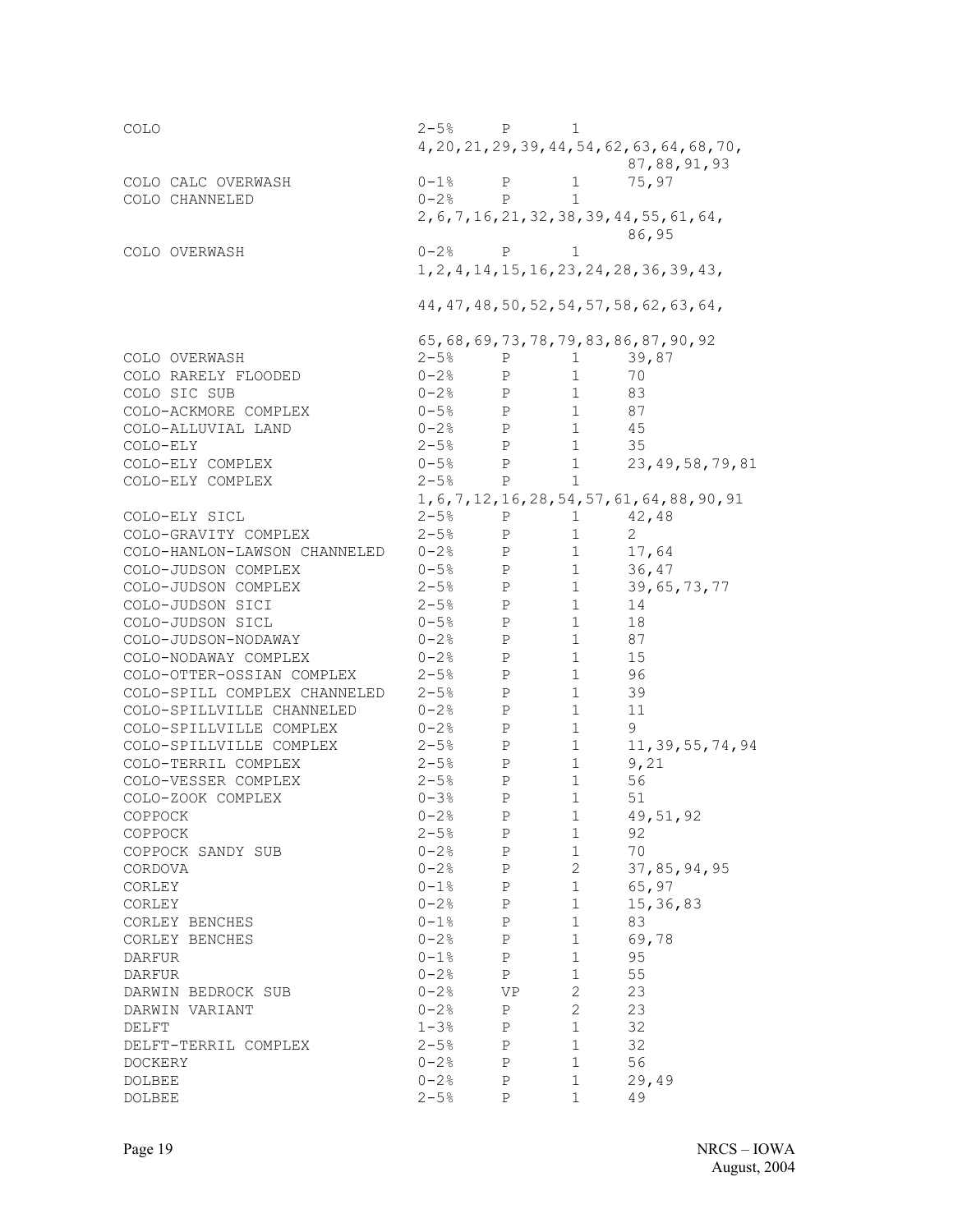| DOLBEE SANDY SUB<br>DU PAGE-CALCO COMPLEX<br>DU PAGE-SHELLWD-CALCO<br><b>DUNDAS</b><br><b>ELVERS</b><br><b>ELVERS</b><br>ELVIRA<br>FAXON<br>FIELDON<br>FLOYD-CLYDE COMPLEX<br>FLUVAQUENTS, PONDED<br>FLUVAQUENTS-OMADI CHANNELED<br>GARWIN | $0 - 2$ %<br>$0 - 2$ %<br>$0 - 3$ %<br>$-1\%$ P<br>0-2% P<br>0-2% P<br>$0 - 2$ % P<br>$0-2$ % P<br>$1-4$ % $P-VP$<br>N/A<br>$0 - 2$ % P<br>$0 - 2$ % P | Ρ<br>P<br>P<br>$\mathbf{P}$ | $\mathbf{1}$<br>$\mathbf{1}$<br>1<br>1<br>$\mathbf{1}$<br>$\mathbf{1}$<br>$\mathbf{1}$<br>$\mathbf{1}$<br>$\mathbf{1}$<br>$1 \quad \blacksquare$<br>1<br>1<br>$\mathbf{1}$ | 70<br>34<br>34<br>8, 37, 94, 95<br>70<br>23<br>23,52<br>17, 34, 76, 98<br>41,55<br>96<br>67<br>18<br>3, 6, 7, 12, 16, 23, 35, 38, 42, 49, 50, 52, |
|--------------------------------------------------------------------------------------------------------------------------------------------------------------------------------------------------------------------------------------------|--------------------------------------------------------------------------------------------------------------------------------------------------------|-----------------------------|----------------------------------------------------------------------------------------------------------------------------------------------------------------------------|---------------------------------------------------------------------------------------------------------------------------------------------------|
|                                                                                                                                                                                                                                            | 53, 57, 58, 64, 66, 70, 79, 82, 86                                                                                                                     |                             |                                                                                                                                                                            |                                                                                                                                                   |
| GARWIN BENCHES                                                                                                                                                                                                                             | 0-2%                                                                                                                                                   | Ρ                           | $1 \quad \blacksquare$                                                                                                                                                     | 23,82                                                                                                                                             |
| GARWIN SANDY SUB                                                                                                                                                                                                                           | $0-2$ % P                                                                                                                                              |                             | $\mathbf{1}$                                                                                                                                                               | 23                                                                                                                                                |
| GARWIN-SPERRY COMPLEX                                                                                                                                                                                                                      | $0-2$ % $P-VP$                                                                                                                                         |                             | $\overline{2}$                                                                                                                                                             | 50                                                                                                                                                |
| GILFORD                                                                                                                                                                                                                                    | $0-2$ % VP                                                                                                                                             |                             | 1                                                                                                                                                                          | 58                                                                                                                                                |
| <b>GLENCOE</b>                                                                                                                                                                                                                             | $0 - 1$ % VP                                                                                                                                           |                             | $2^{\circ}$                                                                                                                                                                | 21                                                                                                                                                |
| GLENCOE GRAVELLY SUBST                                                                                                                                                                                                                     | $0 - 1$ %                                                                                                                                              | P                           | 1                                                                                                                                                                          | 21                                                                                                                                                |
| GRANBY                                                                                                                                                                                                                                     | $0 - 2$ %                                                                                                                                              | P                           | 1                                                                                                                                                                          | 23                                                                                                                                                |
| GRANBY                                                                                                                                                                                                                                     | $0 - 2$ % VP                                                                                                                                           |                             | 1                                                                                                                                                                          | 53                                                                                                                                                |
| GRAVITY                                                                                                                                                                                                                                    | $2 - 5$ %                                                                                                                                              | P                           | 1                                                                                                                                                                          | 2                                                                                                                                                 |
| HANSKA                                                                                                                                                                                                                                     | $0-2$ % P                                                                                                                                              |                             | $1 \quad \blacksquare$                                                                                                                                                     | 55, 64, 74, 76, 95                                                                                                                                |
| HANSKA                                                                                                                                                                                                                                     | $1-4$ % P                                                                                                                                              |                             | 1                                                                                                                                                                          | 12                                                                                                                                                |
| HARCOT                                                                                                                                                                                                                                     | $0 - 2$ % P                                                                                                                                            |                             | $1 \quad \blacksquare$                                                                                                                                                     | 8, 17, 35, 41, 42, 55, 98                                                                                                                         |
| HARPS                                                                                                                                                                                                                                      | $0 - 2$ % P                                                                                                                                            |                             | $\mathbf{1}$                                                                                                                                                               |                                                                                                                                                   |
|                                                                                                                                                                                                                                            |                                                                                                                                                        |                             |                                                                                                                                                                            | 8, 11, 13, 14, 21, 25, 30, 37, 39, 40, 41, 46,                                                                                                    |
|                                                                                                                                                                                                                                            |                                                                                                                                                        |                             |                                                                                                                                                                            |                                                                                                                                                   |
|                                                                                                                                                                                                                                            | 55, 64, 72, 74, 76, 77, 81, 94, 99                                                                                                                     |                             |                                                                                                                                                                            |                                                                                                                                                   |
| HARPS                                                                                                                                                                                                                                      | $1 - 3$ %                                                                                                                                              | $\, {\bf P}$                | $\mathbf{1}$                                                                                                                                                               | 17, 32, 35, 42, 85, 95, 98                                                                                                                        |
| HARPS-OKOBOJI COMPLEX                                                                                                                                                                                                                      | $0 - 1$ %                                                                                                                                              | P-VP                        | $\mathbf{1}$                                                                                                                                                               | 25                                                                                                                                                |
| HARPS-OKOBOJI COMPLEX                                                                                                                                                                                                                      | $0-1$ %                                                                                                                                                | $P-VP$                      | $2 \left( \frac{1}{2} \right)$                                                                                                                                             | 40,99                                                                                                                                             |
| HARPS-OKOBOJI COMPLEX                                                                                                                                                                                                                      | $0 - 1$ %                                                                                                                                              | VP <b>V</b>                 | 1                                                                                                                                                                          | 77                                                                                                                                                |
| HARPS-OKOBOJI COMPLEX                                                                                                                                                                                                                      | $0 - 2$ %                                                                                                                                              | $P-VP$                      | $2^{\circ}$                                                                                                                                                                | 41                                                                                                                                                |
| HARPS-OKOBOJI COMPLEX                                                                                                                                                                                                                      | $0 - 2$ %                                                                                                                                              | VP                          | $2^{\circ}$                                                                                                                                                                | 85                                                                                                                                                |
| HARPSTER                                                                                                                                                                                                                                   | $0 - 2$ %                                                                                                                                              | P                           | 1                                                                                                                                                                          | 9, 35, 38, 41, 42, 55, 64                                                                                                                         |
| HARPSTER SICL                                                                                                                                                                                                                              | $0 - 2%$                                                                                                                                               | P                           | 1                                                                                                                                                                          | 34                                                                                                                                                |
| HAVANA                                                                                                                                                                                                                                     | $0 - 2$ %                                                                                                                                              | $\mathbb{P}$                | 2                                                                                                                                                                          | 19                                                                                                                                                |
| HAVELOCK                                                                                                                                                                                                                                   | $0 - 2$ %                                                                                                                                              | $\mathbb{P}$                | $\mathbf{1}$                                                                                                                                                               | 72,76                                                                                                                                             |
| HAVELOCK CHANNELED                                                                                                                                                                                                                         | $0 - 2$ %                                                                                                                                              | P                           | $\mathbf{1}$                                                                                                                                                               | 76                                                                                                                                                |
| HOLLY SPRINGS                                                                                                                                                                                                                              | $0 - 1$ %                                                                                                                                              | $P-VP$                      | $2 \overline{ }$                                                                                                                                                           | 97                                                                                                                                                |
| HOUGHTON                                                                                                                                                                                                                                   | $0 - 1$ %                                                                                                                                              | VP                          | $1 \quad \blacksquare$                                                                                                                                                     | 17, 35, 41, 95, 98                                                                                                                                |
| HOUGHTON                                                                                                                                                                                                                                   | $0 - 2%$                                                                                                                                               | VP                          | $\mathbf{1}$                                                                                                                                                               | 12,52                                                                                                                                             |
| HOUGHTON                                                                                                                                                                                                                                   | $2 - 5%$                                                                                                                                               | VP                          | $\mathbf{1}$                                                                                                                                                               | 19                                                                                                                                                |
| HOUGHTON PONDED                                                                                                                                                                                                                            | $0 - 1$ %                                                                                                                                              | VP                          | $\mathbf{1}$                                                                                                                                                               | 70                                                                                                                                                |
| HUMESTON                                                                                                                                                                                                                                   | $0 - 1$ %                                                                                                                                              | P                           | $\mathbf{2}$                                                                                                                                                               | 48,59                                                                                                                                             |
| HUMESTON                                                                                                                                                                                                                                   | $0 - 1$ %                                                                                                                                              | VP                          | $\mathbf{2}$                                                                                                                                                               | 86                                                                                                                                                |
| HUMESTON                                                                                                                                                                                                                                   | $0 - 2%$                                                                                                                                               | $\mathbf{P}$                | 2                                                                                                                                                                          |                                                                                                                                                   |
|                                                                                                                                                                                                                                            |                                                                                                                                                        |                             |                                                                                                                                                                            | 4, 15, 20, 26, 27, 39, 62, 69, 80, 87, 88,                                                                                                        |
|                                                                                                                                                                                                                                            |                                                                                                                                                        |                             |                                                                                                                                                                            | 91,93                                                                                                                                             |
| HUMESTON                                                                                                                                                                                                                                   | $0 - 2$ %                                                                                                                                              | $P-VP$                      | 2                                                                                                                                                                          | 1,90                                                                                                                                              |
| HUMESTON                                                                                                                                                                                                                                   | $0 - 2$ %                                                                                                                                              | VP.                         | 2                                                                                                                                                                          | 54,92                                                                                                                                             |
| HUMESTON                                                                                                                                                                                                                                   | $2 - 5$ %                                                                                                                                              | Ρ                           | $\mathbf{2}^{\prime}$                                                                                                                                                      | 4,80,93                                                                                                                                           |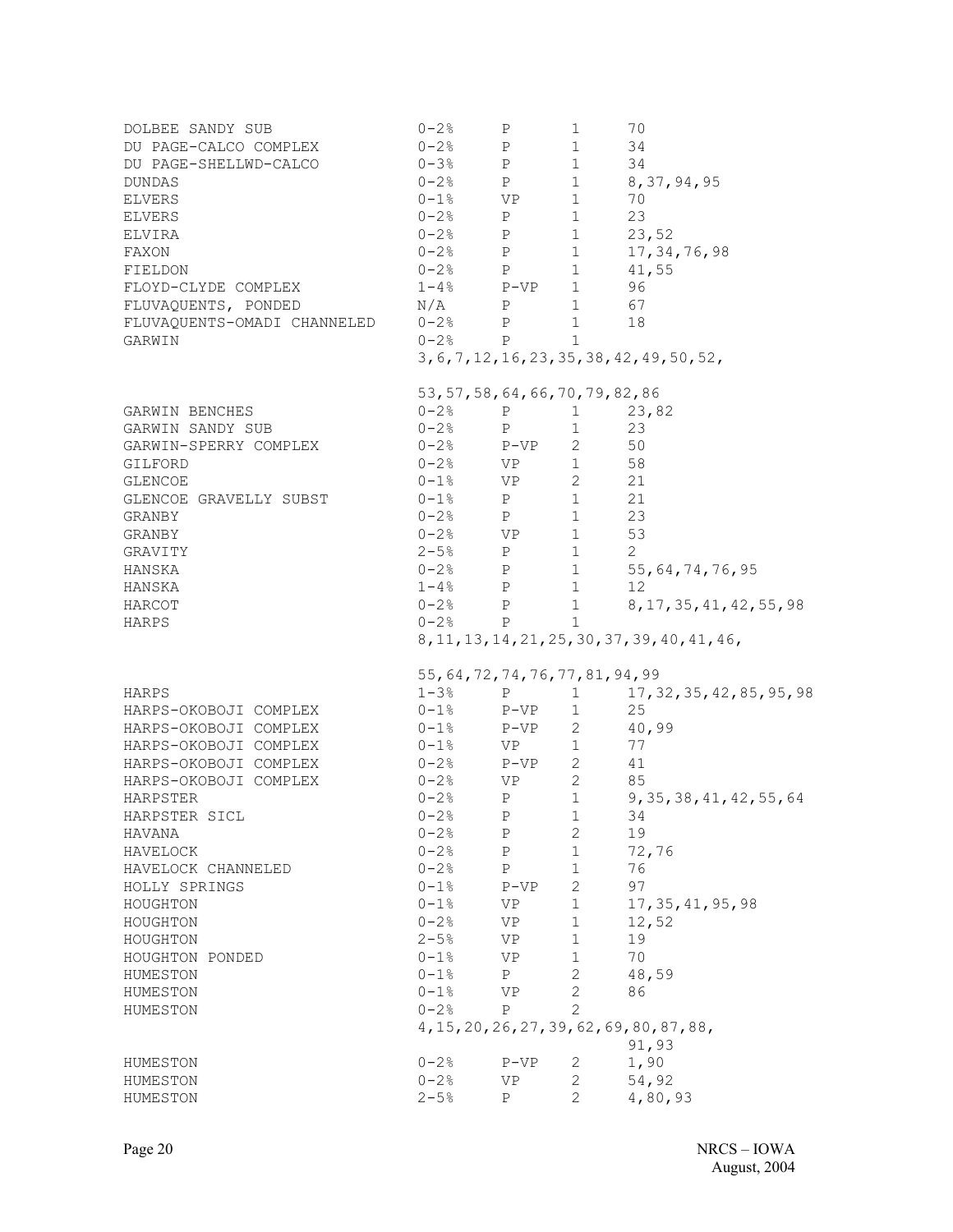| HUMESTON OVERWASH<br>HUMESTON OVERWASH<br>HUMESTON-VESSER-COLO<br>JAMESTON<br>JUDSON-COLO COMPLEX<br>JUDSON-COLO-ACKMORE<br>JUDSON-COLO-NODAWAY<br>JUDSON-NODAWAY-COLO<br>KALONA<br>KALONA<br>KALONA BENCHES<br>KENNEBEC-ACKMORE COMPLEX $2-5$ % P<br>KENNEBEC-ACKMORE COMPLEX CHANN $2-5$ % P<br>KLOSSNER MUCK<br>KNOKE | $0 - 2$ %<br>$2 - 5$ %<br>$2 - 5$ %<br>$0 - 2$ %<br>$2 - 5$ %<br>$2 - 5$ % P<br>$2 - 5$ % P<br>$2-5$ % P<br>$0 - 1$ % P<br>$0 - 2$ % P<br>$0-1$ % P<br>$0-1$ % VP<br>$0-1$ % VP | Ρ<br>$\mathbf{P}$<br>$P-VP$<br>P<br>$\mathbb{P}$ | 2<br>$\mathbf{2}$<br>1<br>$2^{\circ}$<br>$\mathbf{1}$<br>$\mathbf{1}$<br>$1 \quad \blacksquare$<br>$1 \quad \blacksquare$<br>$2 \left( \frac{1}{2} \right)$<br>$2^{\circ}$<br>$2^{\circ}$<br>1<br>1<br>$\mathbf{1}$<br>$\mathbf{1}$ | 59,80,87<br>80<br>90<br>19, 34, 45, 66<br>15<br>5 <sup>5</sup><br>24<br>83<br>29, 44, 51, 58, 90<br>92<br>44<br>81<br>81<br>46 |
|--------------------------------------------------------------------------------------------------------------------------------------------------------------------------------------------------------------------------------------------------------------------------------------------------------------------------|---------------------------------------------------------------------------------------------------------------------------------------------------------------------------------|--------------------------------------------------|-------------------------------------------------------------------------------------------------------------------------------------------------------------------------------------------------------------------------------------|--------------------------------------------------------------------------------------------------------------------------------|
|                                                                                                                                                                                                                                                                                                                          | 13, 14, 37, 40, 72, 76, 77, 99                                                                                                                                                  |                                                  |                                                                                                                                                                                                                                     |                                                                                                                                |
| KNOKE PONDED<br>KOSSUTH<br>LEMOND<br>LETRI                                                                                                                                                                                                                                                                               | $0-1$ % VP<br>$0 - 2$ % P<br>$0 - 2$ % P<br>$0-1$ % P                                                                                                                           |                                                  | $1 \quad \blacksquare$<br>$\mathbf{2}$<br>1<br>1                                                                                                                                                                                    | 13,37,76<br>13, 40, 41, 55, 76, 85, 99<br>55<br>30                                                                             |
| LETRI                                                                                                                                                                                                                                                                                                                    |                                                                                                                                                                                 |                                                  | 1                                                                                                                                                                                                                                   | 72,81                                                                                                                          |
| LETRI CALC                                                                                                                                                                                                                                                                                                               | $0-2$ % P<br>$0-2$ % P                                                                                                                                                          |                                                  | $\mathbf{1}$                                                                                                                                                                                                                        | 72                                                                                                                             |
| MADELIA                                                                                                                                                                                                                                                                                                                  | $0-2$ % P                                                                                                                                                                       |                                                  | 1                                                                                                                                                                                                                                   | 30                                                                                                                             |
| MARCUS                                                                                                                                                                                                                                                                                                                   | $0 - 2$ % P                                                                                                                                                                     |                                                  | $\mathbf{1}$                                                                                                                                                                                                                        |                                                                                                                                |
|                                                                                                                                                                                                                                                                                                                          | 11, 18, 21, 30, 47, 60, 71, 72, 81, 84                                                                                                                                          |                                                  |                                                                                                                                                                                                                                     |                                                                                                                                |
| MARNA VARIANT                                                                                                                                                                                                                                                                                                            | $0 - 2$ % P                                                                                                                                                                     |                                                  | 2                                                                                                                                                                                                                                   | 21                                                                                                                             |
| MARSHAN                                                                                                                                                                                                                                                                                                                  | $0 - 2$ % P                                                                                                                                                                     |                                                  | 1                                                                                                                                                                                                                                   | 23,58                                                                                                                          |
|                                                                                                                                                                                                                                                                                                                          | $0 - 2$ % P                                                                                                                                                                     |                                                  | 1                                                                                                                                                                                                                                   |                                                                                                                                |
| MARSHAN 24-32" TO SAND G                                                                                                                                                                                                                                                                                                 |                                                                                                                                                                                 |                                                  |                                                                                                                                                                                                                                     |                                                                                                                                |
|                                                                                                                                                                                                                                                                                                                          |                                                                                                                                                                                 |                                                  |                                                                                                                                                                                                                                     | 7, 10, 12, 17, 19, 28, 33, 34, 35, 57, 66, 82                                                                                  |
| MARSHAN 32-40" TO SAND G                                                                                                                                                                                                                                                                                                 | $0 - 2$ % P                                                                                                                                                                     |                                                  | $\mathbf{1}$                                                                                                                                                                                                                        |                                                                                                                                |
|                                                                                                                                                                                                                                                                                                                          |                                                                                                                                                                                 |                                                  |                                                                                                                                                                                                                                     | 7, 10, 12, 17, 19, 28, 31, 33, 34, 35, 42, 52,                                                                                 |
|                                                                                                                                                                                                                                                                                                                          |                                                                                                                                                                                 |                                                  |                                                                                                                                                                                                                                     | 53, 57, 66, 70                                                                                                                 |
| MARSHAN DEEP                                                                                                                                                                                                                                                                                                             | $0-2$ % P                                                                                                                                                                       |                                                  | $\mathbf{1}$                                                                                                                                                                                                                        | 9, 38, 45, 56, 98                                                                                                              |
| MARSHAN DEPRESSIONAL                                                                                                                                                                                                                                                                                                     | $0-1$ % VP                                                                                                                                                                      |                                                  | $1 \quad \blacksquare$                                                                                                                                                                                                              | 9,28,98                                                                                                                        |
| MARSHAN DEPRESSIONAL                                                                                                                                                                                                                                                                                                     | $0-2$ % VP                                                                                                                                                                      |                                                  | 1                                                                                                                                                                                                                                   | 45                                                                                                                             |
| MARSHAN MODERATELY DEEP                                                                                                                                                                                                                                                                                                  | $0 - 2$ % P                                                                                                                                                                     |                                                  | $\mathbf{1}$                                                                                                                                                                                                                        | 9,98                                                                                                                           |
| MAXFIELD                                                                                                                                                                                                                                                                                                                 | $0 - 2$ %                                                                                                                                                                       | $\mathbf{P}$                                     | $\mathbf{1}$                                                                                                                                                                                                                        |                                                                                                                                |
|                                                                                                                                                                                                                                                                                                                          |                                                                                                                                                                                 |                                                  |                                                                                                                                                                                                                                     | $6, 7, 9, 10, 12, 16, 17, 23, 34, 35, 38, 42,$                                                                                 |
|                                                                                                                                                                                                                                                                                                                          |                                                                                                                                                                                 |                                                  |                                                                                                                                                                                                                                     | 52, 53, 57, 66, 82, 98                                                                                                         |
| MAYER                                                                                                                                                                                                                                                                                                                    | $0 - 2$ % P                                                                                                                                                                     |                                                  | 1                                                                                                                                                                                                                                   | 46,74,95                                                                                                                       |
| MAYER 24-32" TO SAND G                                                                                                                                                                                                                                                                                                   | $0 - 2$ %                                                                                                                                                                       | $\mathbb{P}$                                     | 1                                                                                                                                                                                                                                   | 37, 41, 55                                                                                                                     |
| MAYER 32-40" TO SAND G                                                                                                                                                                                                                                                                                                   | $0 - 2$ % P                                                                                                                                                                     |                                                  | $1 \qquad \qquad$                                                                                                                                                                                                                   | 37,41                                                                                                                          |
| MAYER MODERATELY DEEP                                                                                                                                                                                                                                                                                                    | $0 - 2$ % P                                                                                                                                                                     |                                                  | 1                                                                                                                                                                                                                                   | 74                                                                                                                             |
| MILLINGTON                                                                                                                                                                                                                                                                                                               | $0 - 2$ %                                                                                                                                                                       | P                                                | $1 \quad$                                                                                                                                                                                                                           | 37                                                                                                                             |
| MILLINGTON CHANNELED                                                                                                                                                                                                                                                                                                     | $0 - 2$ %                                                                                                                                                                       | $\mathbf{P}$                                     | $1 \quad \Box$                                                                                                                                                                                                                      | 11, 13, 30, 32                                                                                                                 |
| MINNETONKA                                                                                                                                                                                                                                                                                                               | $0 - 2$ %                                                                                                                                                                       | $\mathbf{P}$                                     | $2\overline{ }$                                                                                                                                                                                                                     | 17,94,95                                                                                                                       |
| MINNETONKA                                                                                                                                                                                                                                                                                                               | $1 - 3%$                                                                                                                                                                        | $\mathbf{P}$                                     | $\overline{2}$                                                                                                                                                                                                                      | 98                                                                                                                             |
| MT. STERLING                                                                                                                                                                                                                                                                                                             | $0 - 2$ %                                                                                                                                                                       | P                                                | $\mathbf{2}$                                                                                                                                                                                                                        | 89                                                                                                                             |
| MUCK                                                                                                                                                                                                                                                                                                                     | $0 - 2$ %                                                                                                                                                                       | VP                                               | $\mathbf{1}$                                                                                                                                                                                                                        | 66                                                                                                                             |
| MUCK DEEP                                                                                                                                                                                                                                                                                                                | $0 - 2$ %                                                                                                                                                                       | VP                                               | $\mathbf{1}$                                                                                                                                                                                                                        | 45                                                                                                                             |
| MUCK MOD SHALLOW                                                                                                                                                                                                                                                                                                         | $0 - 1$ %                                                                                                                                                                       | VP                                               | $\mathbf{1}$                                                                                                                                                                                                                        | 21                                                                                                                             |
| MUCK MOD SHALLOW                                                                                                                                                                                                                                                                                                         | $1 - 48$                                                                                                                                                                        | VP                                               | $\mathbf{1}$                                                                                                                                                                                                                        | 57                                                                                                                             |
| MUCK MODERATELY DEEP                                                                                                                                                                                                                                                                                                     | $1 - 48$                                                                                                                                                                        | VP <b>V</b>                                      | 1                                                                                                                                                                                                                                   | 45                                                                                                                             |
| MUCK SHALLOW                                                                                                                                                                                                                                                                                                             | $0 - 1$ %                                                                                                                                                                       | VP                                               | 1                                                                                                                                                                                                                                   | 21,94                                                                                                                          |
| MUCK SHALLOW                                                                                                                                                                                                                                                                                                             | $1 - 4.8$                                                                                                                                                                       | VP                                               | $\mathbf{1}$                                                                                                                                                                                                                        | 45,57                                                                                                                          |
| MUSKEGO                                                                                                                                                                                                                                                                                                                  | $0 - 1$ %                                                                                                                                                                       | VP.                                              | $\mathbf{1}$                                                                                                                                                                                                                        | 41,95                                                                                                                          |
|                                                                                                                                                                                                                                                                                                                          |                                                                                                                                                                                 |                                                  |                                                                                                                                                                                                                                     |                                                                                                                                |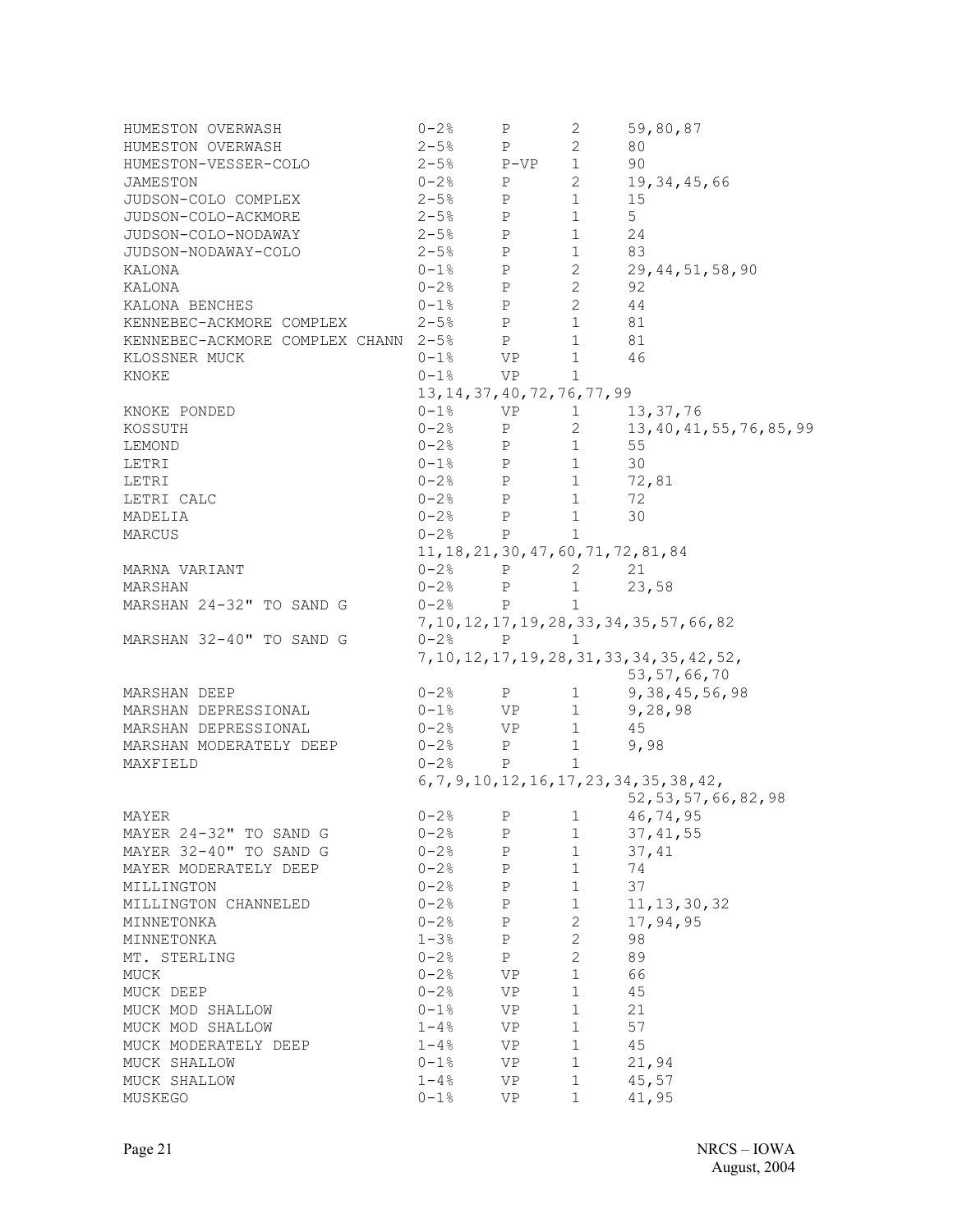| MUSKEGO                       | $0 - 2$ %                                     | VP.                                                                                                                                                                                                                            | 1                      | 32                                                            |
|-------------------------------|-----------------------------------------------|--------------------------------------------------------------------------------------------------------------------------------------------------------------------------------------------------------------------------------|------------------------|---------------------------------------------------------------|
| MUSKEGO PONDED                | $0 - 1$ %                                     | VP                                                                                                                                                                                                                             | 1                      | 95                                                            |
| NODAWAY-VESSER COMPLEX        | $2 - 5%$                                      | P                                                                                                                                                                                                                              | 1                      | 88                                                            |
| OKAW                          | $0 - 2$ %                                     | P                                                                                                                                                                                                                              | $2^{\circ}$            | 26, 44, 68                                                    |
| OKAW                          | $0 - 2$ %                                     | $P-VP$                                                                                                                                                                                                                         | $2^{\circ}$            | 29,51,89                                                      |
| OKAW                          | $0 - 2$ %                                     | VP                                                                                                                                                                                                                             | $\mathbf{2}$           | 92                                                            |
| OKAW                          | $0 - 3$ %                                     | P                                                                                                                                                                                                                              | $\overline{2}$         | 56                                                            |
| OKAW                          | $2 - 5$ %                                     | P                                                                                                                                                                                                                              | $2 \qquad \qquad 44$   |                                                               |
| OKAW                          | $2 - 5$ %                                     | $P-VP$                                                                                                                                                                                                                         | $2^{\circ}$            | 29                                                            |
| OKOBOJI                       | $0 - 1$ %                                     | <b>VP</b>                                                                                                                                                                                                                      | $\mathbf{1}$           |                                                               |
|                               |                                               |                                                                                                                                                                                                                                |                        | 8, 13, 14, 21, 25, 32, 35, 37, 40, 41, 42, 46,                |
|                               | 55, 72, 74, 76, 77, 85, 94, 95, 99            |                                                                                                                                                                                                                                |                        |                                                               |
| OKOBOJI                       | $0-1$ % VP                                    |                                                                                                                                                                                                                                | 2                      |                                                               |
|                               |                                               |                                                                                                                                                                                                                                |                        | 8, 11, 13, 14, 17, 25, 30, 32, 35, 37, 39, 40,                |
|                               |                                               |                                                                                                                                                                                                                                |                        | 41, 42, 46, 55, 64, 72, 74, 76, 77, 81, 85,<br>94, 95, 98, 99 |
| OKOBOJI BENCHES               | $0 - 1$ %                                     | VP                                                                                                                                                                                                                             | 2                      | 74                                                            |
| OKOBOJI-HARPS COMPLEX         | $0 - 2$ %                                     | P-VP                                                                                                                                                                                                                           | $2^{\circ}$            | 32                                                            |
| OKOBOJI-HARPS COMPLEX         | $0 - 2$ %                                     | VP                                                                                                                                                                                                                             | 1                      | 35,42                                                         |
| OKOBOJI-HARPS COMPLEX         | $0 - 3$ %                                     | VP                                                                                                                                                                                                                             | 1                      | 17,98                                                         |
| OLMITZ-COLO COMPLEX CHANNELED | $2 - 5$ %                                     | P                                                                                                                                                                                                                              | 1                      | 39                                                            |
| OLMITZ-VESSER-COLO COMPLEX    | $2 - 5$ %                                     | P                                                                                                                                                                                                                              | 1 $4,93$               |                                                               |
| OLMITZ-VESSER-ZOOK COMPLEX    | $0 - 5%$                                      | P                                                                                                                                                                                                                              | $1 \quad \blacksquare$ | 51                                                            |
| OLMITZ-VESSER-ZOOK COMPLEX    | $2 - 5$ %                                     | P                                                                                                                                                                                                                              | 1 89                   |                                                               |
| OLMITZ-ZOOK-COLO COMPLEX      | $2-5%$ P                                      |                                                                                                                                                                                                                                | $1 \quad \blacksquare$ | 20                                                            |
| OLMITZ-ZOOK-VESSER COMPLEX    | $0 - 5%$                                      | P                                                                                                                                                                                                                              | 1                      | 27                                                            |
| OSSIAN                        | $0 - 2$ %                                     | P                                                                                                                                                                                                                              | 1                      | 22, 28, 33, 53, 62                                            |
| OSSIAN                        | $0 - 3$ %                                     | P                                                                                                                                                                                                                              | 1                      | 96                                                            |
| OTTER                         | $0 - 2$ %                                     | P                                                                                                                                                                                                                              | $\mathbf{1}$           | 3, 22, 49                                                     |
| OTTER AND OSSIAN OVER         | $0 - 1$ %                                     | P                                                                                                                                                                                                                              | 1                      | 96                                                            |
| OTTER OVERWASH                | $0 - 2$ %                                     | P                                                                                                                                                                                                                              | 1                      | 22, 31                                                        |
| OTTER-HUNTSVILLE COMPLEX      | $0 - 5$ %                                     | $\mathbb{P}$                                                                                                                                                                                                                   | 1                      | 33                                                            |
| OTTER-LAWSON-OSSIAN           | $1 - 48$                                      | P                                                                                                                                                                                                                              | $1 \quad$              | 96                                                            |
| OTTER-OSSIAN COMPLEX          | $0 - 2$ %                                     | P                                                                                                                                                                                                                              | 1                      | 96                                                            |
| OTTER-WORTHEN COMPLEX         | $1 - 48$                                      | P                                                                                                                                                                                                                              | 1                      | 3                                                             |
| OTTER-WORTHEN SIL             | $1 - 48$                                      | P                                                                                                                                                                                                                              | 1                      | 22                                                            |
| OTTER-WORTHEN SIL             | $2 - 5%$                                      | $\mathbf{P}$                                                                                                                                                                                                                   | $\mathbf{1}$           | 31                                                            |
| PALMS                         | $0 - 1$ %                                     | VP                                                                                                                                                                                                                             | $\mathbf{1}$           |                                                               |
|                               |                                               |                                                                                                                                                                                                                                |                        | 8, 17, 23, 32, 35, 40, 41, 55, 74, 81, 85, 95,                |
|                               |                                               |                                                                                                                                                                                                                                |                        | 98,99                                                         |
| PALMS                         | $0 - 2$ %                                     | VP                                                                                                                                                                                                                             | 1                      | 42                                                            |
| PALMS                         | $0 - 3$ %                                     | VP and the vertex of the vertex of the vertex of the vertex of the vertex of the vertex of the vertex of the vertex of the vertex of the vertex of the vertex of the vertex of the vertex of the vertex of the vertex of the v | 1                      | 53                                                            |
| PALMS                         | $1 - 3%$                                      | VP                                                                                                                                                                                                                             | 1                      | 16,38                                                         |
| PALMS                         | $1 - 4.8$<br>6, 7, 10, 17, 19, 22, 28, 33, 98 | VP                                                                                                                                                                                                                             | $\mathbf{1}$           |                                                               |
| PALMS                         | $0 - 5%$                                      | VP and the set of the set of the set of the set of the set of the set of the set of the set of the set of the set of the set of the set of the set of the set of the set of the set of the set of the set of the set of the se | 1                      | 34                                                            |
| PALMS                         | $2 - 5$ %                                     | VP.                                                                                                                                                                                                                            | $\mathbf 1$            | 12                                                            |
| PALMS MUCK                    | $0 - 1$ %                                     | VP                                                                                                                                                                                                                             | $\mathbf{1}$           | 77                                                            |
| PALMS PEATY MODERATELY DEEP   | 0-1%                                          | VP <b>Note</b>                                                                                                                                                                                                                 | 1                      | 9                                                             |
| PALMS PEATY MUCK DEEP         | $0 - 1$ %                                     | <b>VP</b>                                                                                                                                                                                                                      | $1 \quad$              | 9                                                             |
| PALMS PONDED                  | $0 - 1$ %                                     | VP and the vertex of the vertex of the vertex of the vertex of the vertex of the vertex of the vertex of the vertex of the vertex of the vertex of the vertex of the vertex of the vertex of the vertex of the vertex of the v | $1 \quad \blacksquare$ | 40,41                                                         |
| PALMS SANDY SUB               | $0 - 1$ %                                     | VP                                                                                                                                                                                                                             | 1                      | 70                                                            |
| PEATY MUCK OVERWASH           | $0 - 2%$                                      | VP                                                                                                                                                                                                                             | 1                      | 96                                                            |
| <b>RACOON</b>                 | $0 - 2$ %                                     | Ρ                                                                                                                                                                                                                              | $\mathbf{1}$           | 56,89                                                         |
|                               |                                               |                                                                                                                                                                                                                                |                        |                                                               |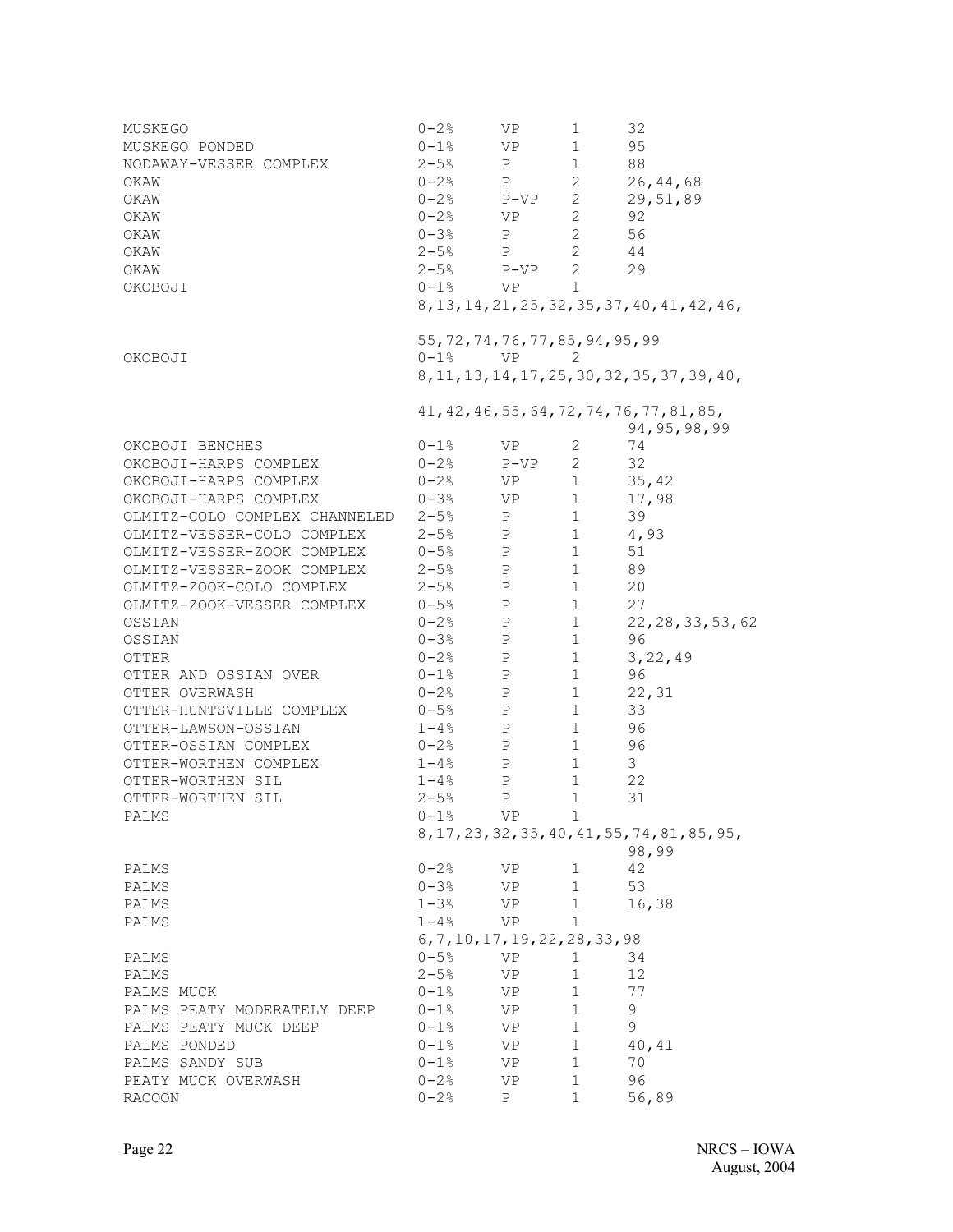| RADFORD                             | $0 - 2$ %                      | $\, {\rm P}$      | 1                      | 70                                             |
|-------------------------------------|--------------------------------|-------------------|------------------------|------------------------------------------------|
| RADFORD                             | $2 - 5$ %                      | $_{\rm P}$        | $\mathbf{1}$           | 70                                             |
| RADFORD-HANLON CHANNELED            | $0 - 2$ %                      | $\mathbb{P}$      | $\mathbf{1}$           | 70                                             |
| REVERE                              | $0 - 2$ %                      | $\mathbb{P}$      | $\mathbf{1}$           | 72                                             |
| ROCKSAN                             | $0 - 2$ % P                    |                   | 1                      | 34                                             |
| ROLFE                               | $0-1$ % VP                     |                   | 2                      |                                                |
|                                     |                                |                   |                        | 9, 11, 13, 17, 21, 30, 41, 46, 55, 72, 74, 76, |
|                                     |                                |                   |                        | 81,85,94,98                                    |
|                                     |                                |                   | 2                      | 54                                             |
| RUBIO                               | $0 - 1$ %                      | P                 |                        |                                                |
| <b>RUBIO</b>                        | $0 - 2$ %<br>$\mathbb{P}$      |                   | 2                      | 58,92                                          |
| RUBIO                               | $0 - 2$ %                      | $P-VP$ 2          |                        | 29,51,62                                       |
| RUSHVILLE                           | $0 - 2$ %                      | $P-VP$            | 2                      | 56                                             |
| RUSHVILLE BENCHES                   | $0 - 2$ %                      | $P \qquad \qquad$ | $\overline{2}$         | 44                                             |
| RUSHVILLE BENCHES                   | $0-2$ % $P-VP$ 2               |                   |                        | 56                                             |
| SABLE                               | $0-2$ % P                      |                   | 1                      | 9                                              |
| SAWMILL                             | $0 - 2$ % P                    |                   | $\mathbf{1}$           | 7, 16, 23, 35, 38, 42, 53                      |
| SAWMILL                             | $1-3$ <sup>8</sup> P           |                   | $1 \qquad \qquad$      | 28                                             |
| SAWMILL                             | $2-5%$ P                       |                   | $\mathbf{1}$           | 86                                             |
| SAWMILL-GARWIN COMPLEX              | $0 - 3$ % P                    |                   | $\mathbf{1}$           | 38                                             |
| SHANDEP                             | $0 - 1$ %                      | VP <b>V</b>       | $\mathbf{1}$           | 12, 17, 19, 35, 53                             |
| SPERRY                              | $0 - 1$ %                      | P-VP              | 2                      |                                                |
|                                     |                                |                   |                        | 6, 16, 21, 29, 44, 48, 50, 51, 52, 60, 79,     |
|                                     |                                |                   |                        | 90,91                                          |
| SPERRY                              | $0 - 1$ %                      | VP                | 2                      |                                                |
|                                     | 18, 38, 42, 58, 61, 70, 71, 86 |                   |                        |                                                |
| SPERRY                              | $0-2$ % P-VP 2 62,88           |                   |                        |                                                |
| SPERRY                              | $0-2$ % VP                     |                   |                        | 2 $2, 54, 64, 92$                              |
|                                     | $0 - 1$ %                      |                   |                        | 44                                             |
| SPERRY BENCHES                      |                                | $P-VP$ 2          |                        |                                                |
| SPERRY BENCHES                      | $0 - 2$ %                      | VP                | 2                      | 2                                              |
| SPICER                              | $0 - 2$ %                      | $\mathbb{P}$      | 2                      |                                                |
|                                     | 11, 30, 41, 55, 60, 71, 72, 84 |                   |                        |                                                |
| SPILLV-HANLON-COLND CHANNELED       | $0 - 3$ %                      | $\mathbf{P}$      | 1                      | 34                                             |
| SPILLVILLE-COLAND CHANNELED         | $0 - 2$ %                      | $\mathbf{P}$      | $\mathbf{1}$           | 10, 12, 28, 40                                 |
| SPILLVILLE-COLAND CHANNELED         | $2-5%$ P                       |                   | $\mathbf{1}$           | 76                                             |
| SPILLVILLE-COLAND COMPLEX           | $0-2$ % P                      |                   | $1 \quad \blacksquare$ | 12,28,53                                       |
| SPILLVILLE-COLAND COMPLEX           | $1-5%$ P                       |                   | $\mathbf{1}$           | 18                                             |
| SPILLVILLE-COLAND COMPLEX, CHA 0-2% |                                | $\mathbf{P}$      | $\mathbf{1}$           | 77                                             |
| SPILLVILLE-COLO COMPLEX             | $0 - 2$ %                      | $\mathbf{P}$      | $\mathbf{1}$           | 45                                             |
| SPILLVL-COLO COMPLEX CHANNELED 0-2% |                                | $\, {\bf P}$      | $\mathbf{1}$           | 45                                             |
| TAINTOR                             | $0 - 1$ %                      | P                 | $\overline{2}$         | 29                                             |
| TAINTOR                             | $0-2$ % P                      |                   | 2                      |                                                |
|                                     |                                |                   |                        | 44, 48, 50, 51, 52, 54, 58, 62, 63, 68, 79,    |
|                                     |                                |                   |                        | 90,92                                          |
| TAINTOR BENCHES                     | $0 - 2%$                       | $\mathbf{P}$      | 2                      | 44, 54, 62, 68, 90                             |
| TALCOT                              | $0 - 2$ % P                    |                   | $\mathbf{1}$           | 40                                             |
| TALCOT 24-32" TO SAND G             | $0 - 2$ %                      | P                 | 1                      | 17                                             |
| TALCOT 32-40" TO SAND G             | $0-2$ % P                      |                   | $\mathbf{1}$           |                                                |
|                                     |                                |                   |                        | 8, 13, 14, 17, 30, 32, 34, 35, 55, 72, 76, 81, |
|                                     |                                |                   |                        | 85,99                                          |
|                                     |                                |                   |                        |                                                |
| TALCOT DEEP                         | $0 - 2$ %                      | $\mathbf P$       | $\mathbf{1}$           | 11, 21, 74, 94, 98                             |
| TALCOT MODERATELY DEEP              | $0 - 2$ %                      | $\mathbb{P}$      |                        | $1 \quad 11,94,98$                             |
| THORP                               | $0-1$ % P                      |                   | $1 \quad \blacksquare$ | 12                                             |
| THORP                               | $0 - 2$ % P                    |                   | $1 \t 23,38$           |                                                |
| TILFER                              | $0 - 2$ %<br>$\mathbb P$       |                   | $1 \quad \blacksquare$ | 17,98                                          |
| TILFER L                            | $0 - 2%$                       | $\mathbf{P}$      | $\mathbf{1}$           | 42                                             |
| TITUS                               | $0 - 2$ %                      | $_{\rm P}$        | $\overline{2}$         | 29,58                                          |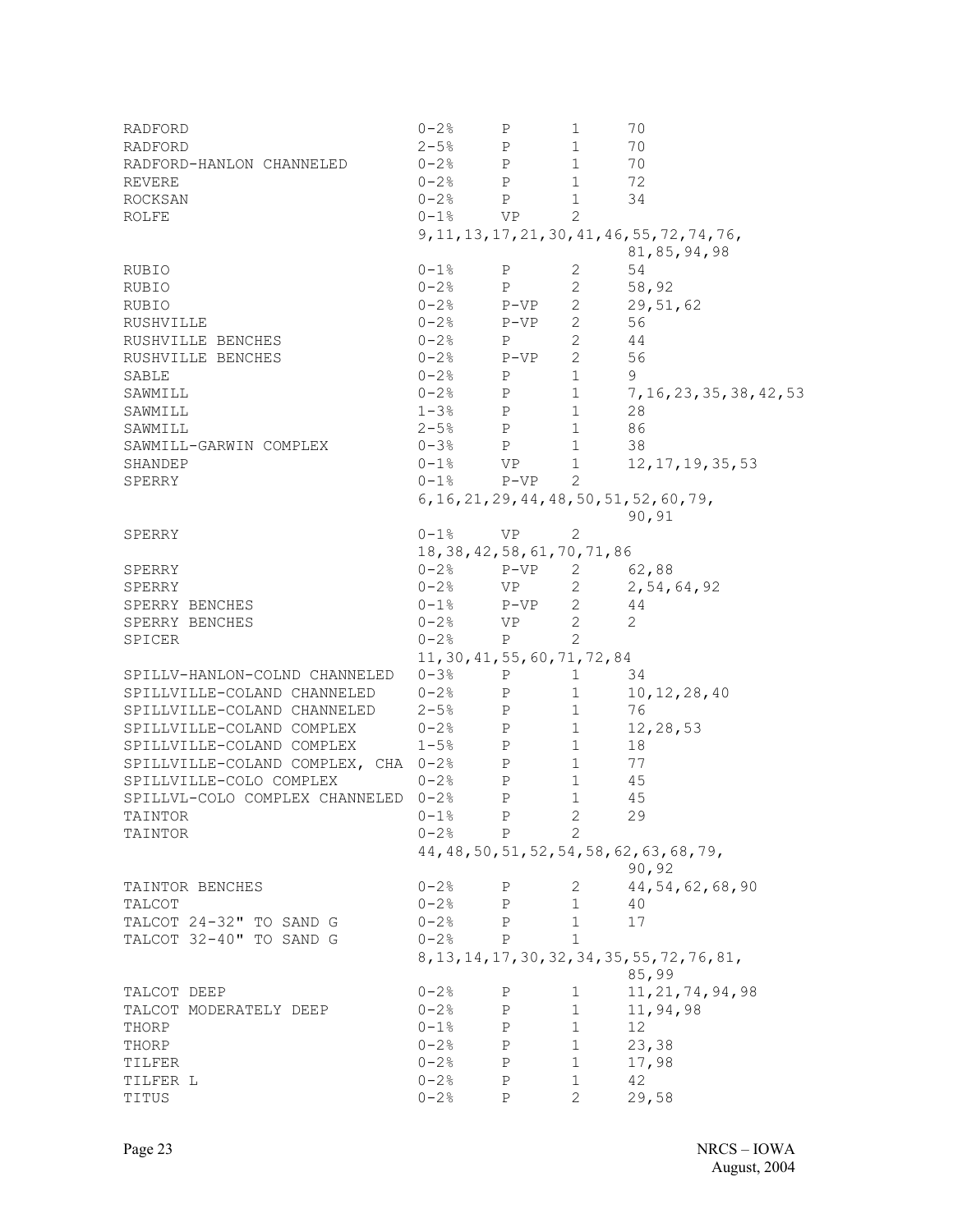| TITUS RARELY FLOODED       | $0 - 2$ %                              | Ρ            | 2                              | 58                                              |
|----------------------------|----------------------------------------|--------------|--------------------------------|-------------------------------------------------|
| <b>TOOLESBORO</b>          | $0 - 2$ %                              | P            | 1                              | 58,70                                           |
| TRAER                      | $0-2$ % P                              |              | 1                              | 58,70,86                                        |
| TRIPOLI                    | $0 - 2$ % P                            |              | 1                              | 21                                              |
| TRIPOLI                    | $0-2$ % P                              |              | 2                              |                                                 |
|                            |                                        |              |                                | 6, 7, 9, 10, 12, 17, 19, 33, 34, 35, 45, 57, 66 |
| TUSKEEGO SANDY SUB         | $0-2$ <sup>8</sup> P                   |              | $\mathbf{2}$                   | 58,70                                           |
| UDOLPHO 24-32" TO SAND G   | $0 - 2$ %                              | P            | 1                              | 19                                              |
| UDOLPHO 32-40" TO SAND G   | $0-2$ % P                              |              | 1                              | 70                                              |
| VESSER                     | $0-2$ % P 2                            |              |                                | 20, 23, 26, 39, 51, 61, 68                      |
| VESSER                     | $2 - 5$ <sup>8</sup> P                 |              | $2 \left( \frac{1}{2} \right)$ | 20, 26, 61, 70                                  |
| VESSER OVERWASH            | $0-2\frac{6}{6}$ P                     |              | $\overline{2}$                 | 26, 39                                          |
| VESSER OVERWASH            | $2-5%$ P<br>2-5% P                     |              | $2^{\circ}$                    | 26                                              |
| VESSER-COLO COMPLEX        |                                        |              | 1                              | 44                                              |
| VESSER-NODAWAY COMPLEX     | $2-5%$ P                               |              | 1                              | $\mathbf{1}$                                    |
| WACOUSTA                   | $0-1$ % VP                             |              | $\mathbf{2}^{\prime}$          |                                                 |
|                            |                                        |              |                                | 11, 13, 21, 35, 37, 40, 41, 42, 46, 55, 74,     |
|                            |                                        |              |                                | 76, 81, 85, 94, 99                              |
| WACOUSTA BENCHES           | $0 - 2$ % P                            |              | $\overline{2}$                 | 98                                              |
| WACOUSTA STR SUB           | $0-1$ % VP                             |              | $\mathbf{1}$                   | 41                                              |
| WACOUSTA VARIANT           | $0-1$ % VP                             |              | $1 \qquad \qquad$              | 13                                              |
| WALDORF SILTY SUB          | $0 - 2$ % P                            |              | $2 \overline{2}$               | 55                                              |
| WALFORD                    | $0-1$ % P                              |              | $\overline{2}$                 | 16, 23, 52, 58                                  |
| WALFORD                    |                                        |              | $2\overline{ }$                | 57,70                                           |
| WALFORD                    | $0-2$ % P<br>$0-2$ % P-VP<br>$0-1$ % P |              | $\overline{2}$                 | 82                                              |
| WALFORD BENCHES            |                                        |              | $\overline{2}$                 | 16, 23, 52, 57                                  |
| WALFORD BENCHES            | $0-1$ % $P-VP$ 2                       |              |                                | 48                                              |
| WALFORD BENCHES            | $0 - 2$ % P                            |              | $2 \left( \frac{1}{2} \right)$ | 49                                              |
| WALFORD SANDY SUB          | $0-1$ % $P-VP$                         |              | $\overline{2}$                 | 6                                               |
| WEBSTER                    | $0-2$ % P                              |              | $\mathbf{1}$                   |                                                 |
|                            |                                        |              |                                | 8, 11, 13, 14, 17, 21, 25, 30, 32, 35, 37, 39,  |
|                            |                                        |              |                                |                                                 |
|                            |                                        |              |                                | 40, 41, 42, 46, 50, 55, 64, 72, 74, 76, 77,     |
|                            |                                        |              |                                | 81,85,94,95,98,99                               |
| WEBSTER BENCHES            | $0 - 3$ %                              | P            | $\mathbf{1}$                   | 94                                              |
| WEBSTER-NICOLLET COMPLEX   | $1 - 3%$                               | P            | 1                              | 17, 35, 98                                      |
| WINTERSET                  | $0 - 2$ %                              | $\mathbf{P}$ | $\overline{2}$                 |                                                 |
|                            | 1, 2, 20, 61, 63, 80, 87, 88, 91       |              |                                |                                                 |
| WINTERSET BENCHES          | $0 - 2$ %                              | $\mathbf{P}$ | 2                              | 73                                              |
| WORTHEN-OTTER SIL          | $0 - 5$ %                              | P            | $\mathbf{1}$                   | 49                                              |
| ZOOK-OLMITZ-VESSER COMPLEX | $2 - 5$ <sup>8</sup>                   | $\mathbf{P}$ | $\mathbf{1}$                   | 59                                              |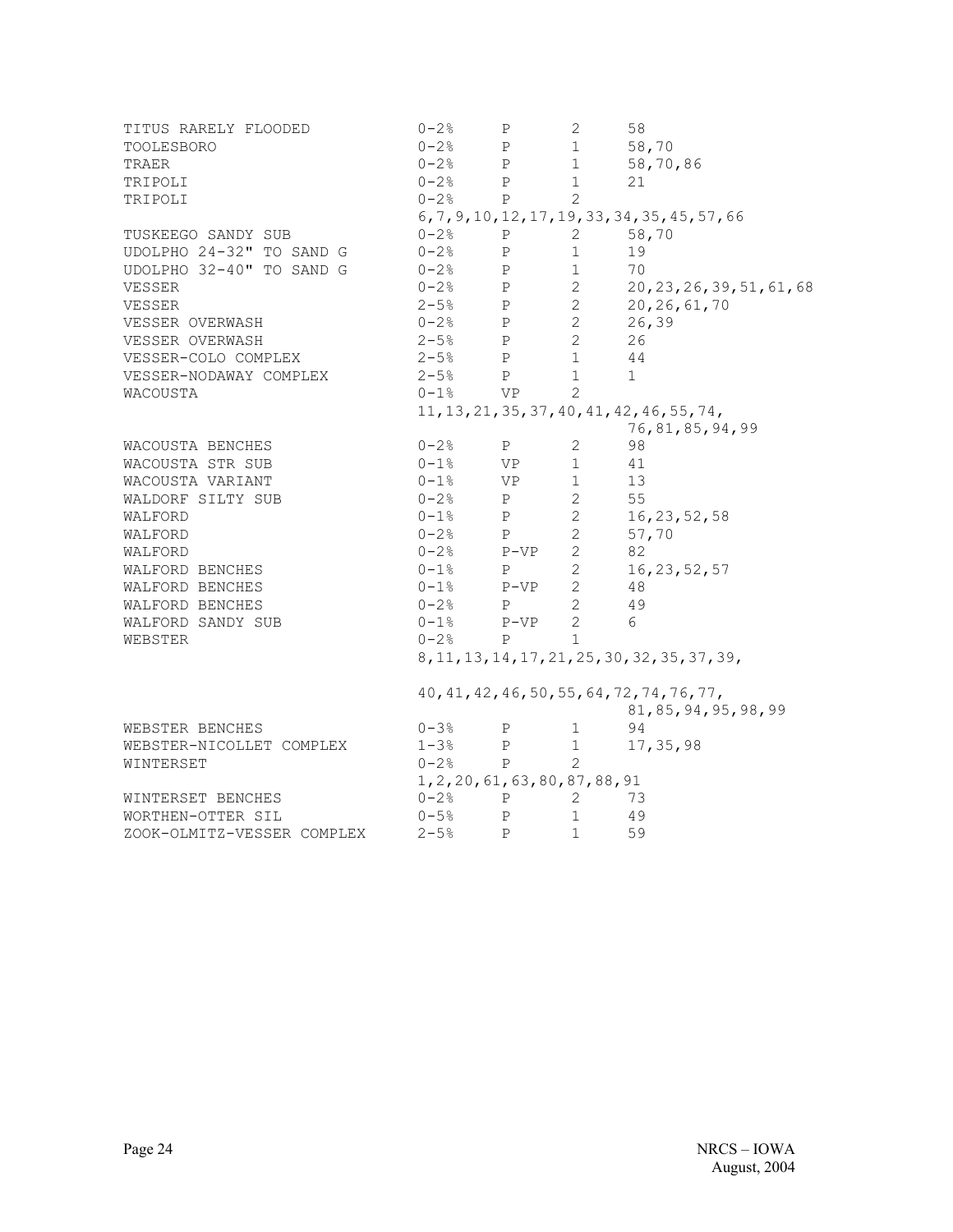## **Table 8, Soils listing for estimating subsurface drainage**

**(Soils with moderately rapid, rapid, and very rapid permeable subsoils/substrata)**

**It contains a list of sorted soil names (and a list of associated county numbers) where:**  Permeability : 00 through 35, 58, 72, 75 (Proxy for Coarse Texture Subsoil/Substrate) **It includes all slopes.** 

#### **From the Iowa Soil Properties And Interpretations Database (ISPAID) 7.0 Manual:**

**21** Slope Range (%) High [SLOPERNGH] The incline of the surface of a soil. It is expressed in percentages of slope which equal the number of feet of fall per 100 feet of horizontal distance.

#### **56** Permeability Code [PERMCODE]

The quality of the soil that enables water to move through the profile. Permeability is measured as the number of inches per hour that water moves downward through the saturated soil. If the clayey material or the residuum overlying bedrock is 1 to 5 inches thick and continuous, the permeability is slower than the overlying material. A slash indicates that two

materials with different permeabilities occur; i.e., MR/S means moderately rapid over slow. [Permeability listed for complexes is the most limiting class of the soils identified in the map unit name (i.e., Marshall = moderate and Dickman = moderately rapid over rapid; Marshall-Dickman complex = moderately rapid over rapid).]

Permeability class abbreviations and code numbers assigned are:

| VR          | $= 00$ = Very rapid [>20.0 in/hr]                          |
|-------------|------------------------------------------------------------|
| <b>R/VR</b> | $= 05$ = Rapid/Very rapid                                  |
| R           | $= 10$ = Rapid [6.0-20.0 in/hr]                            |
|             | $MR/VR$ = 15 = Moderately rapid/Very rapid                 |
| MR/R        | = 20 = Moderately rapid/Rapid                              |
| M/VR        | $= 25$ = Moderate/Very rapid                               |
| MR.         | $= 30$ = Moderately rapid [2.0-6.0 in/hr]                  |
|             | $M/R$ = 35 = Moderate/Rapid                                |
|             | $R/M = 40 = \text{Rapid/Moderate}$                         |
|             | $MR/M = 45$ = Moderately rapid/Moderate                    |
| м           | $= 50$ = Moderate $[0.6 - 2.0 \text{ in/hr}]$              |
| MS          | $= 55$ = Moderately slow [0.2-0.6 in/hr]                   |
|             | $MS/M = 56$ = Moderately slow/Moderate                     |
|             | $MR/MS = 57 = Moderned$ = Moderately rapid/Moderately slow |
| MS/R        | $= 58$ = Moderately slow/Rapid                             |
| R/S         | $= 60$ = Rapid/Slow                                        |
| MR/S        | $= 65$ = Moderately rapid/Slow                             |
| M/S         | $= 70$ = Moderate/Slow                                     |
| S/R         | $= 72$ = Slow/Rapid                                        |
|             | $VS/R$ = 75 = Very slow/Rapid                              |
| S           | $= 80$ = Slow [0.06-0.20 in/hr]                            |
|             | $M/VS = 85$ = Moderate/Very slow                           |
| VS          | $= 90$ = Very slow [<0.06 in/hr]                           |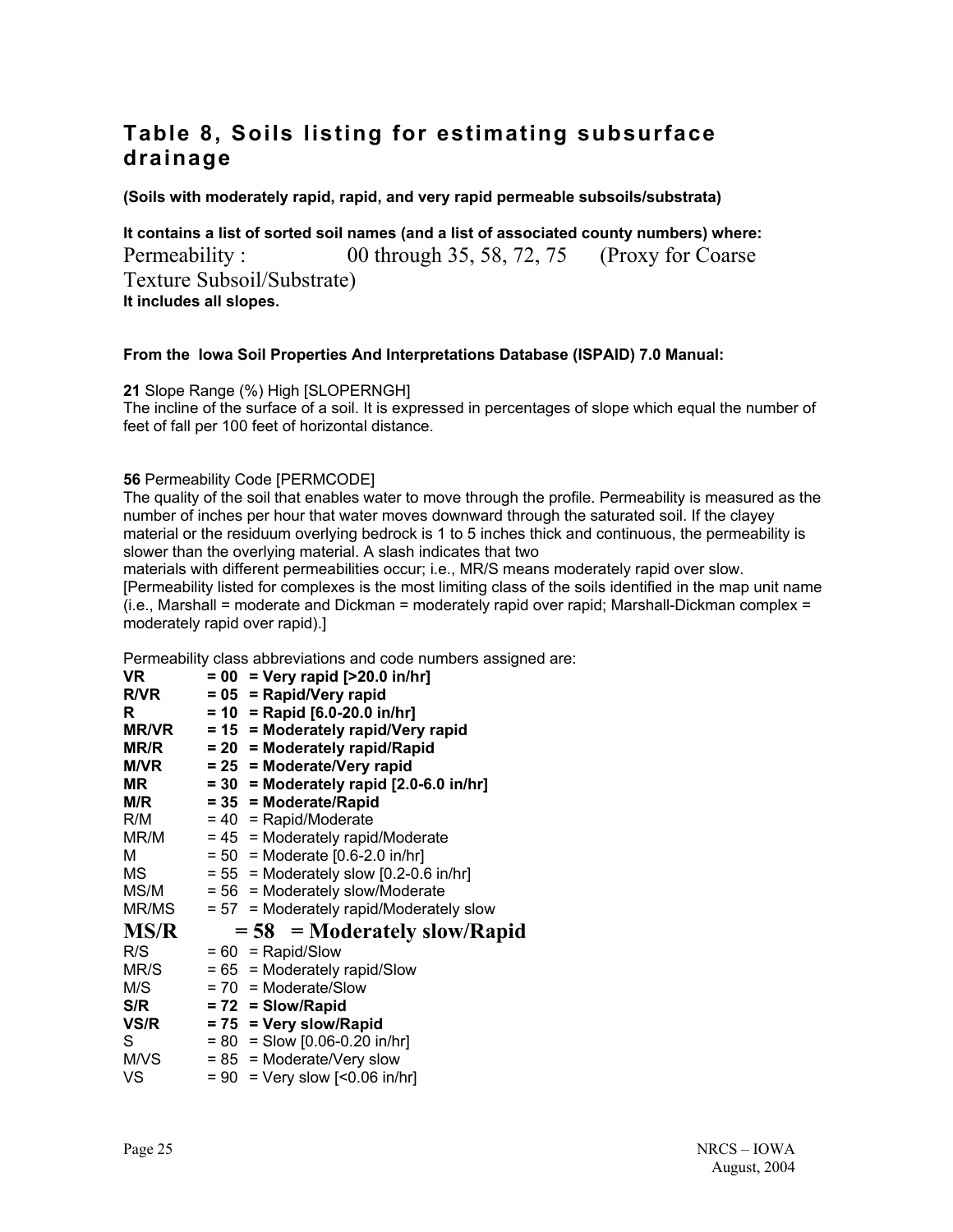| ADRIAN                   | MR/R      | 41                                              |
|--------------------------|-----------|-------------------------------------------------|
| AINSWORTH                | M/R       | 44, 51, 92                                      |
| AINSWORTH-LAMONT COMPLEX | M/R       | 44                                              |
| ALLENDORF                | M/VR      | 18, 47, 72, 84                                  |
| AMANA-LAWSON-PERKS       | R         | 48                                              |
| AMANA-LAWSON-PERKS       | MR/R      | 52                                              |
| AMBRAW                   | M/R       | 70                                              |
| AMBRAW RARELY FLOODED    | M/R       | 70                                              |
| AMBRAW-PERKS-LAWSON FF   | MR/R      | 82                                              |
| ANKENY                   | ΜR        | 15, 22, 45, 53, 70, 77, 85, 94                  |
| ARENZVIL-VOLNEY          | MR/VR     | 3                                               |
| ARTHUR                   | M/R       | 47                                              |
| ATTERBERRY SANDY SUB     | M/R       | 23,53,57                                        |
| AUREOLA                  | M/R       | 34                                              |
| BACKBONE                 | ΜR        | 10                                              |
|                          |           |                                                 |
| <b>BERTRAM</b>           | MR<br>M/R | 10,53<br>70                                     |
| <b>BERTRAND</b>          |           | 3                                               |
| BERTRAND-CHELSEA         | R         |                                                 |
| <b>BILLETT</b>           | MR/R      | 19,49,53,94                                     |
| <b>BISCAY</b>            | M/VR      | 46,77                                           |
| <b>BISCAY</b>            | M/R       | 40                                              |
| BISCAY 24-32" TO SAND G  | M/VR      | 37                                              |
| BISCAY 32-40" TO SAND G  | M/VR      |                                                 |
|                          |           | 8, 13, 14, 25, 30, 32, 37, 55, 60, 71, 72, 76,  |
|                          |           | 81,84,85,99                                     |
| BISCAY 32-40" TO SAND G  | M/R       | 41                                              |
| BISCAY DEEP              | M/VR      | 11, 21, 74, 94                                  |
| BISCAY PONDED            | M/R       | 41                                              |
| BIXBY                    | M/R       | 33,66,96                                        |
| BLUE EARTH SANDY SUB     | M/R       | 40                                              |
| <b>BOLAN</b>             | M/R       |                                                 |
|                          |           | 12, 17, 28, 29, 30, 34, 35, 38, 41, 47, 50, 52, |
|                          |           | 53, 58, 60, 70, 71, 81, 82, 84, 86, 98          |
| BOLAN VARIANT            | MR        | 84                                              |
| <b>BOONE</b>             | R         | 3,54,62,94                                      |
| <b>BOOTS</b>             | MR        | 95,98                                           |
| <b>BRADY</b>             | MR/VR     | 16, 23, 53                                      |
| BREMER SANDY SUB         | MS/R      | 70                                              |
| <b>BUCKNEY</b>           | R         | 8, 36, 65, 94                                   |
| BUCKNEY CHANNELED        | R         | 8                                               |
| <b>BURKHARDT</b>         | VR        | 45                                              |
| <b>BURKHARDT</b>         | R         | 23, 28, 33                                      |
| BURKHARDT                | MR/VR     | 6, 9, 12, 19, 31, 34, 52, 57, 66                |
| BURKHARDT SOILS          | MR/VR     | 96                                              |
| BURKHARDT-SAUDE COMPLEX  | R         | 28                                              |
| BURKHARDT-SAUDE COMPLEX  | MR/R      | 10                                              |
| CAMDEN                   | M/R       | 33,96                                           |
| CANOE SANDY SUB          | M/R       | 70                                              |
| CARR                     | MR/R      | 36,43                                           |
| CARR                     | ΜR        | 97                                              |
| CHASEBURG-PERKS COMPLEX  | R         | 49                                              |
| CHELSEA                  | R         |                                                 |
|                          |           | 3, 6, 7, 9, 10, 12, 16, 19, 22, 23, 28, 31, 33, |
|                          |           |                                                 |
|                          |           | 34, 48, 49, 50, 52, 53, 54, 56, 57, 58, 62,     |
|                          |           | 63, 64, 70, 82, 86, 91, 96                      |
|                          |           |                                                 |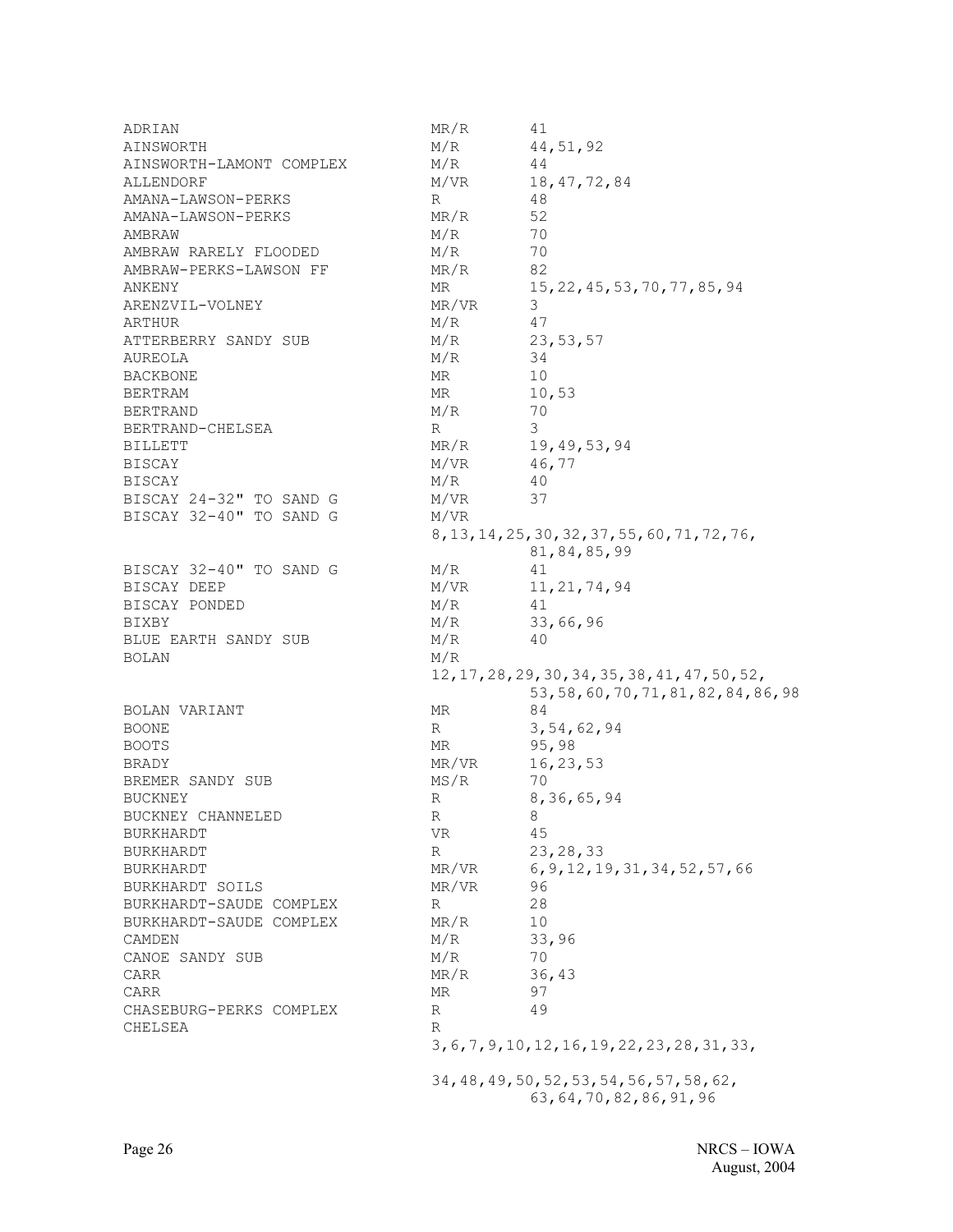| CHELSEA SOILS                 | R         | 56                                                  |
|-------------------------------|-----------|-----------------------------------------------------|
| CHELSEA-CLINTON COMPLEX       | R         | 62                                                  |
| CHELSEA-FAYETTE               | R         | 51                                                  |
| CHELSEA-FAYETTE COMPLEX       | R         | 50,70                                               |
| CHELSEA-LADOGA COMPLEX        | R         | 79                                                  |
| CHELSEA-LAMONT-FAYETTE        | R         | 6, 16, 23, 44, 48, 52, 53, 57, 58, 82, 86           |
| CHUTE                         | R         | 24,97                                               |
| CLARION-ESTHERVIL COMPLEX     | MR/VR     | 74                                                  |
| CLARION-SUNBURG COMPLEX       | <b>MR</b> | 41                                                  |
| COLAND-HANLON COMPLEX         | MR.       | 17                                                  |
| COLAND-PERKS-LAWSON FF        | R         | 58                                                  |
| COLAND-SPLVL-HANLON CHANNELED | MR.       | 42                                                  |
| COLAND-SPLVL-HANLON COMPLEX   | MR.       | 42                                                  |
| COLO-HANLON-LAWSON CHANNELED  | MR.       | 17,64                                               |
| COPPOCK SANDY SUB             | M/R       | 70                                                  |
| COTT                          | M/R       | 36                                                  |
| COYNE                         | MR/R      | 23                                                  |
| <b>CURRAN</b>                 | M/R       | 53                                                  |
| CYLINDER                      | M/VR      | 39, 40, 46, 60, 71, 77, 84                          |
| CYLINDER 24-32" TO SAND G     | M/VR      | 13, 30, 37, 72, 76, 81, 85                          |
| CYLINDER 32-40" TO SAND G     | M/VR      |                                                     |
|                               |           |                                                     |
|                               |           | 8, 13, 14, 25, 30, 37, 55, 72, 76, 81, 85, 99       |
| CYLINDER DEEP                 | M/VR      | 11, 21, 74, 94                                      |
| CYLINDER MOD. DEEP            | M/VR      | 11                                                  |
| CYLINDER MODERATELY DEEP      | M/VR      | 21,94                                               |
| CYLINDER VARIANT              | M/VR      | 30                                                  |
| DELLS                         | M/R       | 7,10,53                                             |
| DEMPSTER 24-32" TO SAND G     | M/VR      | 60                                                  |
| DEMPSTER 32-40" TO SAND G     | M/VR      | 60                                                  |
| DICKINSON                     | MR/R      |                                                     |
|                               |           | 1, 6, 7, 9, 10, 11, 12, 16, 17, 19, 21, 23, 25, 28, |
|                               |           | 29, 31, 33, 34, 35, 38, 40, 44, 45, 46, 49, 50,     |
|                               |           |                                                     |
|                               |           | 52, 53, 56, 57, 58, 64, 66, 69, 70, 77, 80, 82,     |
|                               |           | 85, 86, 88, 92, 95, 96, 98, 99                      |
| DICKINSON                     | M/R       | 21                                                  |
| DICKINSON BENCHES             | MR/VR     | 21                                                  |
| DICKINSON BENCHES             | MR/R      | 9                                                   |
| DICKINSON FSL                 | MR/R      | 48                                                  |
| DICKINSON GR SUB              | MR/R      | 9                                                   |
| DICKINSON-OSTRANDER           | MR/R      | 9,45,66                                             |
| DICKINSON-RACINE COMPLEX      | MR/R      | 45                                                  |
| DICKINSON-SHARPSBURG          | MR/R      | 1,39                                                |
| DICKINSON-SPARTA COMPLEX      | MR/R      | 54                                                  |
| DICKINSON-SPARTA-LADOG        | R         | 54                                                  |
| DICKINSON-SPARTA-TAMA         | R         | 57                                                  |
| DICKINSON-SPARTA-TAMA         | MR/R      | 64                                                  |
| DICKINSON-TAMA COMPLEX        | MR/R      | 16                                                  |
| DICKMAN                       | R         | 75                                                  |
| DICKMAN                       | MR/R      |                                                     |
|                               |           | 8, 14, 18, 30, 32, 37, 41, 47, 55, 60, 72, 95       |
| DICKMAN                       | MR.       | 84                                                  |
| DICKMAN-MARSHALL COMPLEX      | MR/R      | 5                                                   |
| DOLBEE SANDY SUB              | M/R       | 70                                                  |
| DORCHESTER-VOLNEY COMPLEX     | MR/VR     | 22, 31, 33                                          |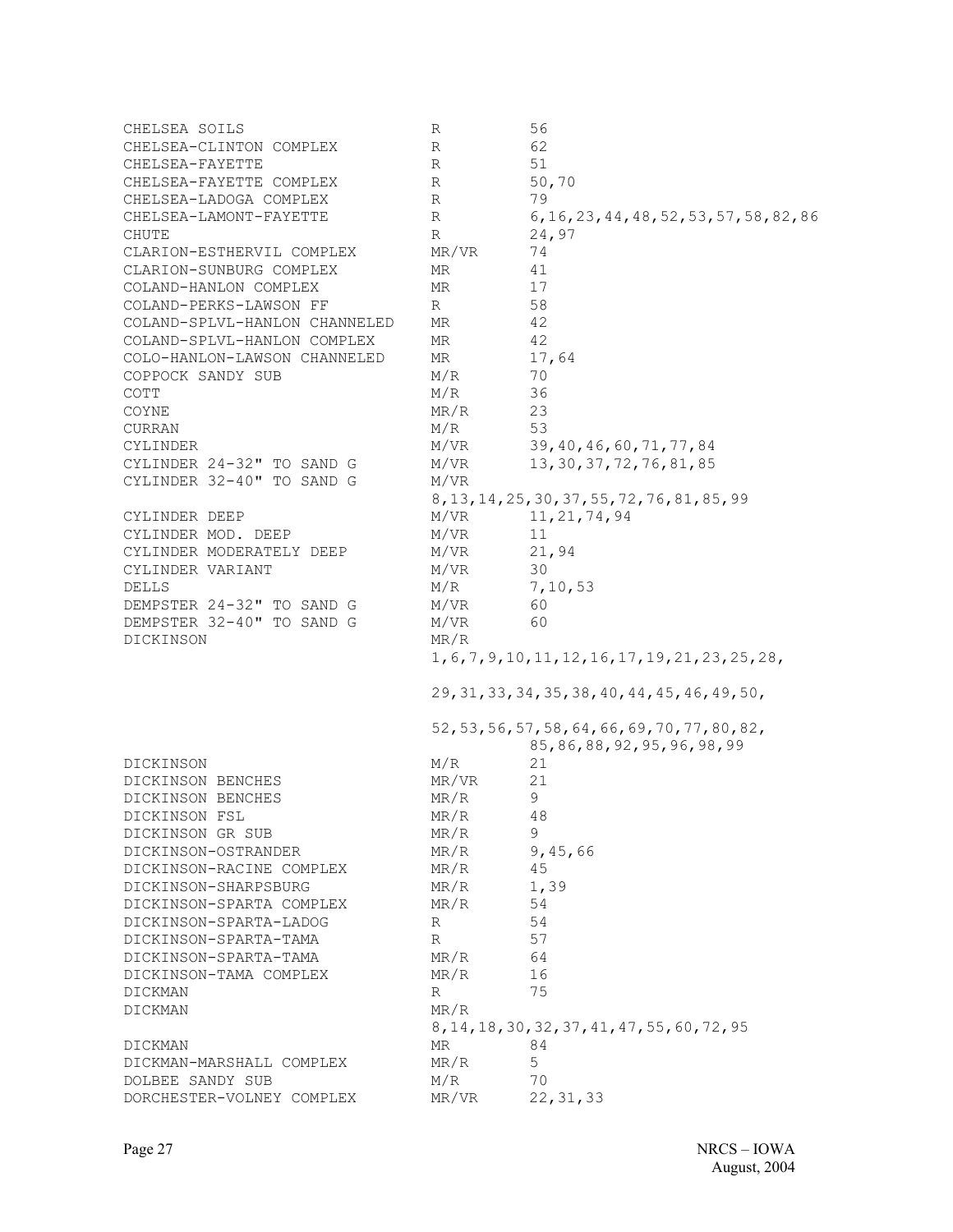DOUDS M/R 56 DOWNS SANDY SUB M/R 58,70,82 DOWNS VARIANT M/VR 42 DOWNS-CHELSEA COMPLEX MR/R 79 DOWNS-LAMONT COMPLEX MR/R 86 DU PAGE-SHELLWD-CALCO MR 34 ELRICK MR/VR 58,70 ELRIN M/R 29,70,92  $ELVIRA$   $M/R$  23,52 ESTHERVILLE MR/VR 11,13,14,18,30,32,37,41,55,60,71,74, 76,84,85,94 ESTHERVILLE-SALIDA COMPLEX VR 60,76 FAIRHAVEN 24-32" TO SG M/VR 71<br>FAIRHAVEN 32-40" TO SG M/VR 71 FAIRHAVEN 32-40" TO SG M/VR FAYETTE SANDY SUB M/R 58,70 FAYETTE-LAMONT-CHELSEA R R 92 FIELDON M/R 41,55 FINCHFORD VR 6,7,10,23,28,49,53 FLAGLER MR/VR 6,7,10,12,17,19,22,23,28,31,33,34,35, 42,50,52,53,57,62,66,82,85,98 FLAGLER CALC SUB VAR MR/VR 74,81<br>FRUITFIELD VR 58,70 FRUITFIELD VR  $\text{GALE}$   $\text{M/R}$  70 GALVA STR SUB  $M/VR$  60,71,72 GALVA-WADENA COMPLEX M/VR 75 GARWIN SANDY SUB M/R 23 GILFORD MR/R 58 GLENCOE GRAVELLY SUBST M/VR 21 GRABLE M/R 36,43,65,67,78,97 GRACEVILLE M/VR 84 GRANBY R 23,53<br>
HAGENER R 2,21, R 2,21,96 HAGENER BENCHES R R 9 HAGENER SOILS R 15 HANLON MR 6,8,16,17,25,33,34,40,42,46,64,66, 85,94,99 HANLON CHANNELED MR 40,99 HANLON-SPILL COMPLEX CHANNELED MR 25 HANLON-SPILLVILLE CHANNELED MR 85 HANSKA MR/R 12,55,64,74,76,95 HARCOT MR/VR 41 HARCOT M/VR 8, 17, 35, 42, 55, 98 HAWICK VR 3,18,47 HAYFIELD 24-32" TO SAND G M/VR 7,10,17,19,28,33,34,57,66 HAYFIELD 24-40" TO SAND G M/VR 7, 31, 34, 53, 57, 66 HAYFIELD DEEP M/VR 9,45,96,98 HAYFIELD MODERATELY DEEP M/VR 9,45,96,98 HAYFIELD VARIANT M/VR 9 HESCH MR 39 HESCH VARIANT M/R 69 HIXTON MR/R 61 HOOPESTON MR/R 12,17,19,29,44,52,56,58,70,89,90,98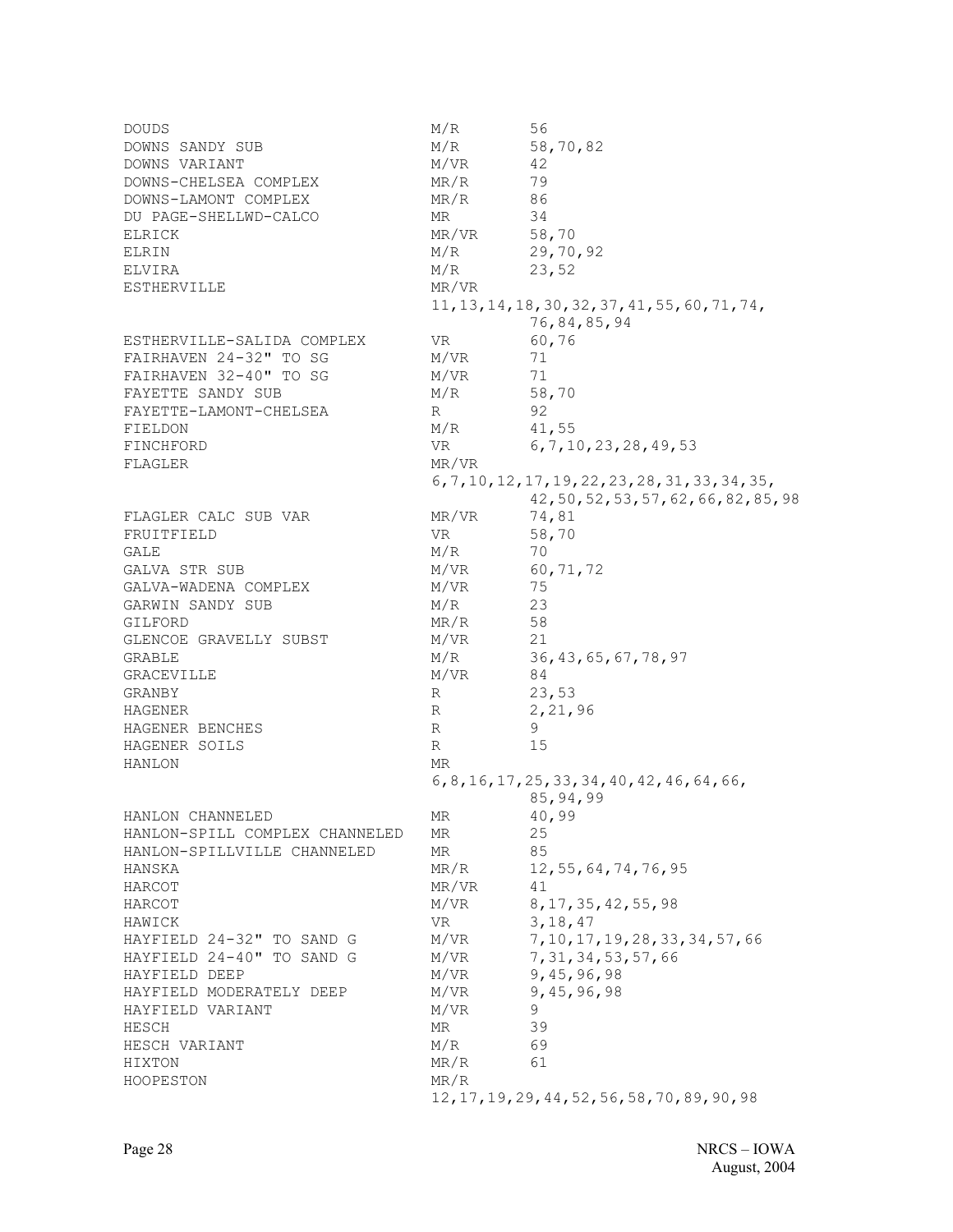| HOOPESTON                      | M/R   | 58                                                      |
|--------------------------------|-------|---------------------------------------------------------|
| HOOPESTON VARIANT              | MR/R  | 72                                                      |
| HOUGHTON PONDED                | ΜR    | 70                                                      |
| IDA-WADENA COMPLEX             | MR.   | 75                                                      |
| KANARANZI VARIANT              | M/R   | 72                                                      |
| KATO DEEP                      | M/VR  | 96                                                      |
| KATO MODERATELY DEEP           | M/VR  | 96                                                      |
| KLUM                           | ΜR    | 27, 29, 44, 51, 58, 77, 89                              |
| KLUM CALCAREOUS                | MR    | 29                                                      |
| KLUM-PERKS-NODAWAY CHANNELED   | R     | 44                                                      |
|                                | R     | 44                                                      |
| KLUM-PERKS-NODAWAY COMPLEX     |       | 3                                                       |
| LACRESCENT                     | M/R   |                                                         |
| LADOGA-CHELSEA COMPLEX         | R     | 91                                                      |
| LAMONT                         | MR/R  |                                                         |
|                                |       | $6, 7, 10, 12, 16, 22, 23, 28, 31, 33, 34, 44, 45, 49,$ |
|                                |       | 52, 53, 57, 58, 66, 86, 96                              |
| LAMONT BENCHES                 | MR/R  | 9                                                       |
| LAMONT-CLINTON-CHELSEA         | R     | 54                                                      |
| LAMONT-RENOVA COMPLEX          | MR/R  | 66                                                      |
| LANDES                         | R     | 63                                                      |
| LANDES                         | MR    | 56,62,90                                                |
| LANDES-PERKS COMPLEX CHANNELED | R     | -90                                                     |
| LAWLER                         | M/VR  | 23                                                      |
| LAWLER 24-32" TO SAND G        | M/VR  |                                                         |
|                                |       | 7, 10, 12, 17, 19, 22, 28, 33, 34, 35, 42, 50, 57,      |
|                                |       | 66,82                                                   |
| LAWLER 32-40" TO SAND G        | M/VR  |                                                         |
|                                |       | 6, 7, 10, 12, 17, 19, 22, 28, 33, 34, 35, 42, 48, 50,   |
|                                |       | 52, 53, 56, 57, 64, 66, 86                              |
|                                |       |                                                         |
| LAWLER DEEP                    | M/VR  | 9,38,45,98                                              |
| LAWLER MODERATELY DEEP         | M/VR  | 9, 38, 45, 98                                           |
| LEMOND                         | MR/R  | 55                                                      |
| LILAH                          | VR    | 10                                                      |
| LILAH                          | MR/VR | 7, 19, 22, 28, 34, 38, 45, 66                           |
| LINDER                         | MR/VR | 8, 32, 41, 55, 74, 95                                   |
| LINDER 24-32" TO SAND G        | MR/VR | 76                                                      |
| LINDER 32-40" TO SAND G        | MR/VR | 32,41                                                   |
| MARLEAN                        | M/R   | 22, 31, 33, 35, 96                                      |
| MARSHALL-DICKMAN COMP          | MR/R  | 14                                                      |
| MARSHAN                        | M/VR  | 23,58                                                   |
| MARSHAN 24-32" TO SAND G       | M/VR  |                                                         |
|                                |       | 7, 10, 12, 17, 19, 28, 33, 34, 35, 57, 66, 82           |
| MARSHAN 32-40" TO SAND G       | M/VR  |                                                         |
|                                |       | 7, 10, 12, 17, 19, 28, 33, 34, 35, 42, 52, 53, 57, 66   |
| MARSHAN 32-40" TO SAND G       | M/R   | 31,70                                                   |
| MARSHAN DEEP                   | M/VR  | 9, 38, 45, 56, 98                                       |
| MARSHAN DEPRESSIONAL           | M/R   | 9,28,45,98                                              |
| MARSHAN MODERATELY DEEP        | M/VR  | 9,98                                                    |
| MAYER                          | MR/R  | 74                                                      |
| MAYER                          | M/VR  | 46,95                                                   |
|                                |       | 37,55,60                                                |
| MAYER 24-32" TO SAND G         | M/VR  |                                                         |
| MAYER 24-32" TO SAND G         | M/R   | 41                                                      |
| MAYER 32-40" TO SAND G         | M/VR  | 37                                                      |
| MAYER 32-40" TO SAND G         | M/R   | 41                                                      |
| MAYER MODERATELY DEEP          | M/VR  | 74                                                      |
| MONTIETH                       | MR/VR | 39,42                                                   |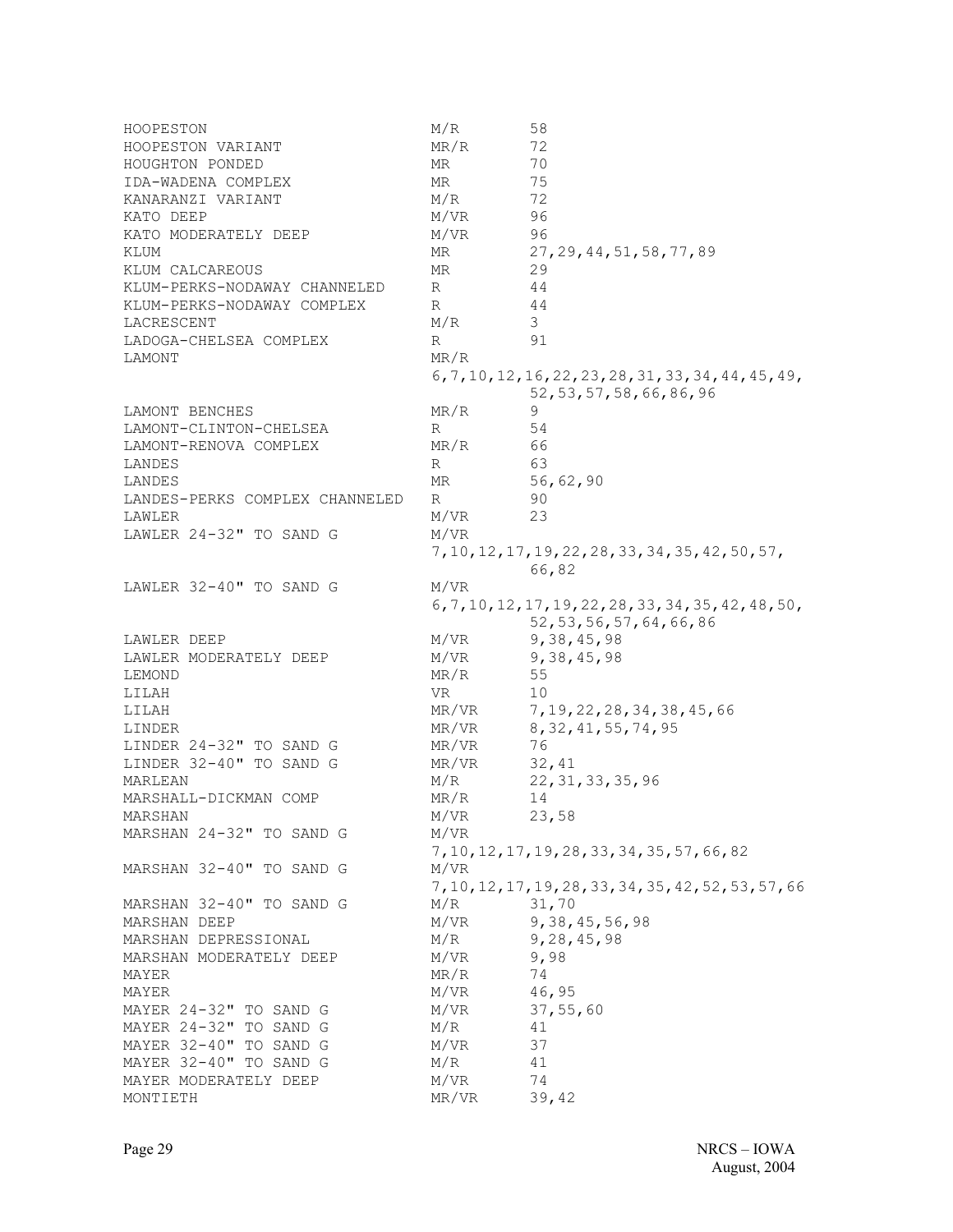| MORCONICK                      | M/R   | 67                                                    |
|--------------------------------|-------|-------------------------------------------------------|
| MUSCATINE SANDY SUB            | M/R   | 23                                                    |
| NODAWAY-COPPOCK COMPLEX        | R     | 51,89                                                 |
| NODAWAY-KLUM COMPLEX CHANNELED | MR    | 58                                                    |
| NODAWAY-KLUM-PERKS COMPLEX     | R     | 51,89                                                 |
| NODAWAY-LANDES COMPLEX         | MR/R  | 90                                                    |
| NODAWAY-LAWSON COMPLEX         | R     | 59                                                    |
|                                |       | 92                                                    |
| NODAWAY-PERKS COMPLEX          | R     |                                                       |
| NODAWAY-PERKS COMPLEX CHANNELE | MR/R  | 82                                                    |
| OAKTON                         | M/R   | 34                                                    |
| OKOBOJI BENCHES                | MS/R  | 74                                                    |
| PALMS SANDY SUB                | MR/R  | 70                                                    |
| PEATY MUCK                     | R     | 96                                                    |
| PEATY MUCK OVERWASH            | R     | 96                                                    |
| PERCIVAL                       | S/R   | 36, 43, 65, 67, 78, 97                                |
| PERCIVAL DARK SURFACE          | S/R   | 65                                                    |
| PERKS                          | R     | 51, 58, 70, 82, 89                                    |
| PERKS                          | MR/R  | 52, 53, 58, 82, 92                                    |
| PERKS RARELY FLOODED           | MR/R  | 58                                                    |
| PERKS VARIANT                  | R     | 26                                                    |
| PERKS-CHASEBURG COMPLEX        | MR/R  | 53                                                    |
| PERKS-SPILL COMPLEX            | MR/R  | 52                                                    |
| PILLOT                         | M/R   | 49,70,82                                              |
|                                |       |                                                       |
| RADFORD-HANLON CHANNELED       | MR    | 70                                                    |
| RICHWOOD                       | M/R   | 70                                                    |
| RIDGEPORT                      | MR/VR | 8, 14, 25, 32, 41, 55, 95                             |
| ROCKSAN                        | M/R   | 34                                                    |
| ROWLEY                         | M/R   | 70                                                    |
| SALIDA                         | VR.   |                                                       |
|                                |       | 8, 11, 17, 24, 30, 32, 35, 39, 41, 42, 55, 60, 71,    |
|                                |       | 74, 81, 95, 97, 98                                    |
| SALIDA GR SANDY LOAM           | VR.   | 21                                                    |
| SALIDA SANDY LOAM              | VR.   | 21                                                    |
| SALIDA-STORDEN COMPLEX         | VR    | 14,37                                                 |
| SANDY LAKE BEACHES             | VR    | 21                                                    |
| SARPY                          | R     | 36, 43, 65, 67, 78, 97                                |
| SARPY SOILS AND ALLUVIAL       | R     | 97                                                    |
| SATTRE                         | M/VR  | 3, 6, 8, 45, 52, 53, 57, 66                           |
| SATTRE DEEP                    | M/VR  | 9,96                                                  |
|                                |       |                                                       |
| SATTRE MODERATELY DEEP         | M/VR  | 9,96                                                  |
| SAUDE                          | M/VR  |                                                       |
|                                |       | 6, 7, 10, 12, 16, 17, 19, 22, 23, 28, 33, 34, 35, 38, |
|                                |       | 42, 45, 53, 56, 57, 64, 66, 98                        |
| SAUDE-BURKHARDT COMPLEX        | R     | 12                                                    |
| SAUDE-LILAH COMPLEX            | R     | 38                                                    |
| SCHLEY SANDY SUB               | M/R   | 28                                                    |
| SCROLL                         | S/R   | 67                                                    |
| SHAFFTON                       | M/R   | 58,70                                                 |
| SHAFFTON RARELY FLOOD          | M/R   | 58,70                                                 |
| SHANDEP                        | M/R   | 12, 17, 19, 35, 53                                    |
| SHELLWOOD                      | MR    | 34                                                    |
| SPARTA                         | R     |                                                       |
|                                |       | 6, 7, 12, 16, 17, 22, 23, 24, 28, 29, 31, 33, 34, 35, |
|                                |       | 38, 44, 45, 48, 49, 50, 51, 52, 53, 56, 57, 58, 62,   |
|                                |       |                                                       |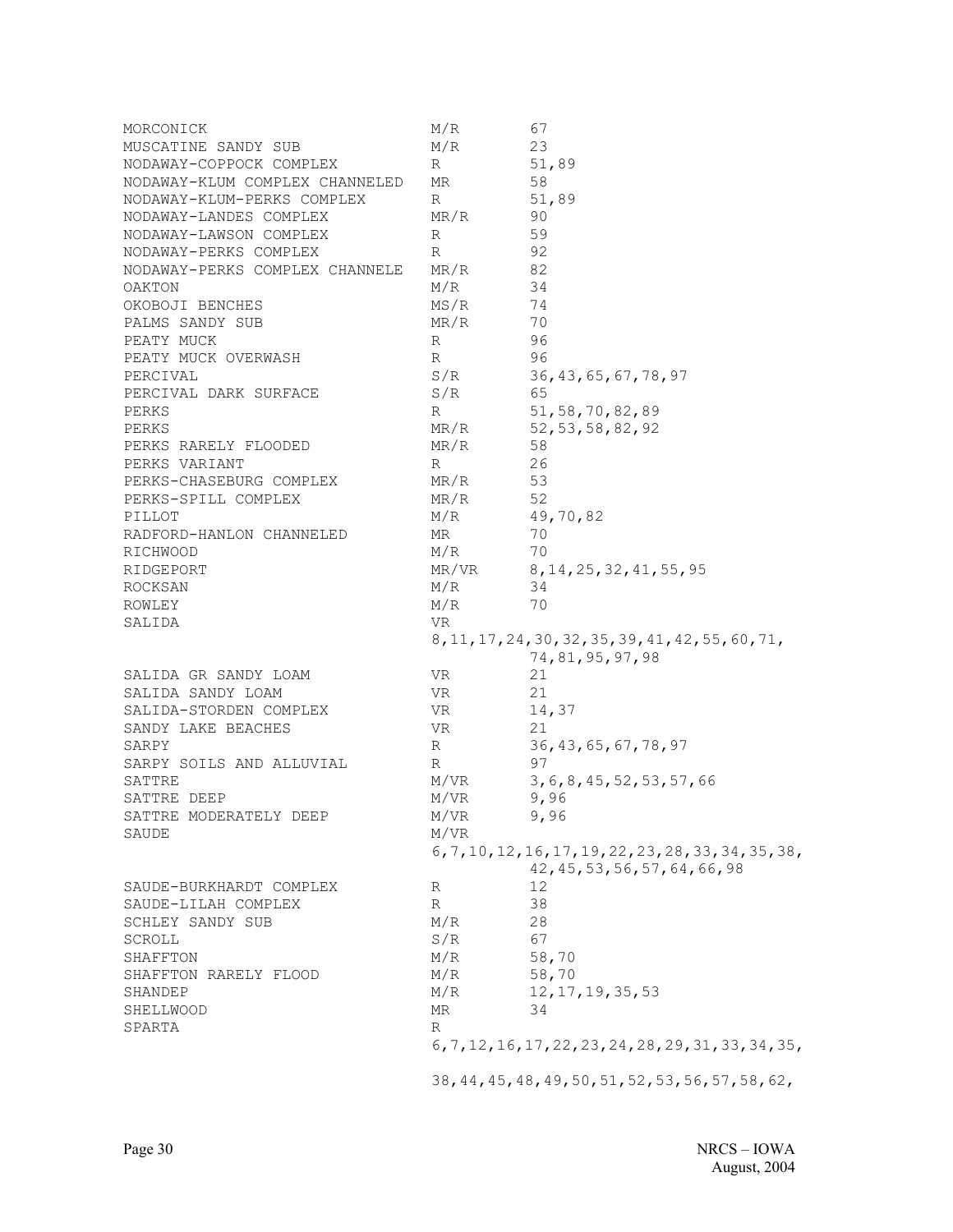64,68,70,73,76,77,79,81,82,85,90,92,98 SPARTA 10 SPARTA LS R 3 SPARTA S R 3 SPARTA THICK SURFACE  $R = 52$ SPARTA-OTLEY COMPLEX VR 62 SPILLV-HANLON-COLND CHANNELED MR 34 SPILLVILLE FLAGGY SUB M/R 61 SPILLVILLE SANDY SUB M/R 62 SPILLVILLE-BUCKNEY R R 8 STEEP SANDY LAND R R 96 STORDEN-HAWICK COMPLEX VR VR 18 STORDEN-SALIDA COMPLEX VR 8,32,55,71,74 SUNBURG MR 41 SUNBURG-SALIDA COMPLEX VR VR 41 TALCOT M/R 40 TALCOT 24-32" TO SAND G M/VR 17 TALCOT 32-40" TO SAND G M/VR 8,13,14,17,30,32,34,35,55,72,76,81,85,99 TALCOT DEEP M/VR 11,21,74,94,98 TALCOT MODERATELY DEEP M/VR 11,94,98 TAMA SANDY SUB M/R 23,52,70,82 TAMA-DICKINSON COMPLEX MR/R 48,52,82 TELL M/R 23,28,48,57,58 TERRIL SANDY SUB M/R 19, 22, 28, 81, 94 THEBES M/R 70 TOOLESBORO MR/VR 58,70 TURLIN M/R 34, 35, 42, 66, 77, 94 TURLIN VARIANT M/R  $M/R$  45 TUSKEEGO SANDY SUB S/R 30 UDOLPHO M/VR 23 UDOLPHO 24-32" TO SAND G M/VR 19 UDOLPHO 32-40" TO SAND G M/VR 6,48,52 UDOLPHO 32-40" TO SAND G M/R 70 VOLNEY MR/VR 3,22 VOLNEY-DORCHESTER SIL MR/VR 49 VORE M/R 36,43,65,67 WADENA  $M/VR$  40,46,77 WADENA  $20-24$ " TO SAND G M/VR 97 WADENA 24-30" TO SAND G M/VR 97 WADENA 24-32" TO SAND G MR/VR 76 WADENA 24-32" TO SAND G M/VR 13,14,18,30,32,37,55,72,75,81,84,85,97,99 WADENA 32-40" TO SAND G MR/VR 76 WADENA 32-40" TO SAND G M/VR 8,13,14,25,30,37,41,55,72,81,84,99 WADENA 36-42" TO SAND G M/VR 97 WADENA 42-48" TO SAND G M/VR 97 WADENA DEEP M/VR 11,21,39,74,94 WADENA MODERATELY DEEP M/VR 11,21,39,94 WADENA VARIANT M/R 37 WADENA VARIANT DEEP M/VR 94 WADENA VARIANT MODERATELY DEEP M/VR 94 WAPSIE M/VR 7,10,12,17,19,22,23,28,31,33,34,45,